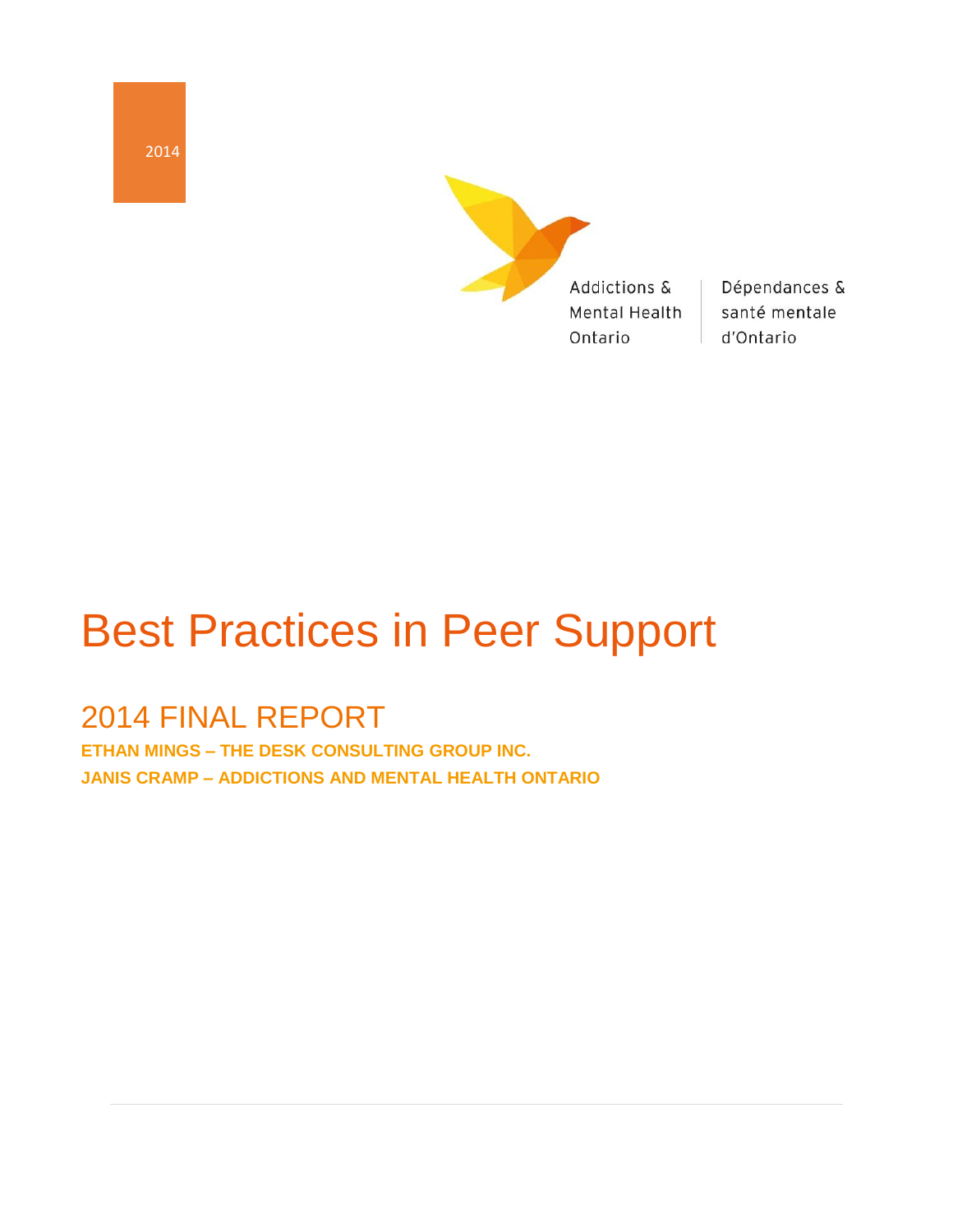

# **Table of Contents**

| Building Recommendations for an Addictions Peer Support Network11 |  |
|-------------------------------------------------------------------|--|
|                                                                   |  |
|                                                                   |  |
|                                                                   |  |
|                                                                   |  |
|                                                                   |  |
|                                                                   |  |
|                                                                   |  |
|                                                                   |  |
|                                                                   |  |
|                                                                   |  |
|                                                                   |  |
|                                                                   |  |
|                                                                   |  |
|                                                                   |  |
|                                                                   |  |
|                                                                   |  |
|                                                                   |  |
|                                                                   |  |
|                                                                   |  |
|                                                                   |  |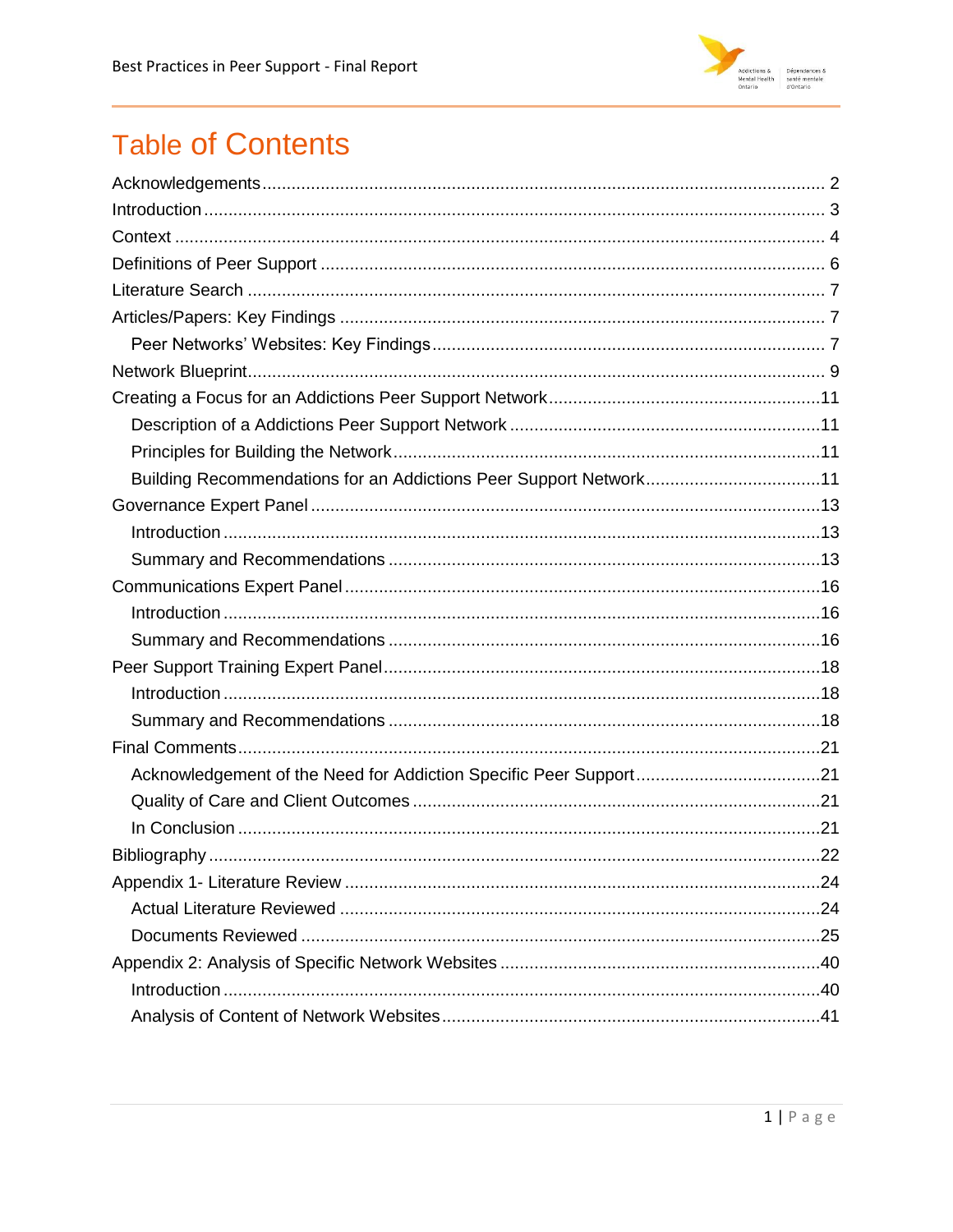

# <span id="page-2-0"></span>Acknowledgements

The authors wish to acknowledge the contributions made by the following groups and individuals:

- **EEnet and the Persons With Lived Experience Panel**
- The Ministry of Health and Long-Term Care and Health Canada without whose support this project would not have been undertaken
- Health Canada
- Literature Review Team of Karna Trentman and Claire McConnell
- Expert Panels

The Expert Panels consists of volunteers from across the Addictions Sector with lived experience, management experience and program experience. We would like to thank them for their time and work on the panels.

# **Governance Expert Panel**

- Theresa Claxton, North York
- Deborah Gatenby, Hamilton
- Betty Lou Kristy, Halton Hills
- Constantin Nasic, York Region
- Don Seymour, London
- Karna Trentman, London

### **Communications Expert Panel**

- Shaun Baylis, St. Catharines
- Theresa Claxton, North York
- Betty Lou Kristy, Halton Hills

### **Training Expert Panel**

- Regan Anderson, Hamilton
- Diane Doneff, Fort Erie
- Janet Henderson, St. Catharines
- Ryan Kitchen, Hamilton
- Lisa Panetta, St. Catharines
- Liana Sullivan, Renfrew County
- Karna Trentman, London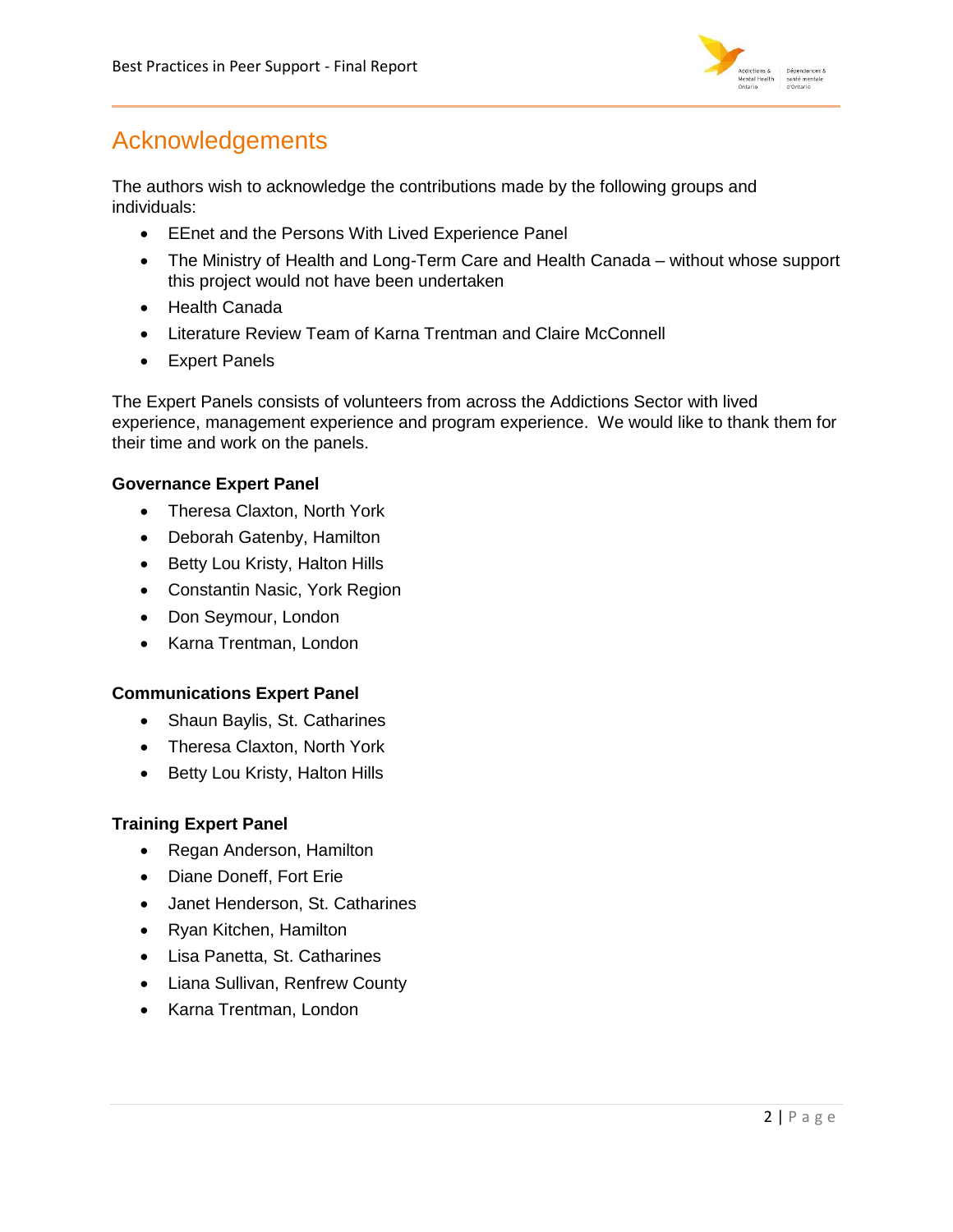

# <span id="page-3-0"></span>**Introduction**

The Best Practices in Peer Support (BPPS) project is one of the 12 Ontario Drug Treatment Funding Programs, funded by Health Canada as part of the Treatment Action Plan under the *Federal National Anti-Drug Strategy (2007)*.

The purpose of the Drug Treatment Funding Program (DTFP) is "to provide the incentive for provinces, territories and key stakeholders to initiate projects that lay the foundation for systemic change leading to sustainable improvement in the quality and organization of substance abuse treatment systems, as well as increase the availability of treatment services to meet the critical illicit drug treatment needs of at risk youth in high needs areas" (*DTFP Framework, Health Canada, 2008)*.

The three Ontario DTFP Investment areas are:

- 1. Implementation of Evidence Informed Practice
- 2. Strengthening Evaluation and Performance Measurement
- 3. Linkage and Exchange.

The BPPS is funded under the first investment area*.* It has participated in the comprehensive systems focused evaluation, whose questions regarding the *Implementation of Evidence Informed Practice* projects are as follows:

- 1. What can we learn from each of these projects for the feasibility of developing guidelines for strengthening the treatment system?
- 2. Given the heterogeneities of needs in the substance use populations, are there "multiple" best practices?
- 3. How do these projects help identify areas of implementation in which evidence is especially inadequate?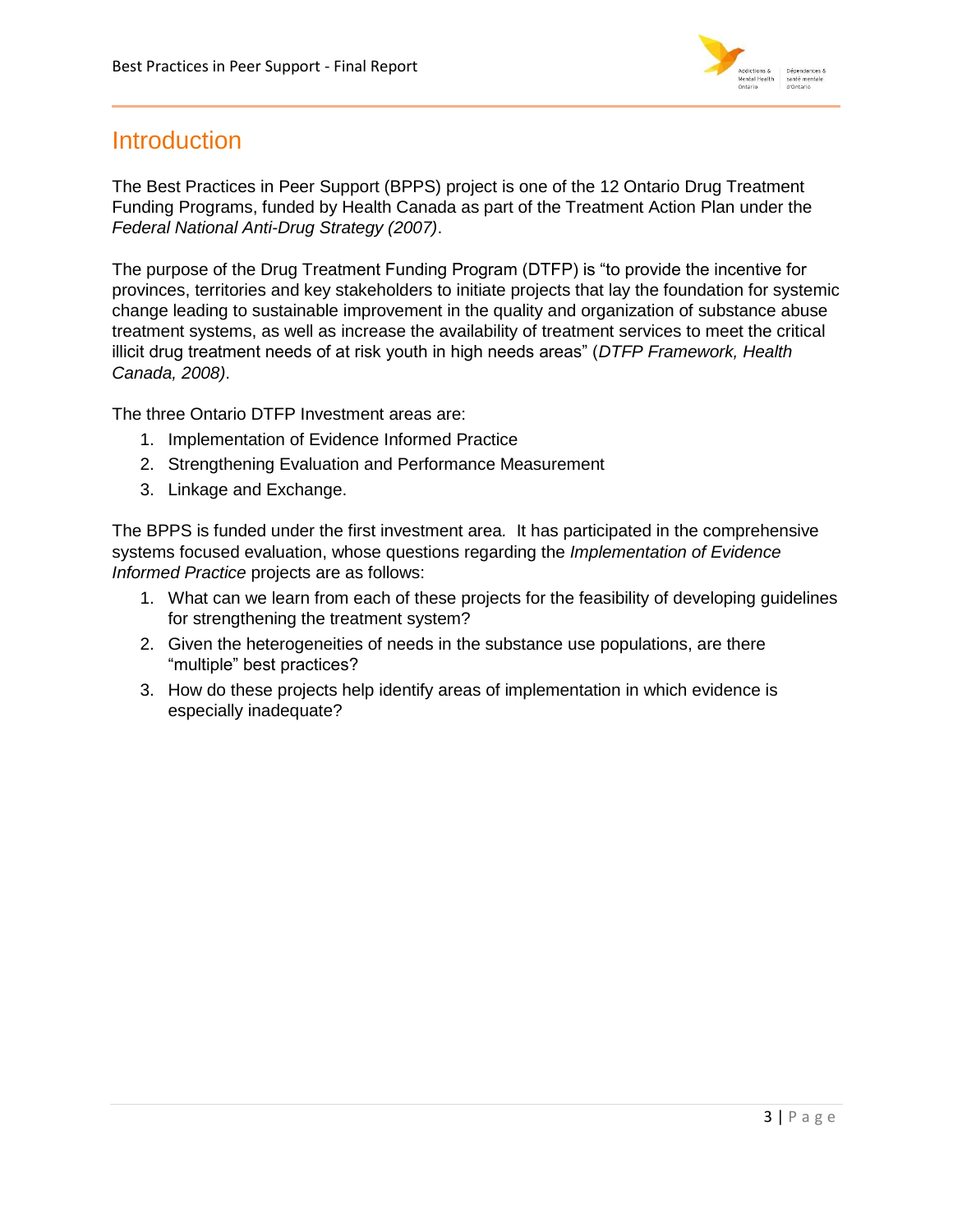

# <span id="page-4-0"></span>**Context**

In recent years, the role of peers in the health care system has come increasingly into the spotlight, both at a grass roots level and through the lens of policy. The focus has primarily been in the area of mental health; however, peer support in the area of addictions is now garnering more attention.

Regarding the policy perspective, in 2008, the Government of Ontario made a commitment to develop a comprehensive 10-year mental health and addiction strategy that would lead to better services for Ontarians. As part of this process, a Minister's Advisory Group was established, made up of people with lived experience with mental illness and addictions, family members, service providers and researchers. One of the five priorities/themes that they identified was consumer partnerships, and a document was prepared entitled *Ontario Mental Health and Addictions Strategy Consumer Partnerships Theme Paper (2009).* One of its identified high level goals building towards achieving system transformation is that "peer support, mutual aid, self-help and other programs and services that enhance the capacities, supports and empowerment of people with lived experience are considered an essential part of the mental health and addictions system, and their roles in care provision are clear and well-articulated".

The shift towards policy recognizing the role of consumer partnership and the value of peer support has been married with the focus on both recovery and harm reduction, as follows:

"The recovery approach underlies the delivery of services and supports and emphasizes service user choice, flexibility in services, individualized supports, and the importance of peers, families, significant others and communities in supporting people with mental health, substance use and problem gambling needs. The approach also considers the impact of factors such as poverty, poor housing, unemployment and stigma on people with mental health substance use and problem gambling issues." *(Ontario Ministry of Health and Long-Term Care, 2004)*

"Mental health, substance abuse and problem gambling services based on a harm reduction approach are provided in accordance with the person's choice in the least intrusive setting and least restrictive manner, and, in recognizing that some people are not able to accept a treatment goal of total abstinence, work to reduce harms associated with substance use. Harm reduction strategies can be integrated into all parts of the treatment process". *(Ontario Substance Abuse Bureau, 1999)*

The above-mentioned Minister's Advisory Group released a discussion paper entitled *Every Door is the Right Door* in 2009. Its proposed approach identified seven (7) areas, one of which is: *Transform the System: Provide access to a seamless system of comprehensive, effective, efficient, proactive and population-specific services and supports*. In this section, it is stated that "people with lived experience also need opportunities to participate in peer-based programs, initiatives and collectives – both paid and voluntary. Peer-based services can make a significant difference - *Orwin, D. (2008). Thematic Review of Peer Supports: Literature review and leader interviews. Mental Health Commission: Wellington, New Zealand*. Peer networking among people who use drugs improves health outcomes and reduces the harms and risks of drug use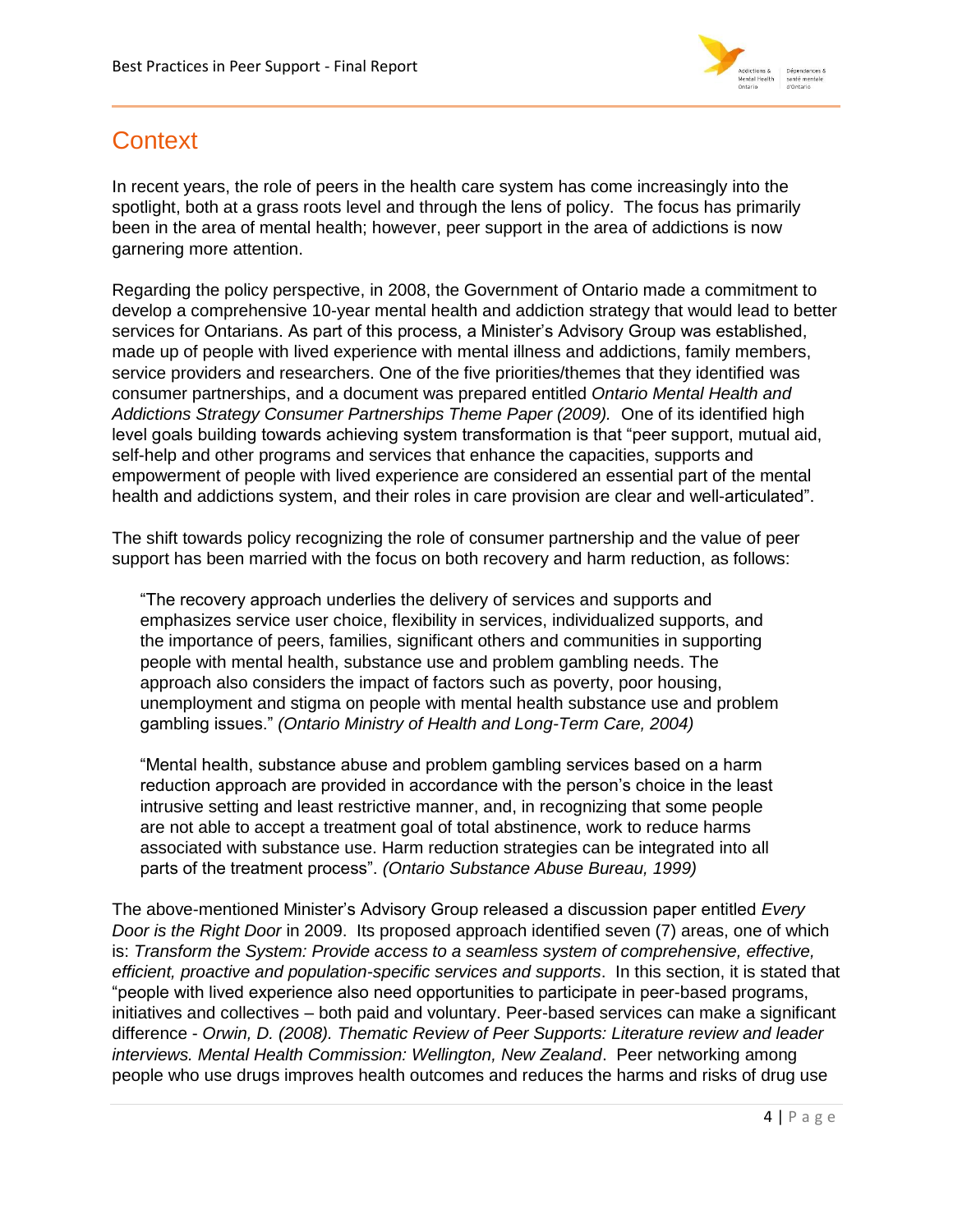

by sharing health information and providing social support - *Allman, D., Myers, T., Schellenberg, J., et al. (2006), "Peer networking for the reduction of drug related harm," International Journal of Drug Policy*.

In 2011 Ontario released its *Comprehensive Mental Health and Addictions Strategy* document: *Open Minds, Healthy Minds.* It articulated six principles, including that of "person-directed services". "People with lived experience of a mental illness or addictions, and their families, bring their strengths, wisdom, and resilience to their care. They must have a voice as essential partners in system design, policy development, and program and service provision, and the opportunity to make informed decisions about their personal care and support".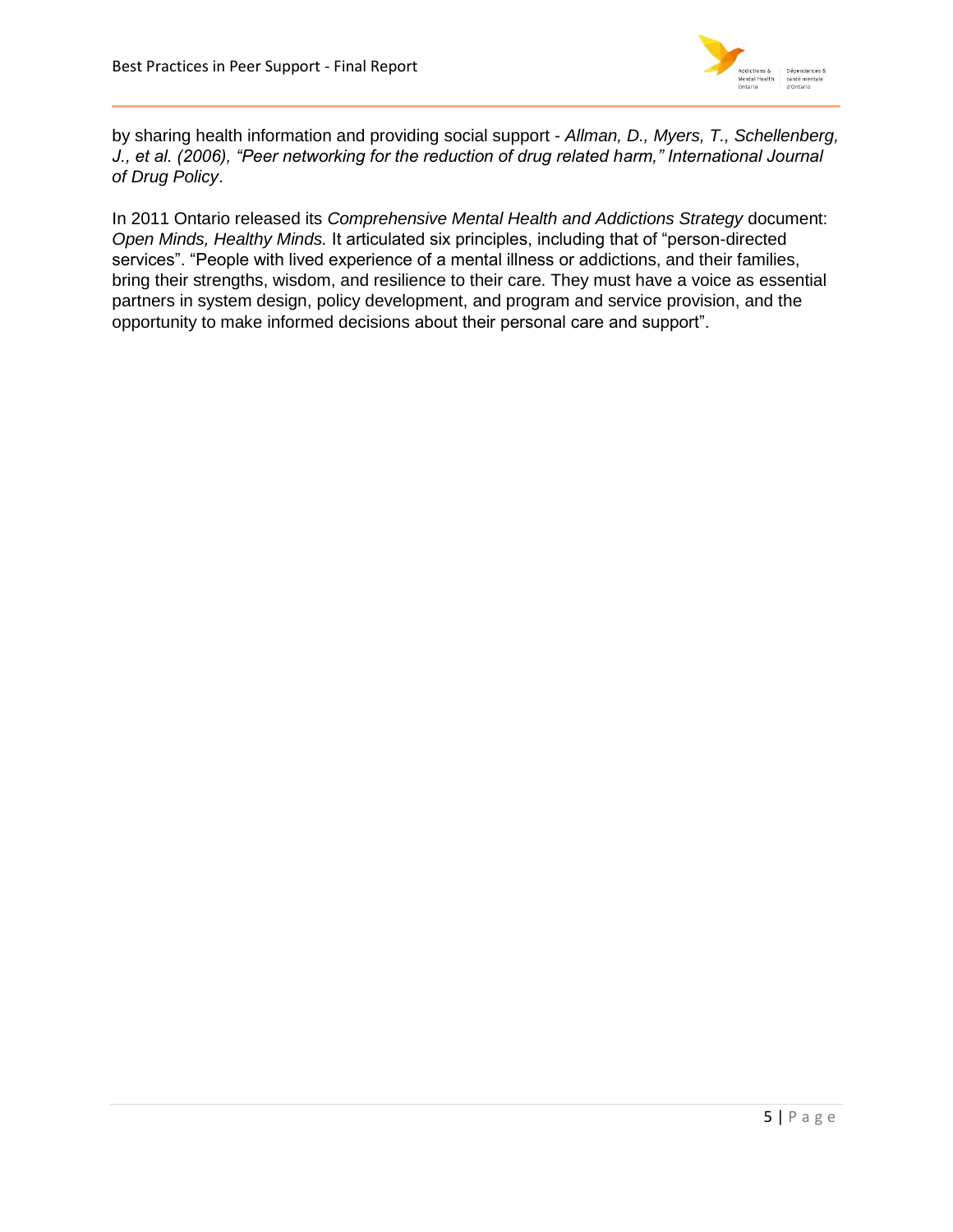

# <span id="page-6-0"></span>Definitions of Peer Support

There are many different roles in peer support; however, it is often unclear how these roles differ. Some examples include peer advocates, peer educators, and peer navigators. We have addressed the definitions of various roles based on a mental health framework. At the knowledge exchange event, the participants discussed how defined roles in peer support bring a necessary scope of practice, which prevents burn out, emotional strain, and boundary issues. Bringing clarity to roles in peer support will assist in agency implementation of peer support programs. Additionally, defined roles can develop a more cohesive and functional peer support network in the future.

Listed below are a few definitions as to what constitutes peer support:

- "Peer support is a naturally occurring, mutually beneficial support process, where people who share a common experience meet as equals, sharing skills, strengths and hope, allowing people to learn ways of coping from each other. Formalized peer support begins when persons with lived experience, who have received specialized training, assume unique designated roles…to support an individual's expressed wishes". *(Ontario Peer Development Initiative)*
- "Peer support is based on the belief that people who have faced, endured, and overcome adversity can offer useful support, encouragement, hope, and perhaps mentorship to others facing similar situations" *(Davidson, Chinman, Sells, & Rowe, 2006).*
- Peer support is "a system of giving and receiving help founded on key principles of respect, shared responsibility and agreement of what is helpful. Peer support is….about understanding another's situation empathically through the shared experience of emotional and psychological pain. When people find affiliation with others whom they feel are "like" them, they feel a connection. This connection, or affiliation, is a deep, holistic understanding based on mutual experience where people are able to "be" with each other without the constraints of traditional (expert/patient) relationships. Further, as trust in the relationship builds, both people are able to respectfully challenge each other when they find themselves re-enacting old roles. This allows members of the peer community to try out new behaviors with one another and move beyond previously held self-concepts built on disability, diagnosis, and trauma worldview." *(Mead, 2003)*
- "Recovery is supported by peers and allies: mutual support and mutual aid groups, including the sharing of experiential knowledge and skills, as well as social learning, play an invaluable role in recovery. Peers encourage and engage other peers and provide each other with a vital sense of belonging, supportive relationships, valued roles, and community. Through helping others and giving back to the community, one helps one's self. Peer-operated supports and services provide important resources to assist people along their journeys of recovery and wellness". *(Substance Abuse and Mental Health Services Administration, 2011)*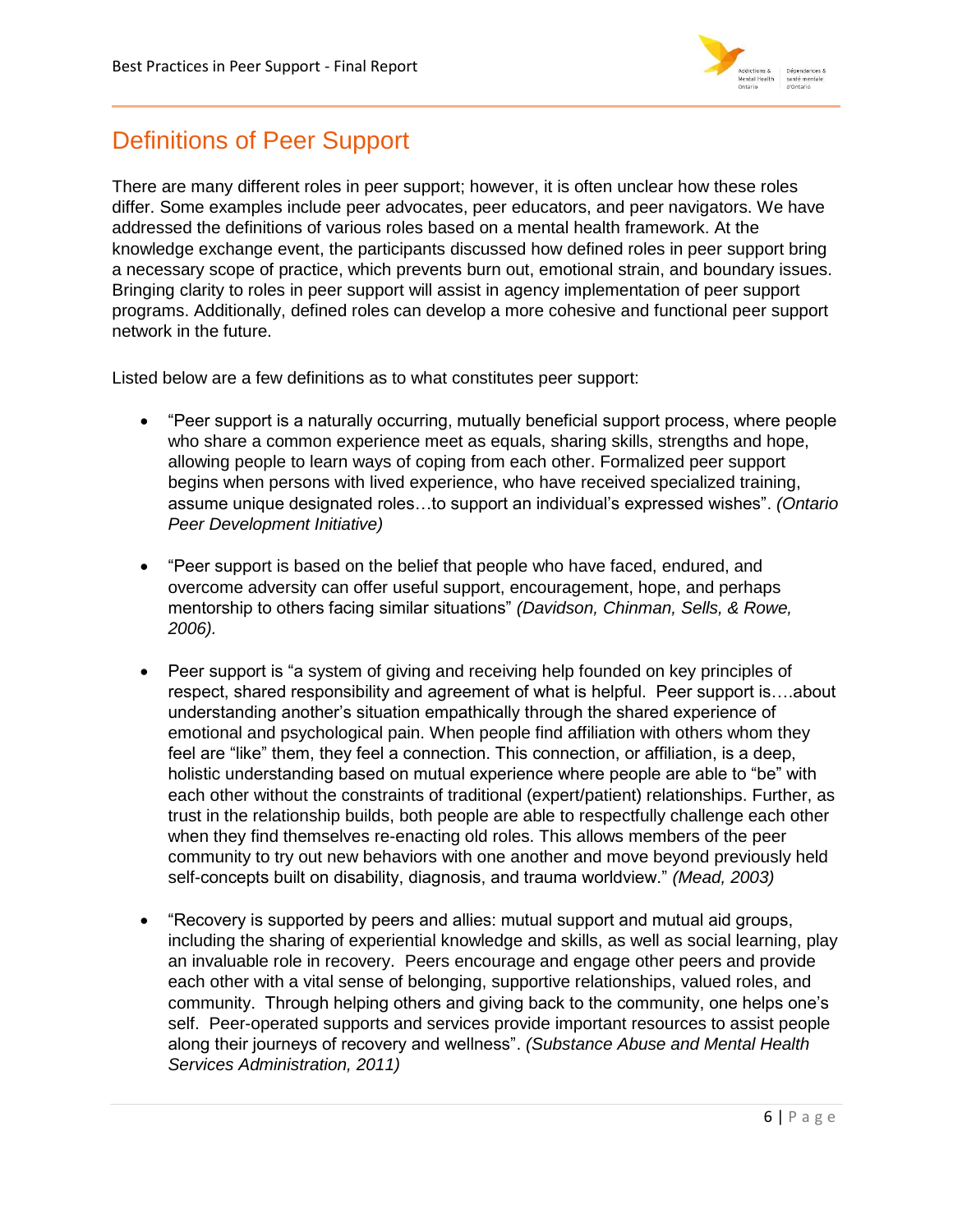

# <span id="page-7-0"></span>Literature Search

# <span id="page-7-1"></span>Articles/Papers: Key Findings

Twenty-two (22) articles were reviewed in detail; the comprehensive analysis of these can be found in *Appendix 1.* From these, one can draw the conclusions listed below.

- It is extremely important to put in place a clear governance model and a fully developed organizational structure, which could include an overseeing board or advisory group. Without this, there will be confusion about decision-making. However, imposing a structure on grassroots organizations does not work. The organization must not be "topdown". In addition, do not try to build on weak local networks to form stronger larger networks; this does not work.
- There must be statements that clearly articulate the mission, philosophy and values and a definition of "people with lived experience of substance use." There needs to be an anti-stigma focus. Funding and resources are needed, in order to develop a physical site, and provide services, such as training, a warm line, a drop-in centre, a needle exchange, hospital visits, and so on. In addition, holding an annual conference/event will help give the network profile. Having a role in advocacy is extremely important.
- Clear definitions for network membership inclusion and exclusion must be established, but the network must welcome diverse membership and include families. If developed correctly, the network will provide a sense of community, self-respect and safety.
- Technology must be used in order to disseminate information and provide education. In order for people to inform direction and practices (including evaluation and research), there must be a clear feedback process; this will allow the network to have adaptive sustainability. There must be a clear and responsive complaint mechanism in place.
- The network needs to put in place and nurture partnerships with key stakeholders, and will thrive with strong leadership and "champions". It must network with other networks, and become linked with both national and international networks.

# <span id="page-7-2"></span>Peer Networks' Websites: Key Findings

Thirty-one (31) peer network websites were reviewed and analyzed; the list of these can be found in *Appendix 2.* The analysis focused on finding the most commonly found structural elements, which are listed below:

- Home Page (with pictures)
- Who we are; our purpose
- Guiding principles, aims, structure, position statements
- Staffing
- Internal communication: blog; posts; forum; comments; knowledge exchange
- News: sometimes including a newsletter; local, national and/or international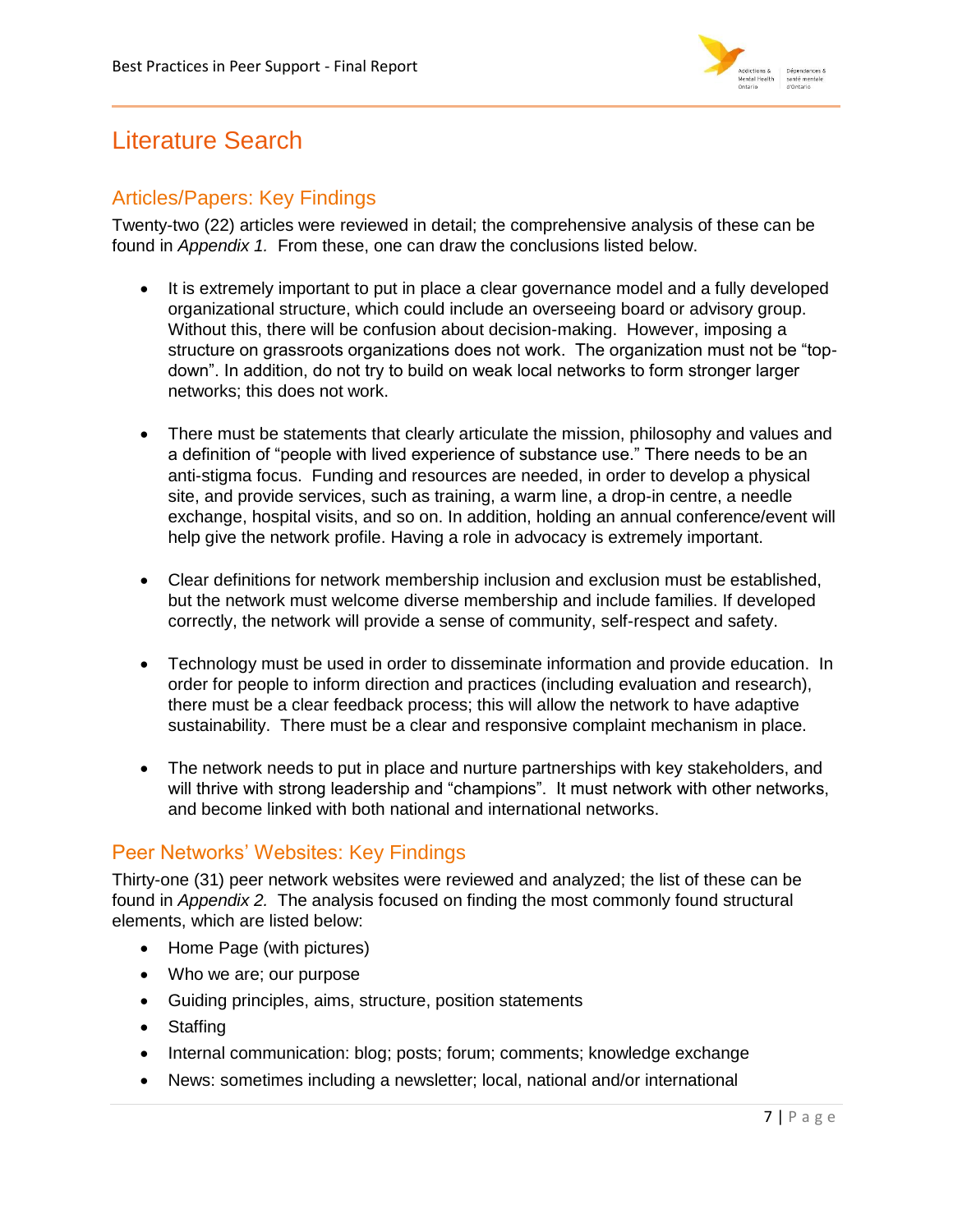

- How to get involved
- Job postings
- Projects
- Publications
- What's on: sometimes including a calendar of upcoming events
- FAQs
- Links: to literature; articles; media
- Contact us: sometimes containing a brochure
- Privacy statement and disclaimer

Doing a further analysis of these findings, one can then conclude that successful network websites need to be peer run, accessible, transparent, current and sustainable. They must address gaps, disseminate information and meet the needs of the membership, including an ability to facilitate member communication. Lastly, they need to be user friendly and easy to navigate.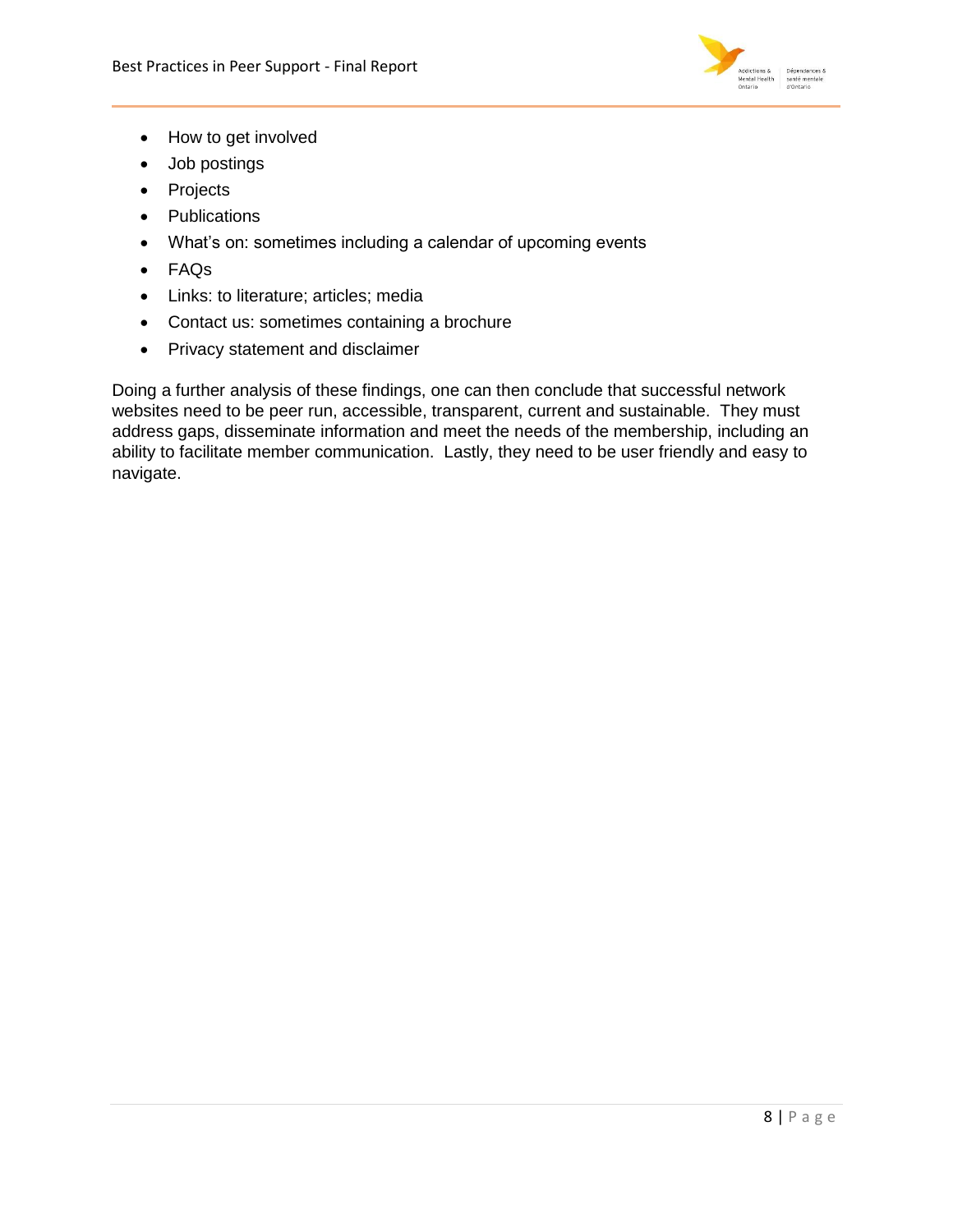

# <span id="page-9-0"></span>Network Blueprint

Utilizing the findings from the literature and network review, which were endorsed by the Advisory Committee in March 2012, a network blueprint was developed, which can be used as the framework for developing the peer support network. It contains the following elements:



# **A. Leadership Framework** including:

- Easy to understand governance and leadership framework
- Governance and fully developed organizational structure (this may include an overseeing board or advisory group)
- Leadership and champions
- Mission, vision and values with a focus on substance abuse; values that include but are not limited to:
	- $\triangleright$  Sense of community, self-respect, safety and anonymity
	- $\triangleright$  Inclusivity and diversity of membership, including families
	- $\triangleright$  Anti-stigma
	- $\triangleright$  A clear and responsive complaint mechanism

# **B. Resources and Structure** including:

- Resources and funding to sustain the network over time
- A physical and technological presence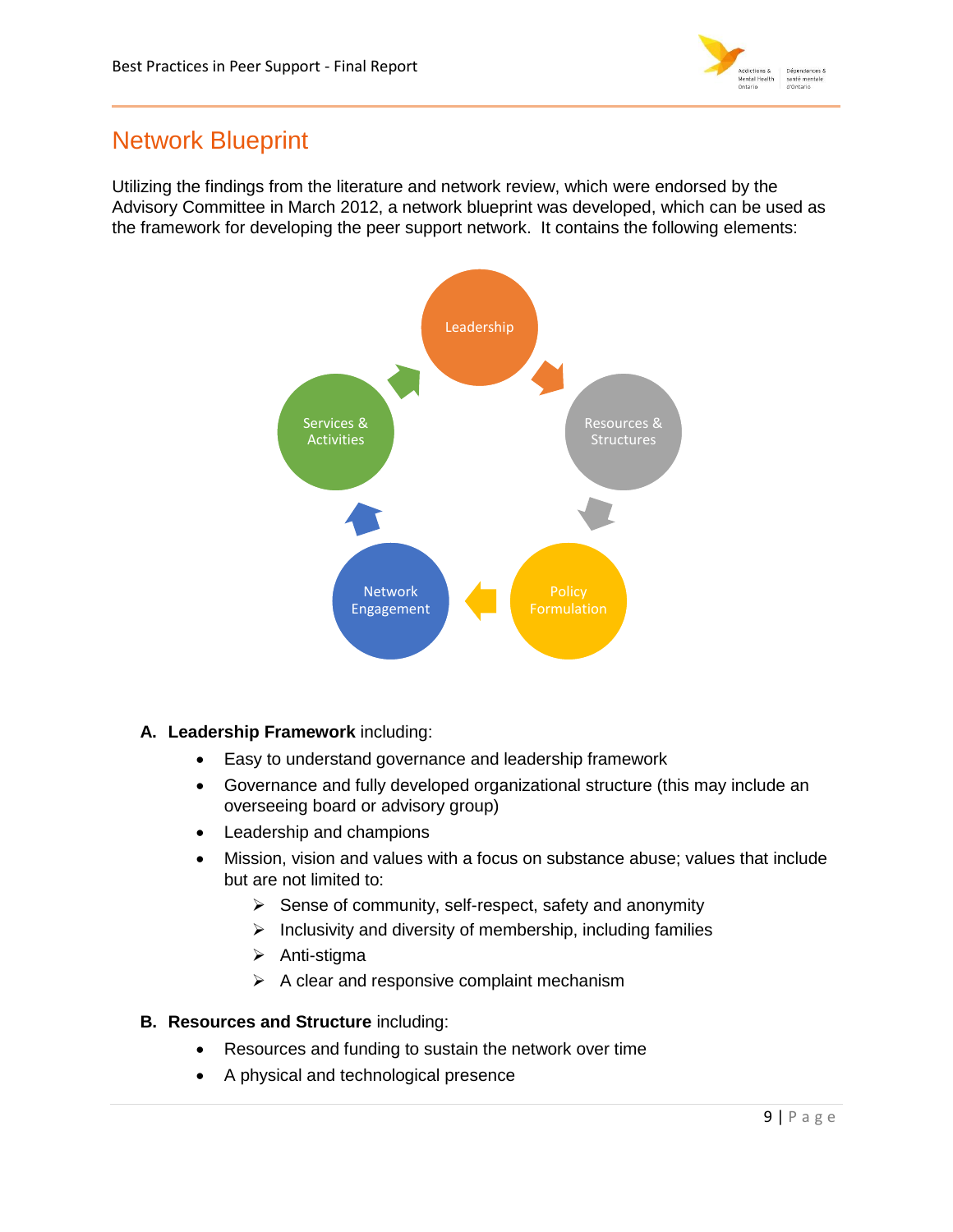

- $\triangleright$  Clear feedback process so people inform direction and practices including evaluation and research so the network has "adaptive sustainability"
- $\triangleright$  Technology, information dissemination and education
- Strong internet capacity
	- $\triangleright$  Public pages
	- $\triangleright$  Member only page
	- $\triangleright$  Keys to a successful peer support network internet site include the following:
		- $\checkmark$  Peer run
		- $\checkmark$  Accessible
		- $\checkmark$  User friendly and easy to navigate
		- $\checkmark$  Addressing gaps
		- $\checkmark$  Disseminating information
		- $\checkmark$  Transparent
		- $\checkmark$  Meeting needs of membership
		- $\checkmark$  Current
		- $\checkmark$  Sustainable
		- $\checkmark$  Able to facilitate member communication

# **C. Ability to Participate in Policy Formulation:**

• Advocacy, in order to participate in planning and policy making

# **D. Engagement with Other networks including:**

- A rich mix of strategic partners
- Partnerships with key stakeholders
- Networking with other networks; being part of a national or international network (as opposed to partnerships with key stakeholders)

### **E. Services and Activities that meet the needs of People engaged in the Network:**

- Annual event or conference
- Specialization for substance use
- Service provision e.g. training, warm line, drop-in centre, needle exchange, hospital visits, etc.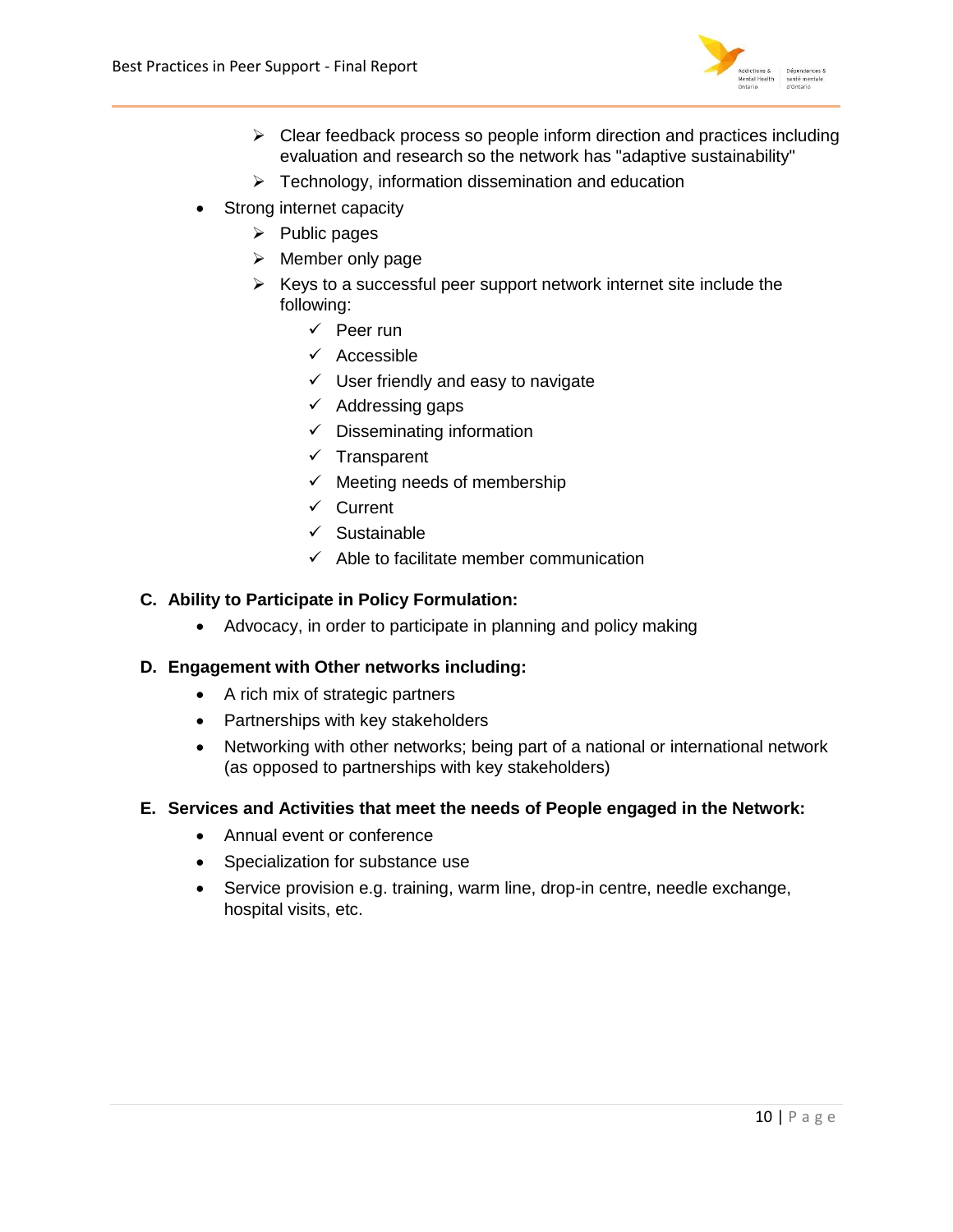

# <span id="page-11-0"></span>Creating a Focus for an Addictions Peer Support Network

An Addictions Peer Support Network is important in the field of Addictions for two reasons. First, there is a need for a Peer Support Network to coordinate, support and enable individuals with lived experience to provide effective leadership for system planning and peer support activities. Second, there must be an effective voice for lived experience individuals at system planning tables. Both reasons provided a framework to establish the principles for building a network and a series of recommendations on how steps could be taken to realize an Addictions Peer Support Network within Ontario in the next 3 to 5 year period.

# <span id="page-11-1"></span>Description of a Addictions Peer Support Network

The network will focus on addictions and engage individuals with lived experience. It will be a network that provides training, access to information and support to the peers. It will have a governance structure that supports decision making and plan for the long term sustainability of the network. As the network grows, it will work with other established networks in the province.

# <span id="page-11-2"></span>Principles for Building the Network

An Addictions Peer Support Network should be based on three fundamental principles. The three principles identified by the members of the steering committee included the following:

- 1. There needs to be well defined **governance** structure to create a shared sense of purpose
- 2. Appropriate **training** for the governance volunteers and for those engaged in Peer Support Work
- 3. There needs to be system to support **communication** between individuals involved in peer support and existing Peer Support Networks.

# <span id="page-11-3"></span>Building Recommendations for an Addictions Peer Support Network

The elements of the Peer Support Network identified through the literature search where reviewed at a Knowledge Exchange event held on March 14 and 15, 2013. In 2013/14, the work continued to identify appropriate linkages with key leaders, create a network with a peer support governance structure and an operational structure, and engage in regional peer support dialogues. The work was completed by three working groups. One group explored opportunities to identify elements of a governance structure for an addictions network. A second group explored opportunities to build a framework for effective communication and dialogue for an addictions network. The final group focused on the subject of effective training for individuals providing peer support. The three groups met on a regular basis throughout the year reviewing a variety of documents and building a series of recommendations for the final report. The work of the three committees was coordinated through a steering committee which was responsible for building the agenda and framework for the March 6, 2014 knowledge exchange event in Toronto. The day provided an opportunity for individuals engaged in Peer Support Networks to learn about the project, learn from each other and to review and provide feedback on the series of recommendations each working group had developed on how to sustain network activities.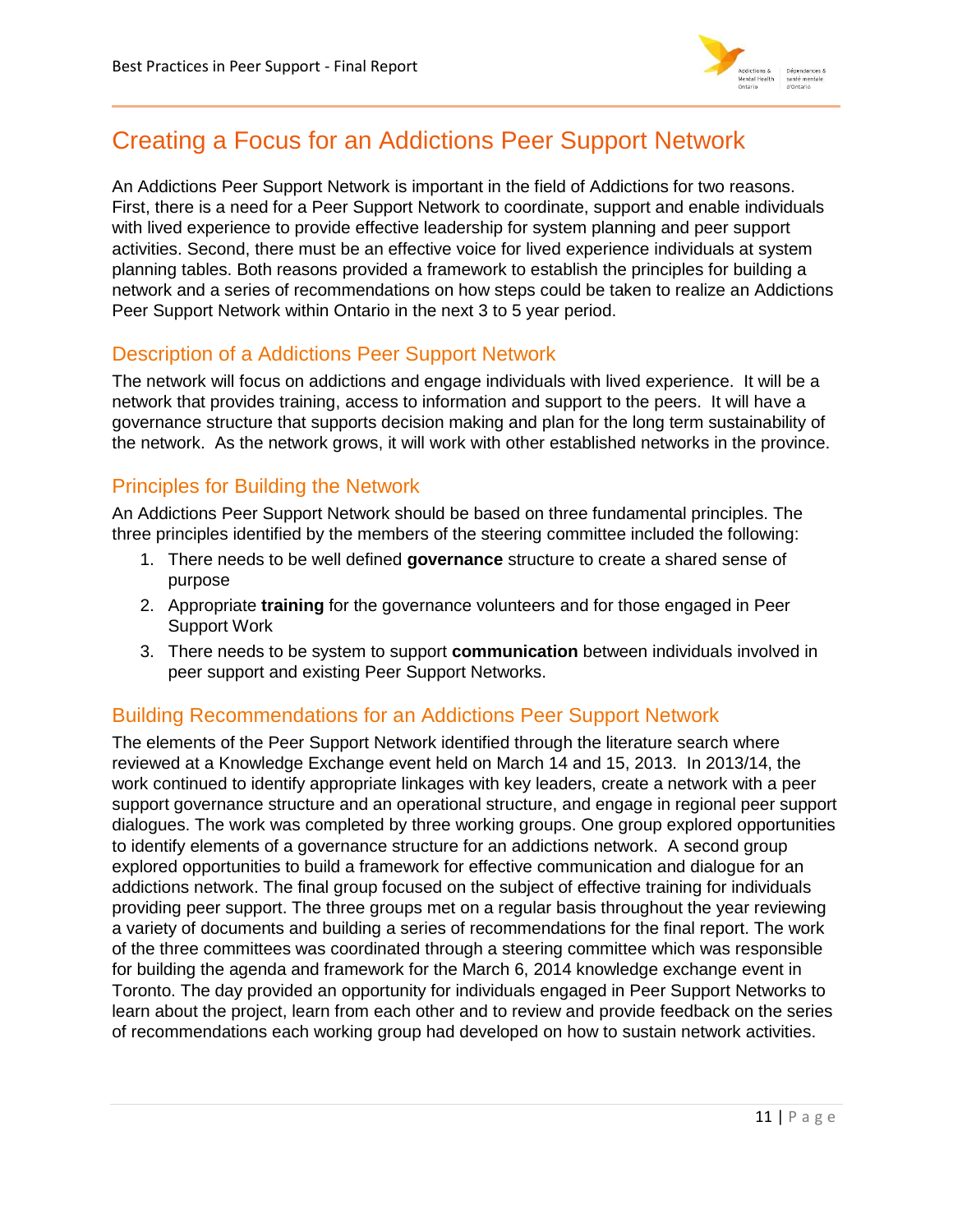

The following pages outline a summary of the results developed by the working groups with a list of the recommendations to guide further work in the development of an Addictions Peer Support Network.

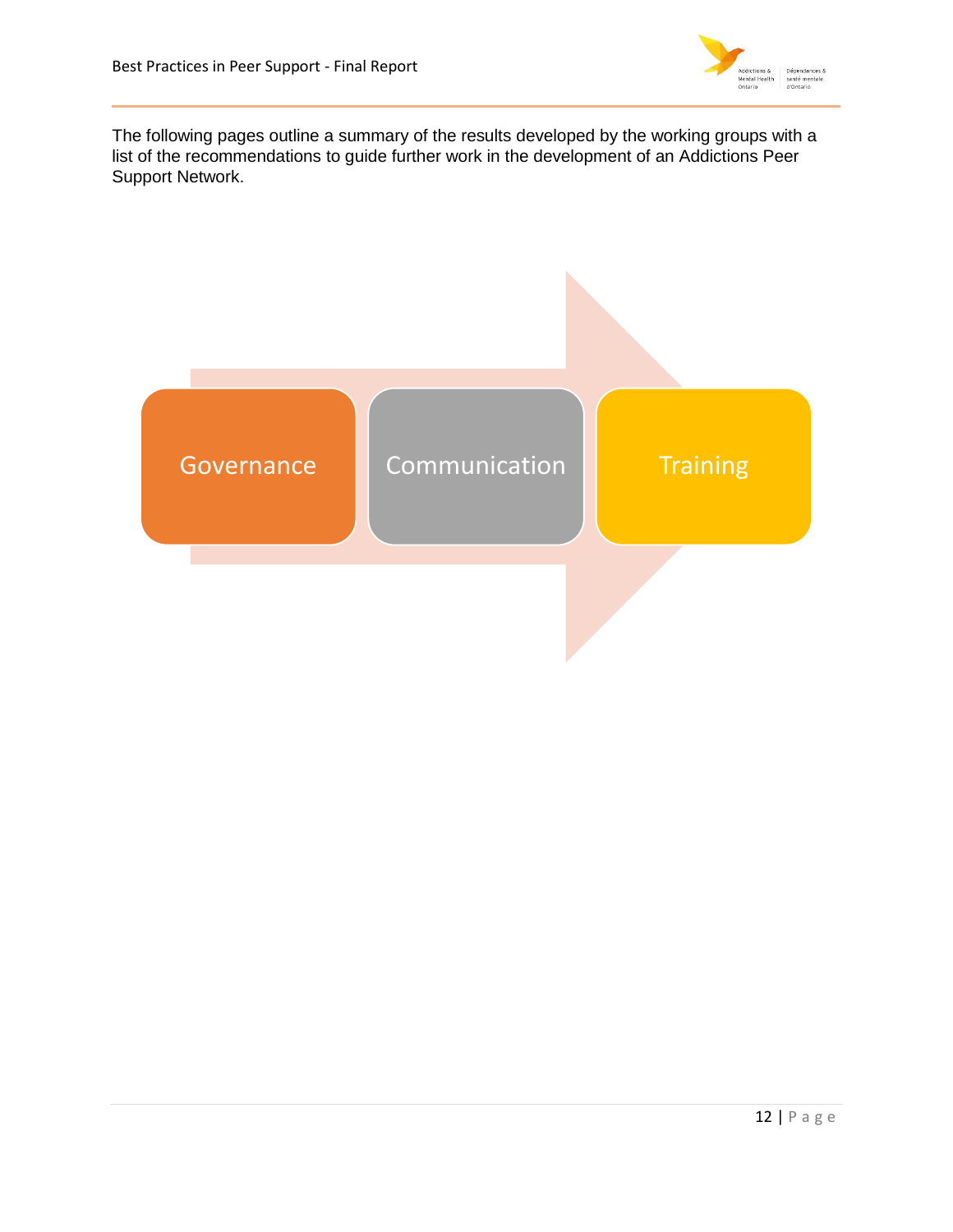

# <span id="page-13-0"></span>Governance Expert Panel

# <span id="page-13-1"></span>**Introduction**

The Peer Support Governance Expert Panel worked as part of the ongoing work of the DTFP Peer Support Project. An important element of the work explored options for an effective governance structure for an addictions peer support network.

The work included exploration of the following topics:

- 1. Identify governance structure/ Terms of Reference for an Peer Support Network
- 2. Develop guidelines for strategic partnerships with other networks Create guidelines for an engagement strategy with the LHINs.
- 3. Identify governance training requirements.

# <span id="page-13-2"></span>Summary and Recommendations

# **Principles for Peer Support Network**

The Governance Committee identified that is important to provide a set of principles for effective governance. The following principles were identified:

- The governance framework provides a well-defined set of boundaries for those receiving addictions services and those providing governance services as part of the network.
- The governance structure should be inclusive to incorporate all individuals who wish to provide governance leadership
- A focus on advocacy on the subject of addictions and policy
- Foster a willingness to support collaboration and working with other existing networks throughout the province
- Accountability to its stakeholders
- Empower Networks to continue their work by providing governance tools and reference materials to support their ongoing work
- Individuals receive training in leadership and governance models to facilitate network structure that includes mission, vision and accountability processes

# **Defining Peer Support**

The first known reference to using peers to deliver mental health services came from one of Philippe Pinel's colleagues in 1793 when he wrote, 'As much as possible, all servants are chosen from the category of mental patients. They are at any rate better suited to this demanding work because they are usually more gentle, honest, and humane' (Davidson et al, 2012).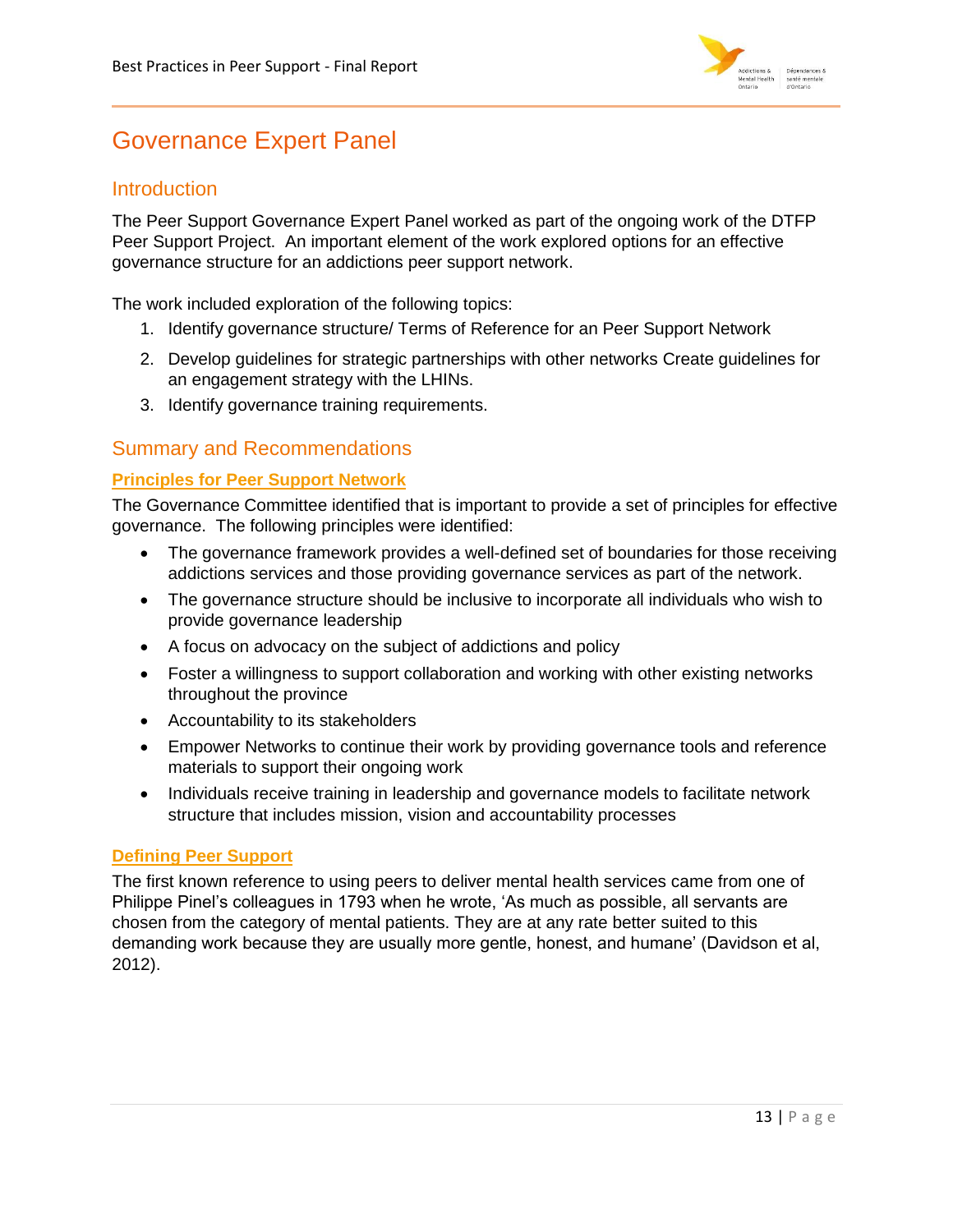

As this workforce develops there is a greater need to create new roles and define the boundaries between them. The peer support roles include but are not limited to<sup>1</sup>:

- **Peer support workers** who provide support for personal and social recovery to people with mental health problems, including in acute mental health services, housing, supported employment, community support and so on.
- **Peer advocates** who empower individuals or groups of people with mental health problems to advocate for their rights and needs on a range of issues in a variety of settings.
- **Peer educators** who provide education from a lived experience perspective for other peers, mental health workers or community members.
- **Peer navigators** who assist people to find, choose and gain access to a full range of community resources, networks and services.
- **Peer advisors** who work in partnership with mental health service providers to give consumer perspectives at all levels of planning, implementation and evaluation, and provide feedback to service users.
- **Peer researchers and evaluators** who use lived experience knowledge and participatory processes to inform their work.
- **Peer managers** who lead services.

# **Recommendation(s)**

- It is recommended that a matrix of delineated levels/roles be established for peer support.
- It is recommended that the network develop a scope of practice and engagement for the delineated levels/roles.
- It is recommended that guidelines for effective engagement of "lived experience" voice at the systems level tables. (e.g., Matching, Skills sets, Experience) be developed.
- It is recommended that quidelines for reimbursement and honoraria for peer support participation be developed.

# **Strategic Partnerships**

l

Strategic partnerships are important to meet the goals and principles of the network and carry the voice of Lived Experience in addictions to whom it needs to be heard (i.e. Faces and Voices of Recovery).

<sup>&</sup>lt;sup>1</sup> "from PEER WORK IN MENTAL HEALTH - Proposal to develop an international consensus to the International Initiative for Mental Health Leadership (IIMHL)"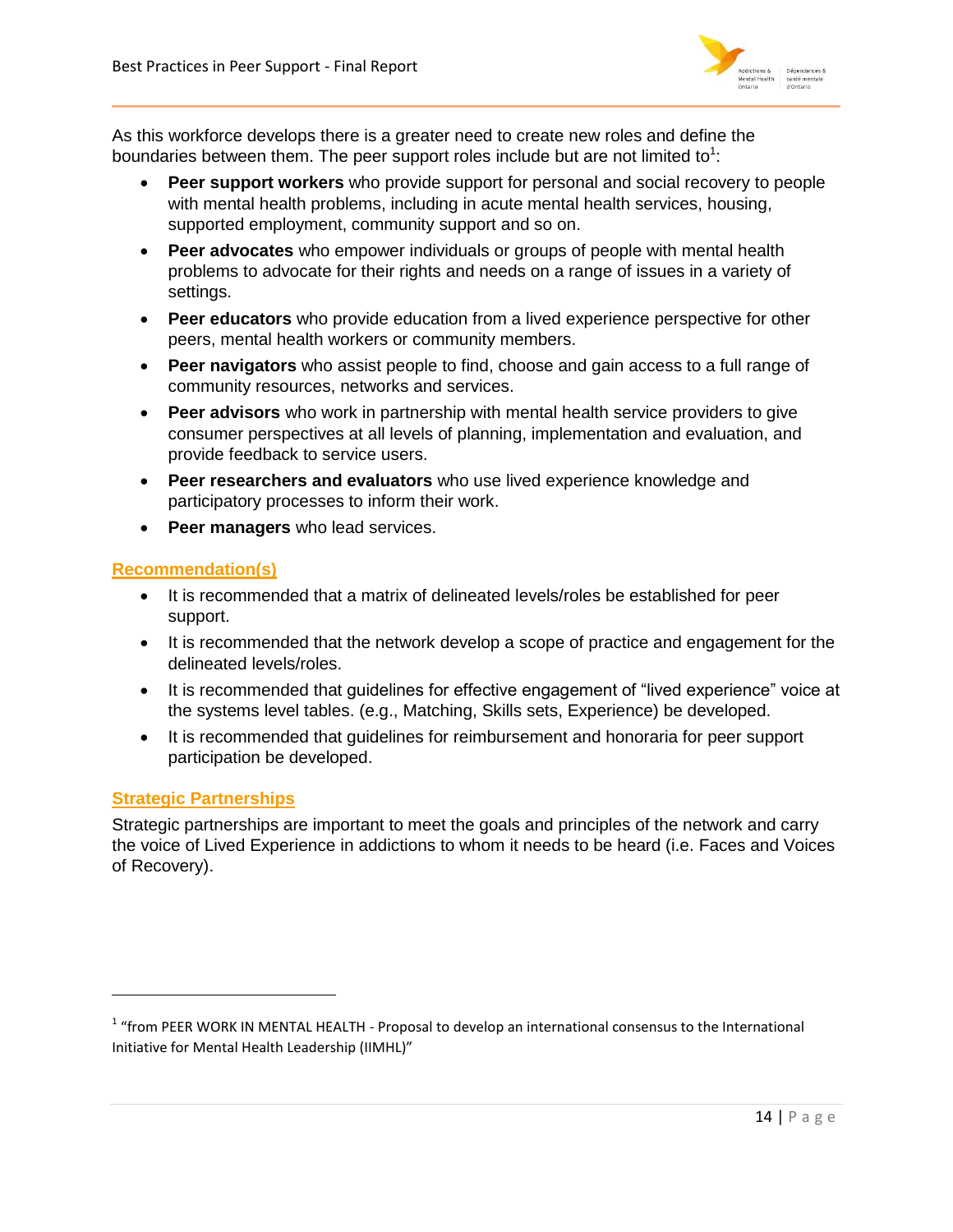

# **Recommendation(s)**

- It is recommended that an engagement strategy unique to each LHIN, to attract individuals from across the addictions continuum for network participation; with a target of five (5) members minimum in each LHIN be developed.
- It is recommended that a written set of quidelines the network can use to engage and involve the LHINs in peer support work at the local level be developed.

# **Knowledge Exchange Event – March, 2014**

The following two questions were addressed at the March consultation to promote feedback and discussion on the above recommendations. The table is a summary of the responses.

- 1. What would you suggest to strengthen or improve the recommendations?
- 2. What recommendations would you add to strengthen the work of the Governance Expert Panel?

# *Table 1 - Attendee Responses to Governance Expert Panel Recommendations*

- Strategic partnership with employers to develop job descriptions/qualifications
- **•** Establish clear differentiation between clinician with lived-experience and peer support worker with clinical credentials
- Recommend a peer-review/peersupervision 360° model ("Peer" means PWLE Addiction)
- Ensure two-way engagement
- Offer the expertise and connections of the CSI to the LHIN
- SME panel take the training
- Training defined roles need specific training
- Add role: peer support for peer support (e.g. group) Peer Group facilitators
- MOHLTC and other ministries level of engagement as well as LHINs
- Peer Support Training in many circumstances should be priority
- Develop strong relationships with other healthcare agencies and LHIN peer support initiatives
- Define the spectrum of peer support what we are trying to define? Formalized?
- Peers can assist organizations in hiring process (have a voice)
- Peer educators can assist/orient clinicians (especially new workers)
- How do we ensure engagement is not tokenism?
- Use change management strategies with **LHINS**
- LHINS be encouraged to be transparent about the level of engagement of peer networks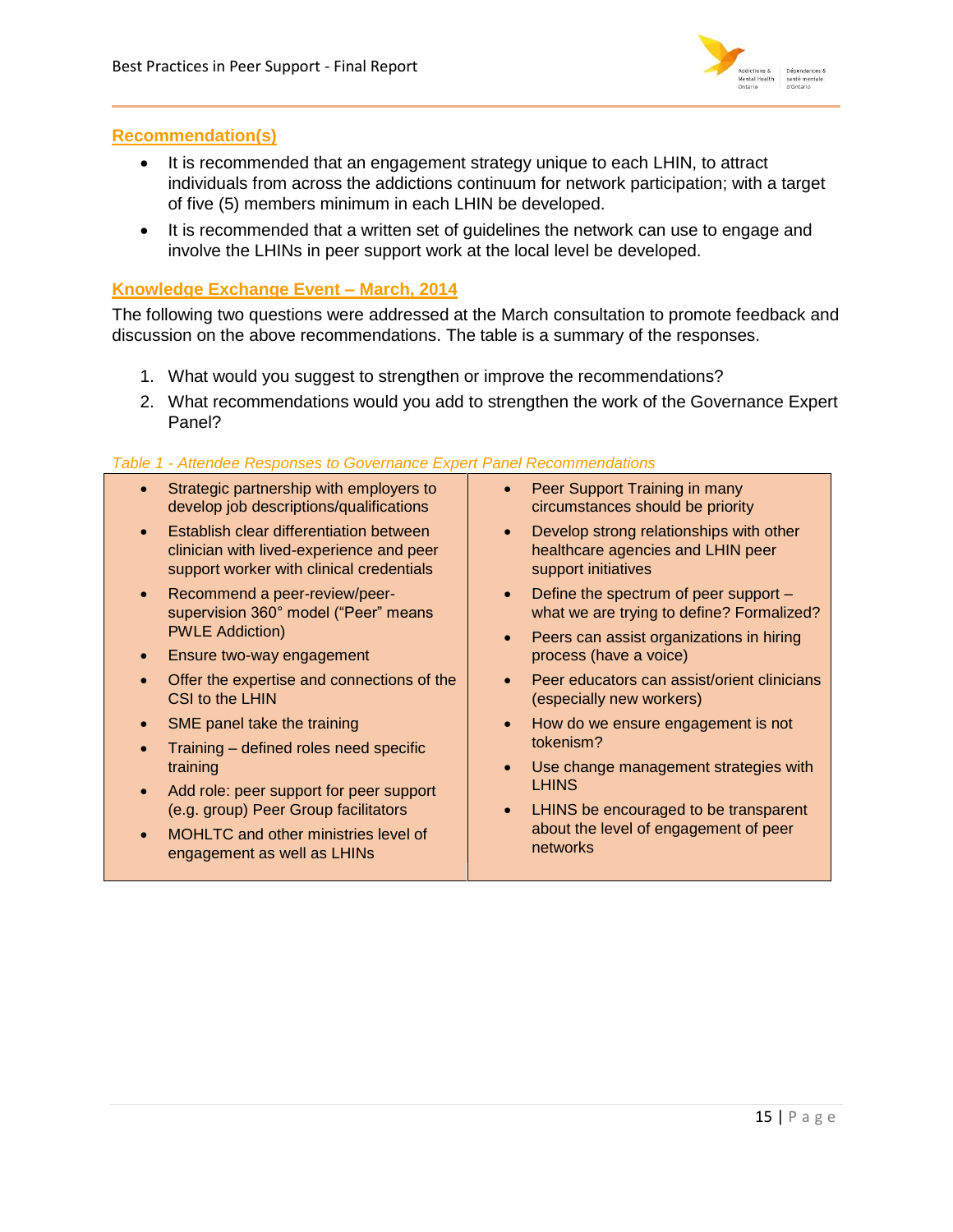

# <span id="page-16-0"></span>Communications Expert Panel

# <span id="page-16-1"></span>**Introduction**

The Peer Support Communication Expert Panel worked as part of the ongoing work of the DTFP Peer Support Project. An important element of the work will include the development of a PWLE Speakers Bureau and identify an ongoing communications strategy for the network.

# <span id="page-16-2"></span>Summary and Recommendations

# **Speakers' Bureau**

It is a network of individuals with lived experience trained to share their experience and expertise in a number of environments (policy roundtables; one to one; media). It is important because it provides an opportunity get emotion engagement that is real time and impactful from people who are involved and with experience on the subject of additions. Finally, a speakers' bureau can provide the structure and framework to support board involved of individuals in a manner that is both safe and supportive. The group noted there is a wide number of existing opportunities to partner with existing projects throughout the province to support the development of the Speakers' Bureau

# **Recommendation(s)**

- Need to identify provincial activities regarding lived experience for speaking and media training. Explore opportunities to align and work existing structures. Some of the opportunities to explore include and are not limited to "Voices of the Street", Ministry of Health and Long Term Care.
- Explore developing a partnership with the EEnet project, "Strengthening Your Voice" to adapt the workbook to encompass all aspects of addiction.

# **Technology of the Network**

The Expert Panel supported the ideas identified in the literature search regarding the use of various forms of technology to support communication between peers as a core function of the network. The tools identified included Facebook, Twitter, YouTube, Meeting Support (e.g., WebEx, Skype, OTN) and alternative tools for current information (e.g., Really Simply Syndication – RSS). The use of such tools are important because they provide a methodology to obtain current information on trends and practices and empower individuals to connect and communicate with peers. Technology also provides a means for individuals to engage in selfcare and ensure their own safety on an ongoing basis.

# **Recommendation(s)**

- The network should develop a comprehensive strategy for a technology system that will support the needs of the members of a peer support network. The strategy should outline the purpose of the system, how it will be sustained, methods to keeping the content current and plan to engage members in supporting and using the technology.
- The network should provide training for participants in the network. Training could be in the form of workshops on the effective use and implementation of social media (e.g., Twitter) and other technology tools.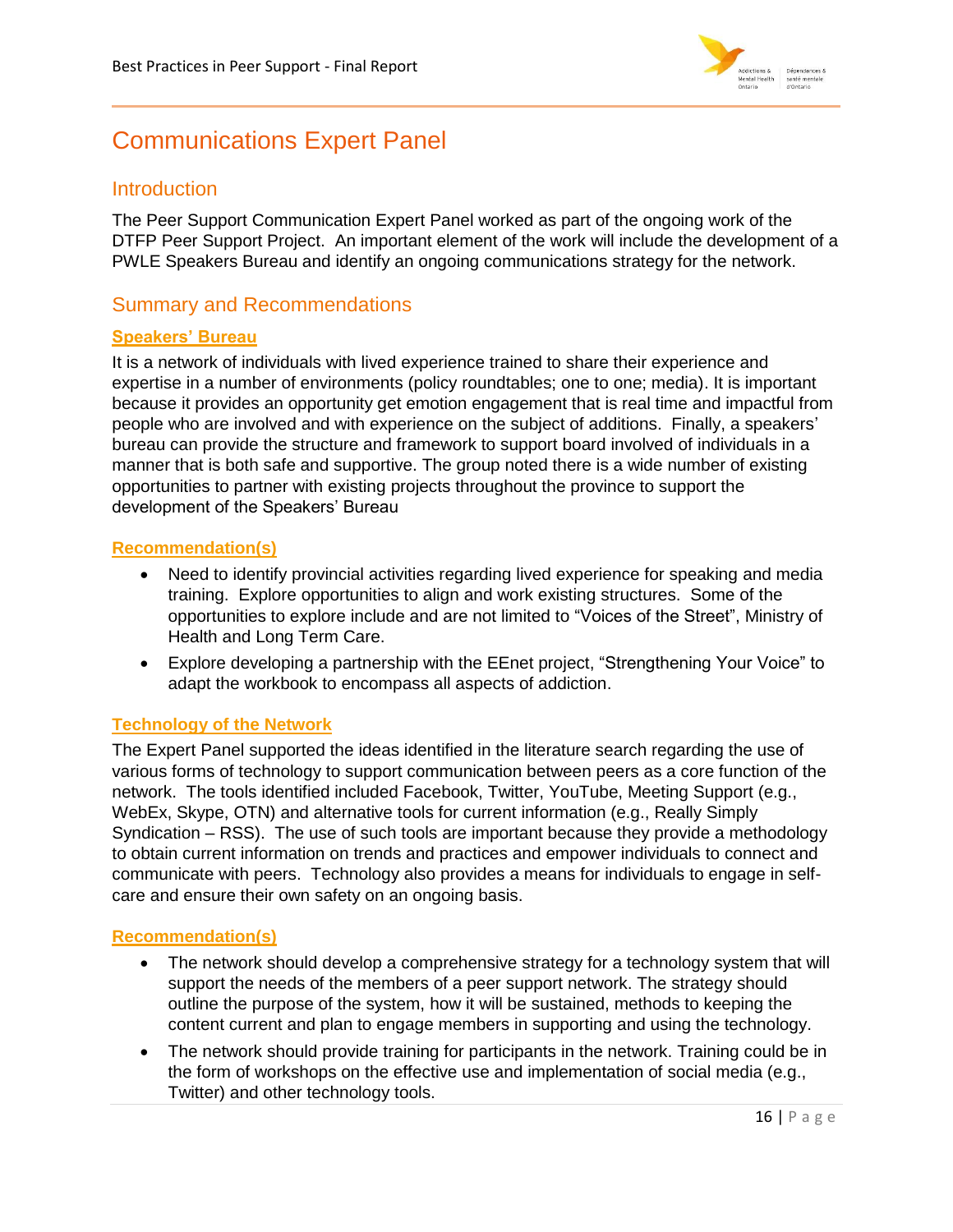

# **Knowledge Exchange Event – March, 2014**

The following two questions were addressed at the March consultation to promote feedback and discussion on the above recommendations. The table is a summary of the responses.

- 1. What would you suggest to strengthen or improve the recommendations?
- 2. What recommendations would you add to strengthen the work of the Governance Expert Panel?

### *Table 2 - Attendee Responses to Communication Expert Panel Recommendations*

- System needs to be trained on the purpose of peers; so it does not end up as tokenism
- Need to prepare both peer as well as agency regarding speaking engagements.
- 'Enough structure' to make the relationship mutually beneficial
- Language, stigmatization: having a count of at least two individuals attend events.
- Stigma created through anti-stigma: shifting the way we think.
- Telling your life journey without the impact of affecting family members
- Toastmasters
- Create rules of engagement: role, purpose, function
- Training specific for telling your life journey vs. teaching
- Networking initiative capturing data
- Look at overall cost for training; is funding available?
- Menu of options needs to be available but each network is the architect of options they use
- Learning to read audience signs
- Recommend a selection criteria for speakers bureau candidates
- Mechanism to protect individuals who become involved with media and support safety and self-care
- Technology mentors to support people after training
- What resources will be available? (computers support, manuals)
- Create guidelines for speakers bureau (i.e. minimum sobriety/recovery required)
- Telling your story without losing the integrity of your lived experience
- Create a set of media guidelines (help speakers and media)
- Best practice to avoid reinforcing stigma
- Ensure collaboration with other relevant sites. Ensure we do not recreate the wheel.
- Train-the-trainer; peer coaching, you-tube training.
- Discuss how to engage people with lived experience
- Have moderators for social media (e.g. someone in distress posting on social media)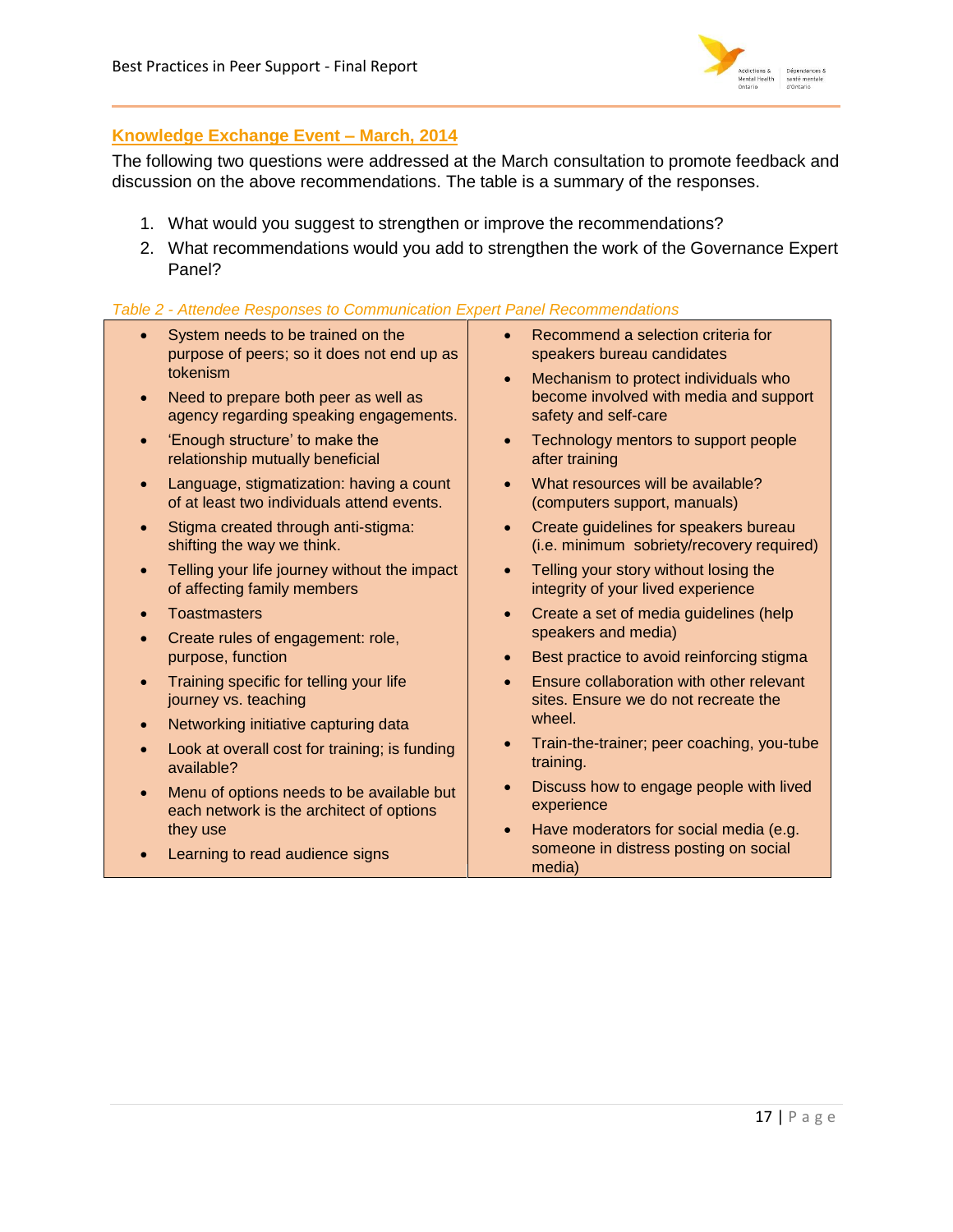

# <span id="page-18-0"></span>Peer Support Training Expert Panel

# <span id="page-18-1"></span>**Introduction**

The Peer Support Training Expert Panel worked as part of the ongoing work of the DTFP Peer Support Project. This panel identified a core set of competencies for individuals providing addictions peer support. The work also included exploration of training options to align with the identified peer support competencies.

# <span id="page-18-2"></span>Summary and Recommendations

A common theme for consideration is the need to make it easier to obtain training and to provide a framework for training that supports individuals' peer support work. Training was identified as the ability to obtain skills and knowledge to effectively provide peer support. It is important because it provides a standardized access to skills and knowledge identify by individuals providing peer support.

The Panel reviewed "*Canadian Mental Health Commission Training Guidelines for Peer Support", "Peer Support Accreditation & Certification Standards"* and the "*DTFP 2013 Peer Support Symposium Results"*.

# **Core Competencies Peer Support Work in Addictions**

The committee identified the following six core competencies:

- Self-Assessment/Self-Evaluation The ability to complete a self-assessment and/or annual self-evaluation using competencies in order to identify potential areas for training and development.
- Interpersonal skills The ability to demonstrate intentional listening skills, the ability to engage peers, the ability to demonstrate intentional sharing and the ability to demonstrate how to encourage others to take the necessary steps forward.
- Working with changes and transitions The ability to demonstrate support for transitions and the ability demonstrate support to overcome transitions.
- Supervision the ability to work with supervision provided by an organization and/or evaluations provided by a sponsoring agency.
- Personal Development and Learning the ability to develop and demonstrate a variety of skills for personal development and learning to include but not limited to compassion fatigue, boundary training, confidentiality, role definition, how to be objective, personal safety and nonviolent crisis intervention.
- Access to information tool kit with current information the ability to access and utilize resources that are provincial, regional based and or interactive material from the Internet.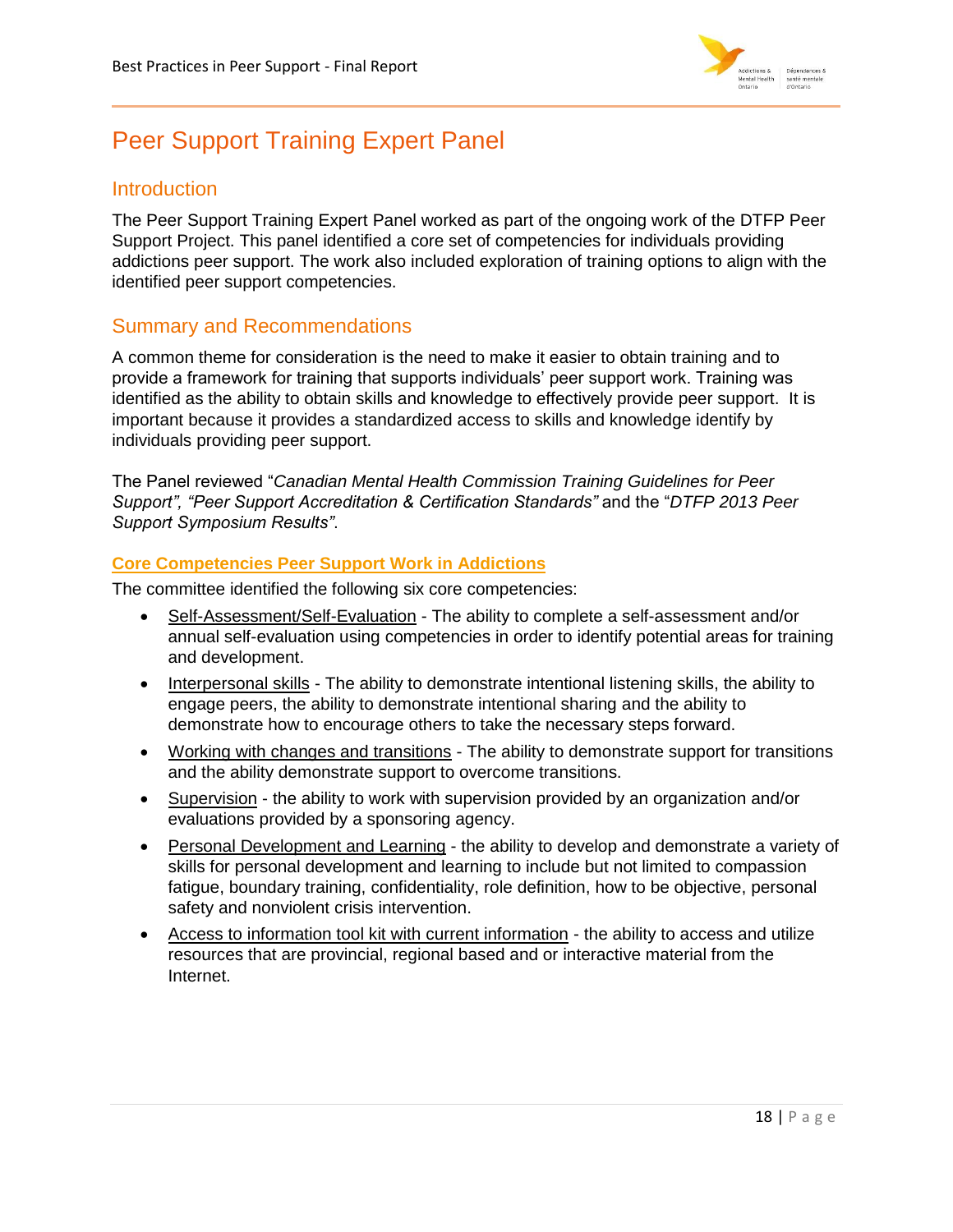

Figure 1 is a mind map illustrating the six competencies identified by the members of the expert panel.



*Figure 2- Six Competencies that can be used to identify training needs*

# **Recommendation(s):**

• It is recommended that the current training identified by the 2012 Peer Symposium participants be organized using the identified six competencies.

# **Training**

The Expert Panel explored a variety of training opportunities provided Peer Support Networks in the United States as well as existing training opportunities in Canada. The training ranged from specific courses as identified in March 2013 (Knowledge Exchange Event) and various education opportunities provided through longer term specific Peer Support training programs. The Panel received feedback during the 2014 Knowledge Exchange Event that it is important to align the competencies and the training to the CCSA competencies.

# **Recommendation(s):**

• It is recommended that the Peer Support Network develop an addiction specific core knowledge and skills workshop.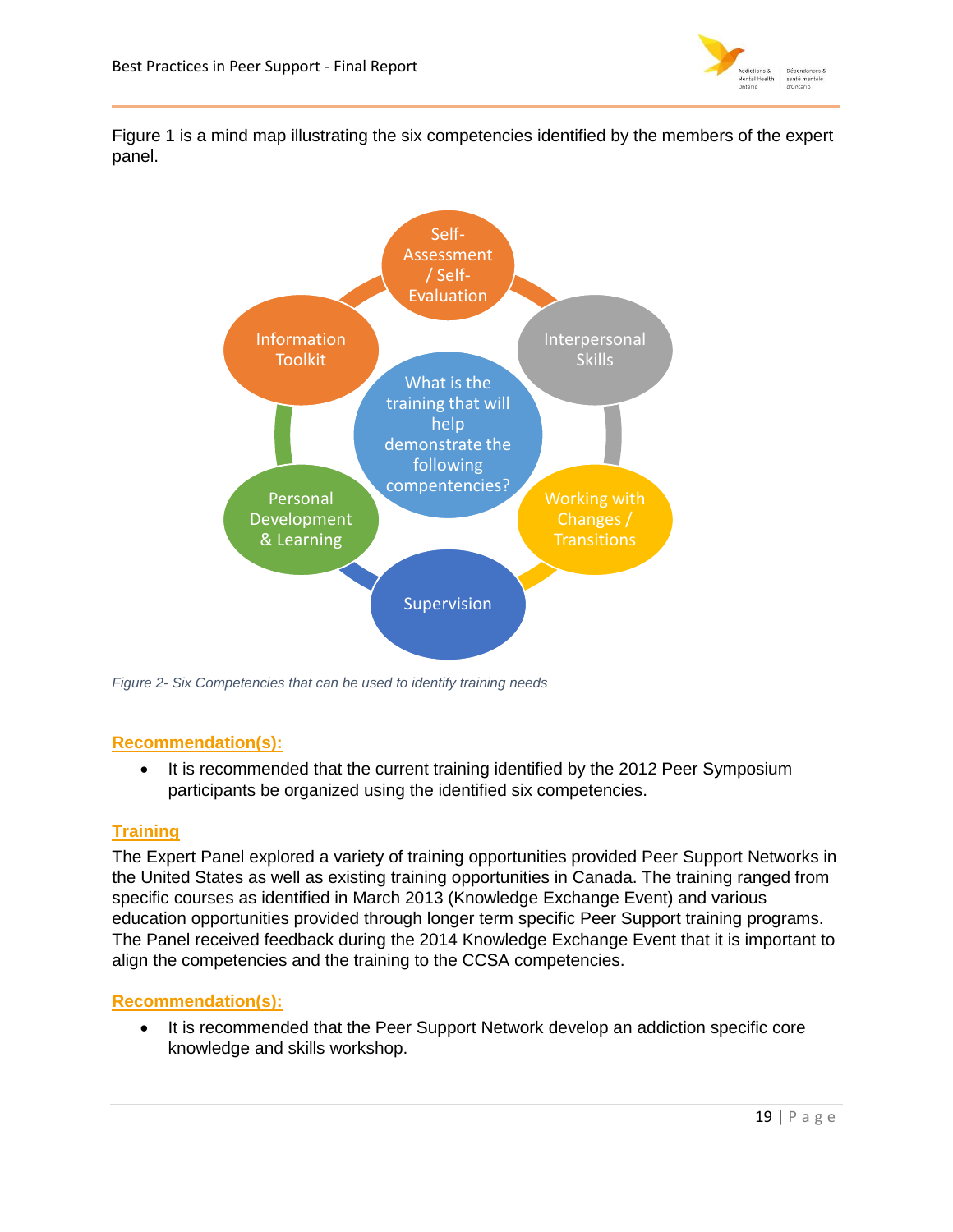

- It is recommended that the Peer Support Network partner with other Peer Support Networks (e.g., HIV, Diabetes, Mental Health) to coordinate peer support training.
- It is recommended, where possible, Addictions Peer Support Training should align and support the development of core competencies.

# **Knowledge Exchange Event – March, 2014**

The following question was addressed at the March consultation to promote feedback and discussion on the above recommendations. The table is a summary of the responses.

1. What topics should be included in a core knowledge and skills workshop(s) for addiction peer support?

### *Table 3- Attendee Responses to Training Expert Panel Recommendations*

- **Boundaries; e.g. sponsor vs. peer mentor;** for sharing lived experience
- Concurrent Disorders: the impact of mental illness (co-morbidity)
- **Supervision**
- Self-care: awareness of one's own health status and support to take care
- Support to do this fabulous work
- Dealing with criticism from peers
- Being judged for what you are doing
- Formal (Paid \$\$) vs. Informal (Volunteer); delineate levels
- Training for the "professional" in dealing with peer support workers
- Trauma-informed
- Learning about the stages of recovery
- **Education on drugs of abuse**
- Listening skills
- Discussion on how to make use of other trainings and practices (e.g. MI & CBT)
- Learning to de-glorify the drug use -share the healing process
- Do no harm (safety)
- Understanding stages of change
- Scope of Practice
- High-Risk policies; i.e. duty to report, violence/harassment, self-harm/suicide
- Suicide training
- Cultural competency
- Dealing with crisis
- Anti-oppression
- Physical, emotional, mental, spiritual safety, crisis management
- The recovery process
- Peer Support drift Clinical—Recovery
- **Community Resources**
- Recognizing many pathways to recovery – how to support regardless of personal differences
- Biology of addiction
- Learning on how to listen and receive messages: active listening
- Knowledge about the SOC model –where person "is at", readiness to change
- Leadership
- Conflict of interest/Conflict of commitment
- Strengths-based approach
- Advocacy knowledge (many disciplines and settings): navigation; skills on how to be an effective advocate
- Information about the continuum: e.g. in mental health, medication/treatment is a client choice
- Evidence-based practice
- Understanding self-disclosure
- Triggers and cravings: how to support
- Non-judgmental: bias awareness, inclusivity, strength-based focus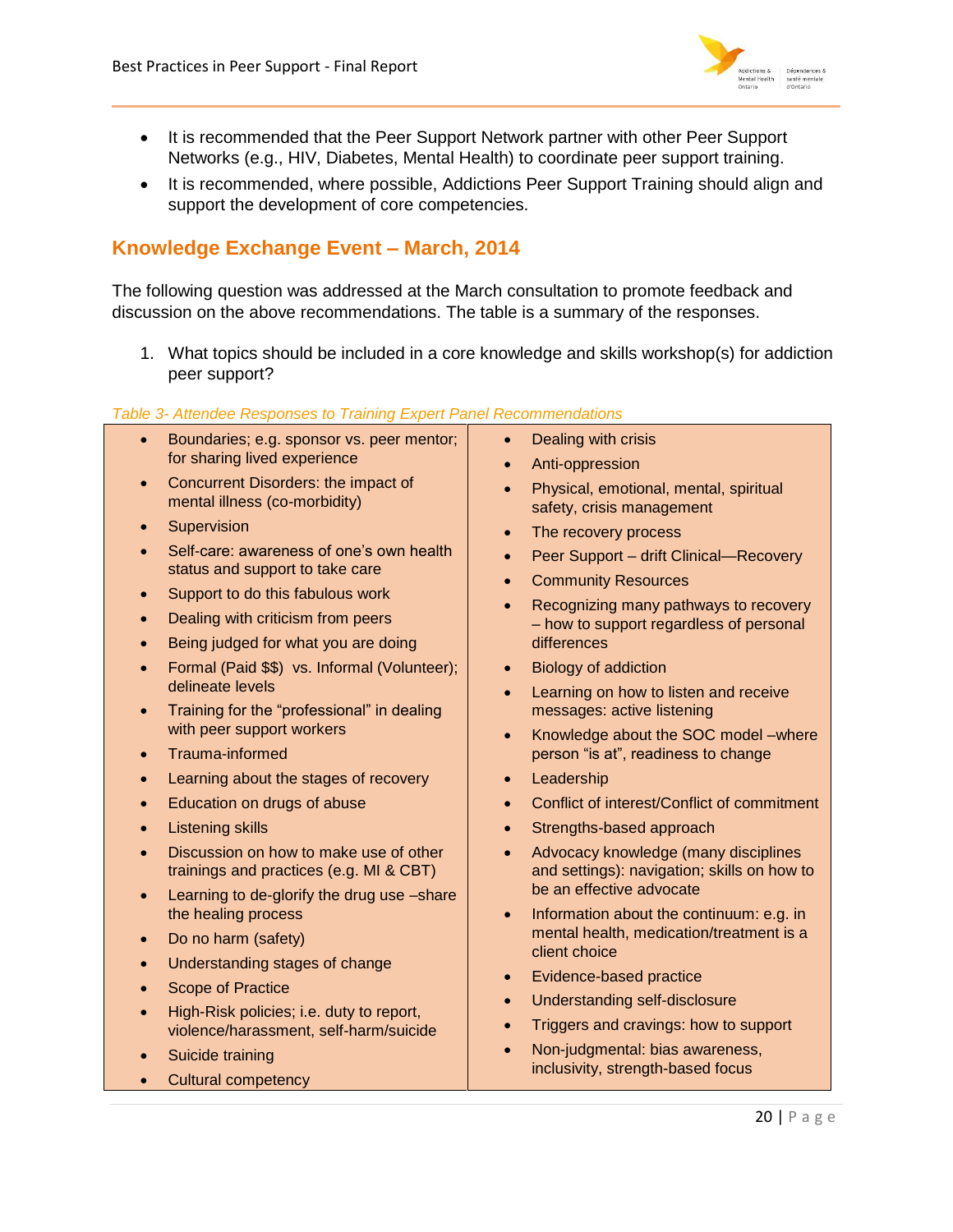

# <span id="page-21-0"></span>Final Comments

The DTFP-ON projects were evaluated by a team, led by Sanjeev Sridharan, from The Evaluation Centre for Complex Health Interventions. This evaluation included a report on project level contribution stories which summarizes the project level achievements and initial impacts of the projects. The following two sections from that reported are included here as important findings of the Best Practices in Peer Support project.

# <span id="page-21-1"></span>Acknowledgement of the Need for Addiction Specific Peer Support

As a result of the Best Practices in Peer Support project, the project team has noticed an increase in acknowledgement of the need for an addiction specific peer support network in Ontario. While recognizing that there is a need for integration of Addictions and Mental Health sectors it is essential to note that there are nuances to addiction specific peer support that may not apply to mental health. There are varying philosophies within peer support in Ontario, however, more stakeholders have begun to recognize the need for an addiction specific network and seem more inclined to work in partner.

# <span id="page-21-2"></span>Quality of Care and Client Outcomes

Evidence shows that offering peer support in substance use programs can have a positive impact on client outcomes (Boisvert et al., 2008). The project team feels strongly that people with lived experience can offer an abundance of knowledge and understanding in a practice setting. Peer work can complement traditional approaches to treatment while also conferring benefits on peer workers. The values of mutuality and experiential knowledge have been identified as aspects that are specific to peer support (Faulkner, Kalathil et al., 2012). The more progress made towards formalizing a peer support network, the more potential for impact on individual, agency, and system levels.

# <span id="page-21-3"></span>In Conclusion

The recommendations contained in this report will be used as part of the ongoing work of Addictions and Mental Health Ontario to build a sustainable Addictions Peer Support Network in Ontario.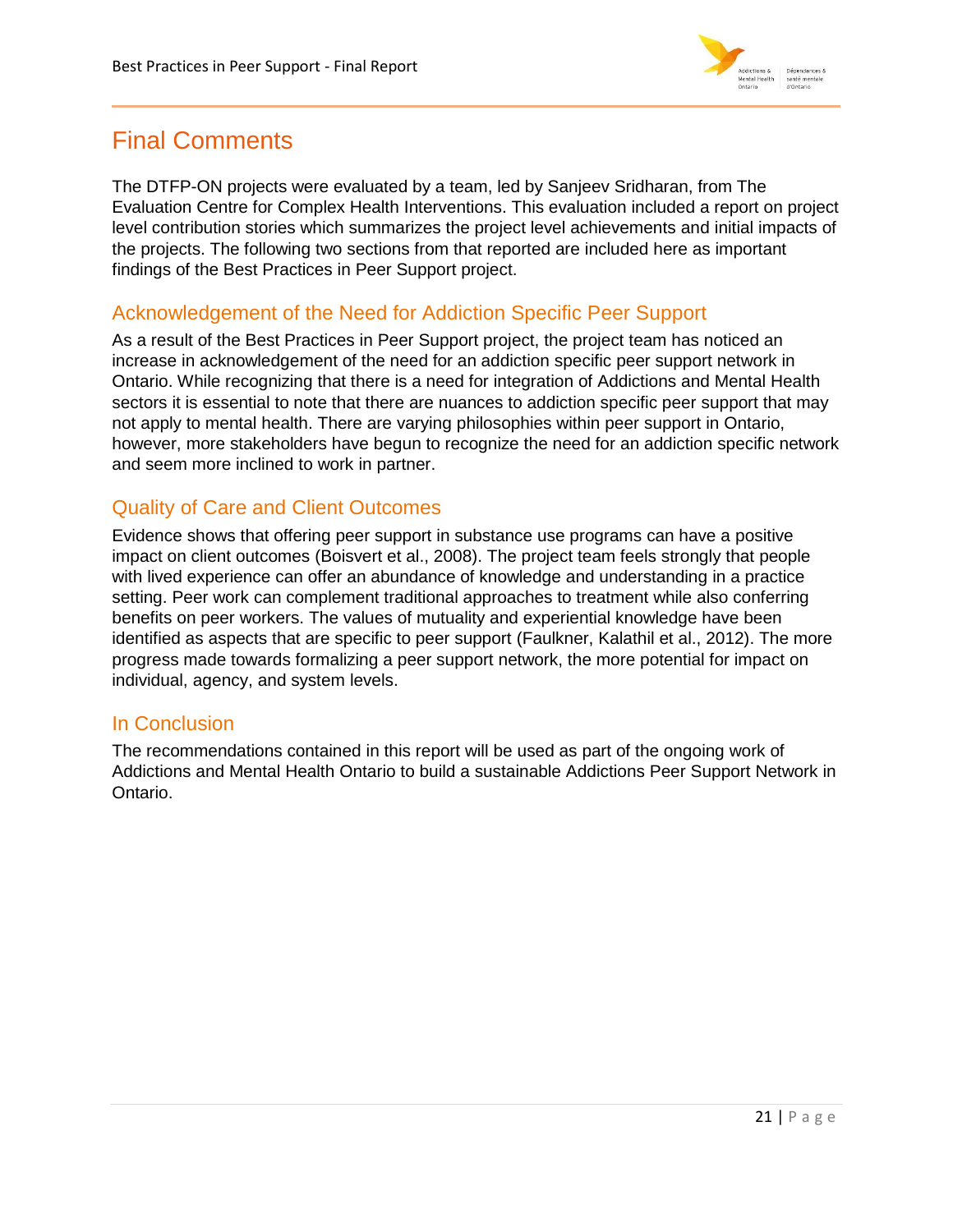

# <span id="page-22-0"></span>**Bibliography**

Allman, D., T. Myers, J. Schellenberg, C. Strike, R. Cockerill and W. Cavalieri "Peer networking for the reduction of drug-related harm." *International Journal of Drug Policy* 17.5 (2006): 402- 410. Print.

Archibald, M.E. "An Organizational Ecology of National Self-Help/Mutual Aid Organizations" *Nonprofit and Voluntary Sector Quarterly* 36 (2007): 598-621. Print.

Armitage, E.V, Lyons, H and T.L. Moore "Recovery association project (RAP), Portland, Oregon" *Alcoholism Treatment Quarterly* 28.3 (2012): 339-357. Print.

Baldacchino, A. and G.H. Rassool "The Self-Help Movement in the Addiction Field – Revisited" *Journal of Addictions Nursing* 17.1 (2006): 47-52. Print.

Brown, L.D., M.E. Feinberg and M.T. Greenberg "Determinants of community coalitions' ability to support evidence-based programs." *Prevention Science* 11.3 (2010): 287-297. Print.

Brown, L.D., M.D. Shepherd and G Meissen "Goal achievement and the accountability of consumer-run organizations" *Journal of Behavioural Health Services and Research* 34.1 (2007): 73-82. Print.

Byrne, J. and E.R. Albert "Coexisting or conjoined: The growth of the international drug users' movement through participation with International Harm Reduction Association Conferences." *International Journal of Drug Policy* 21.2 (2012): 110-111. Print.

Campbell, J., and Judy Leaver. *Emerging New Practices in Organized Peer Support* Alexandria, VA: SAMHSA, 2003. Print.

Cheng, R., and C. Smith *Engaging People with Lived Experience for Better Health Outcomes: Collaboration with Mental Health and Addiction Service Users in Research, Policy, and Treatment A Review of Literature Pertaining to Peer / Consumer Involvement in Mental Health and Addiction* Toronto: Government of Ontario, 2009. Print.

Davidson, L., W. White, D. Sells, T. Schmutte, M. O'Connell, and C. Bellamy. "Enabling or engaging? The role of recovery support services in addiction recovery." *Alcoholism Treatment Quarterly* 28.4 (2010): 391-416. Print.

Friedman, S.R., W. de Jong, D. Rossi, G. Touze, R. Rockwell, and D.C. Des Jarlais "Harm reduction theory: Users' culture, micro-social indigenous harm reduction, and the self-organization and outside-organizing of users' groups." *International Journal of Drug Policy* 18.2 (2007): 107-117. Print.

Goldstrom, I.D., J.A. Campbell, D.B. Lambert, B. Blacklow, M.J. Henderson, and J.A Rogers. "National Estimates for Mental Health Mutual Support Groups, Self-Help Organizations and Consumer-Operated Services" *Administration and Policy in Mental Health and Mental Health Services Research* 33.1 (2006): 92-103. Print.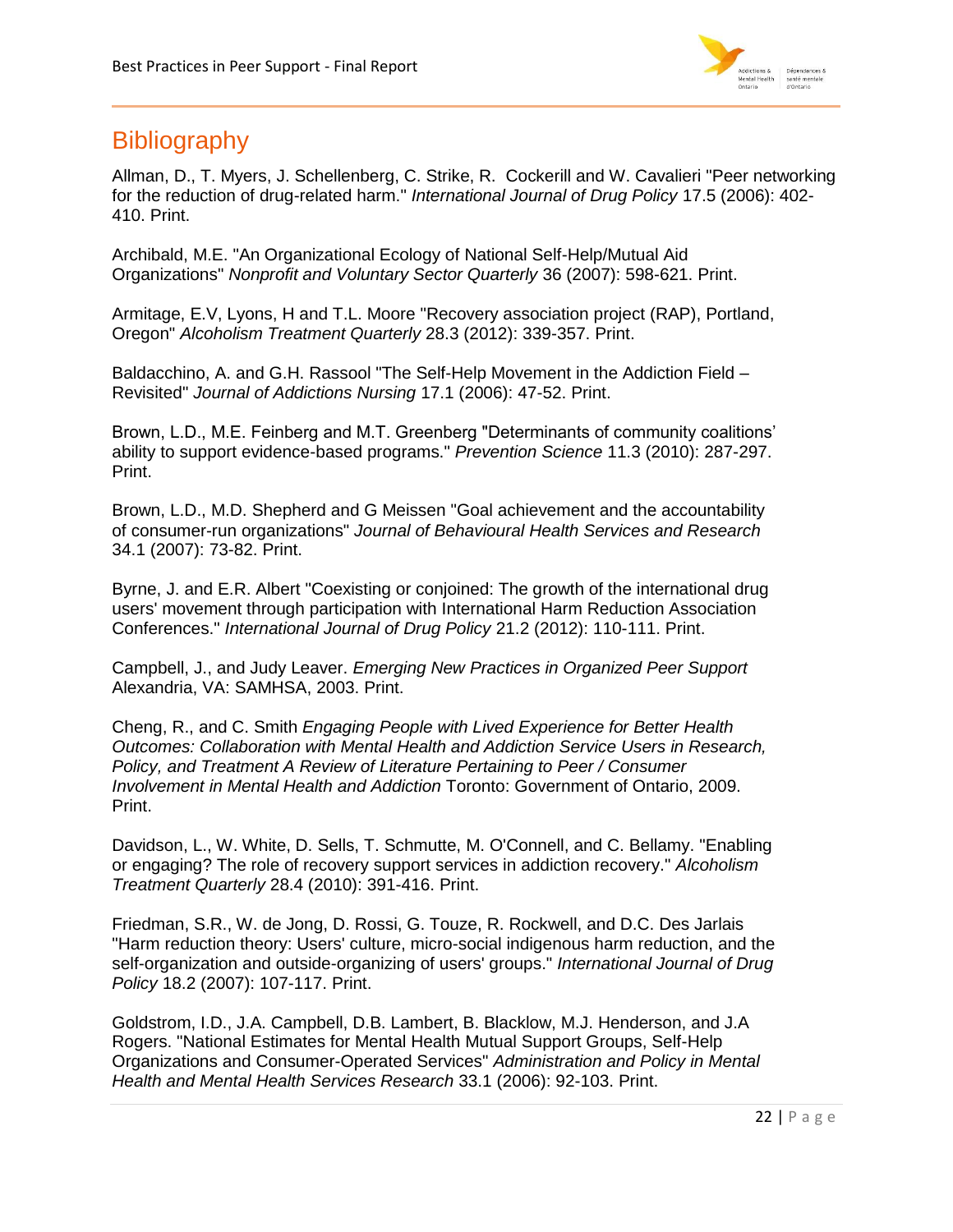

Humphreys, K., S. Wing, D. McCarty, J. Chappel, L. Gallant, and B. Haberle "Self-help organizations for alcohol and drug problems: Toward evidence-based practice and policy" *Journal of Substance Abuse Treatment* 26.3 (2004): 151-158. Print.

Kelly, J.F. "Self-help for substance-use disorders: History, effectiveness, knowledge gaps and research opportunities." *Clinical Psychology Review* 23.5 (2003): 639-663. Print.

Kerr, T., W. Peace, D. Douglas, A. Pierre, and E. Wood. "Harm reduction by a "user run" organization: A case study of the Vancouver Area Network of Drug Users (VANDU)" *International Journal of Drug Policy* 17.2 (2006): 61-69. Print.

Laverack, G. "Improving health outcomes through community empowerment: a review of the literature." *Journal of Health Population and Nutrition* 24.1 (2006): 113-120. Print.

Mental Health Commission. *Power of Peer Support Services in mental health and addictions*. New Zealand: Mental Health Commission of New Zealand, 2011. Print.

Moos, R.H. "Active ingredients of substance use-focused self-help groups" *Addiction* 103.3 (2008): 387-396. Print.

Weeks, M.R., M. Convey, J. Dickson-Gomez, J. Li, K. Radda, and M. Martinez. "Changing drug users risk environments: Peer health advocates as multi-level community change agents." *American Journal of Community Psychology* 43.3-4 (2009): 330-344 Print.

White, W.L. *Perspectives on System Transformation: how Visionary Leaders are shifting Addiction Treatment towards a Recovery Oriented System of Care*. Connecticut: Great Lakes Addiction Technology Transfer Centre, 2006. Print.

Wituk, S., C.C. Vu, L.D. Brown, and G. Meissen "Organizational capacity needs of consumer-run organizations." *Administration and Policy in Mental Health and Mental Health Services Research* 35.3 (2008): 212-219. Print.

Wituk, S.A., M.D. Shepherd, M. Warren, and G Meissen "Factors contributing to the survival of self-help groups" *American Journal of Community Psychology* 30.3 (2002): 349-366. Print.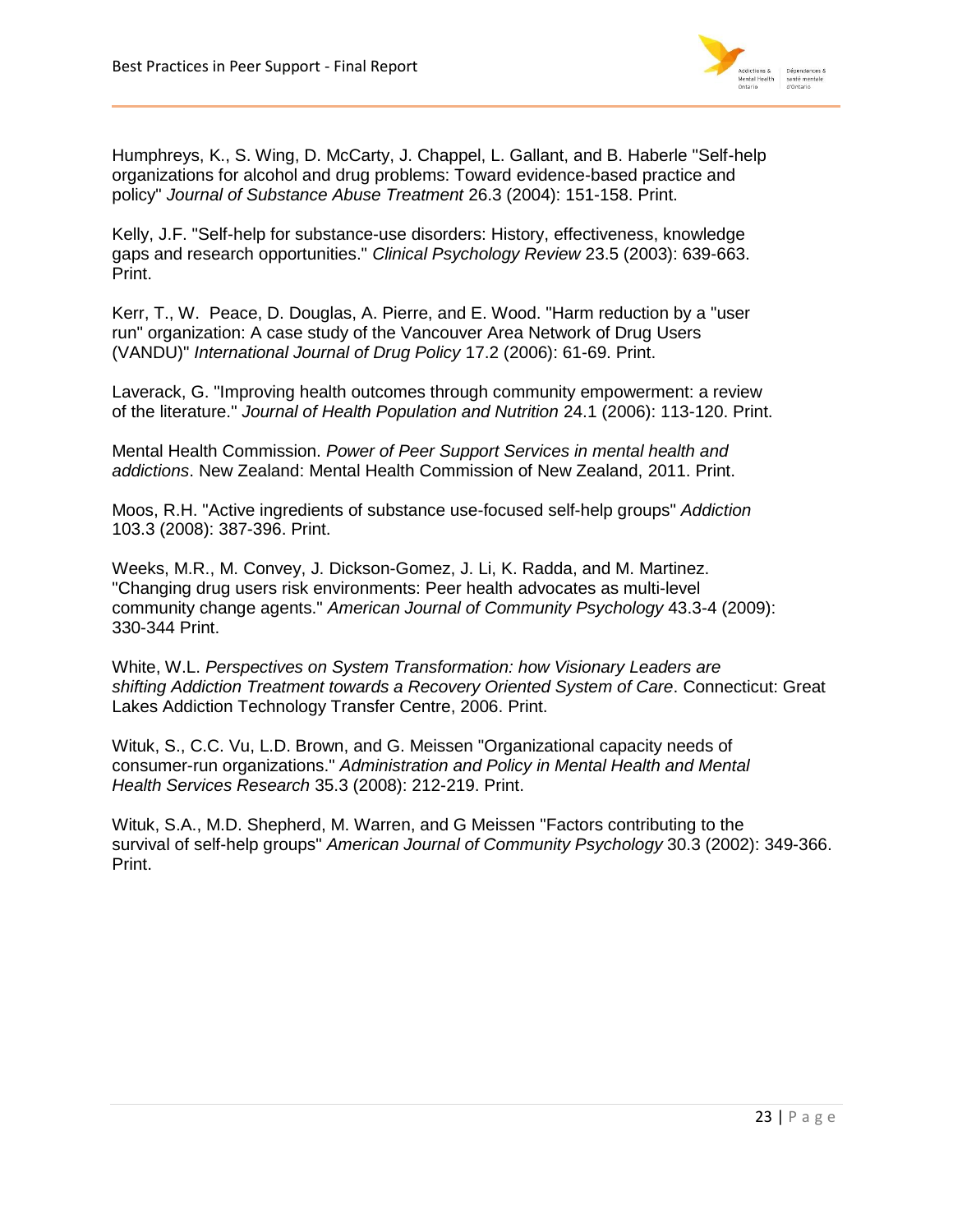

# <span id="page-24-0"></span>Appendix 1- Literature Review

# <span id="page-24-1"></span>Actual Literature Reviewed

After an extensive search for journal articles related to this topic, it was found that the body of literature specifically examining networks of people with substance use is not large. Of the literature that exists, there are three main branches of networks for people with lived experience of substance use. The first branch represents the harm reduction area; the second represents mutual aid related to recovery/ individuals with abstinence goals; the third pertains to networks whose primary focus is mental health but which also offer some services for concurrent disorders.

This document summarizes the key articles for their main findings and identified common themes. These are ordered according to most frequent, with the reference number to the corresponding study in brackets beside the element. This is followed by a full list of documents and notes regarding their key findings.

# **Elements for success and sustainability**

(The percentages in brackets refer to the number of reviewed articles in which an element appeared)

- Partnerships with key stakeholders **(**54%)
- Governance and a fully developed organizational structure (might include board with oversight of advisory group) (50%)
- Clear feedback process so participants inform direction and practices including evaluation and research that have an adaptive capacity (41%)
- Technology, information dissemination, education (41%)
- Advocacy, voice in planning, policy making (41%)
- Sense of community, self-respect, safety, anonymity (36%)
- Inclusivity, diversity of members (including family) (36%)
- Funding, resources (36%)
- Service provision (training, warm line, drop in centre, needle exchange, hospital visit, etc.) (32%)
- Leadership, champions, (32%)
- Anti-stigma (27%)
- Networking with other networks, being part of a national or international network (as opposed to partnership with key stakeholders) (23%)
- Specialization for substance use (14%)
- Annual event/conference (9%)
- Physical centre/building (9%)
- Clear statement of the values and mission/philosophy and joint definition of "people with lived experience of substance use" (5%)
- Clear and responsive complaint mechanism (5%)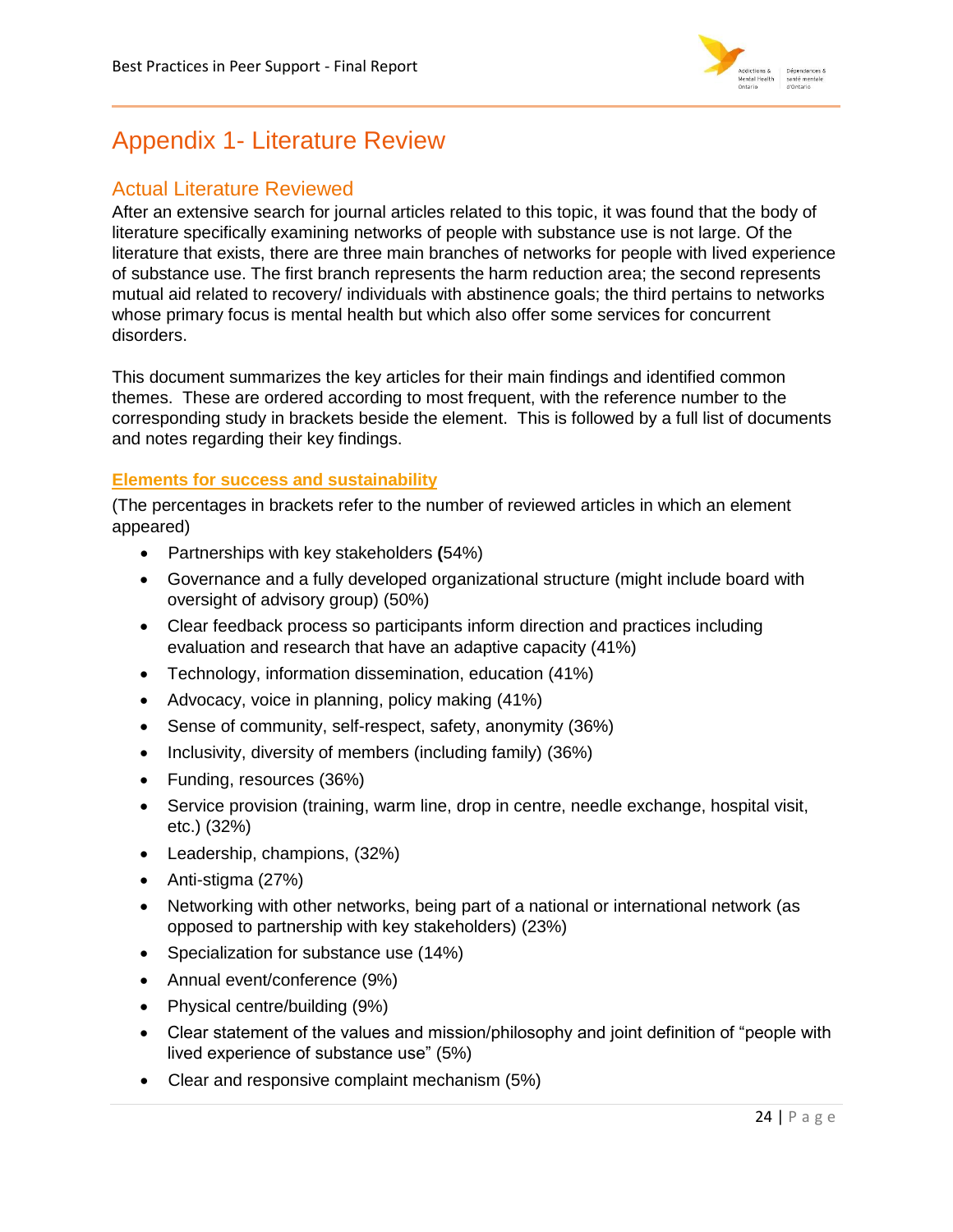

### **Unsuccessful elements/practices to avoid**

- Imposing structure on grassroots organization (5%)
- No "top down" organization (9%)
- Poor organizational structure leads to confusion about decision making (5%)
- Weak local networks cannot be built upon to form stranger larger networks (5%)

### **Positive advice**

- Be patient. There will be failures before success (5%)
- Establish clear definitions for network membership inclusion and exclusion (5%)
- Existing models can be replicated (5%)

# <span id="page-25-0"></span>Documents Reviewed

*Allman et al, (2006): Peer networking for the reduction of drug-related harm. International Journal of Drug Policy*

### **Purpose of Study**

To conduct collaborative participatory research on peer networking for the reduction of drugrelated harm, involving 900 participants answering a 40 item web based questionnaire.

### **Key Findings:**

- Networks are timely but need funding to develop and grow.
- Government funding is seen as a potential solution, although there was significant distrust of government bodies by some of the respondents.
- There should be dedicated funding to attend workshops and develop training infrastructure.
- Networks are good at disseminating information and an electronic network would reach a broad geographic area.
- Safety and anonymity are critical aspects of a network due to the stigma felt by participants.
- Although there is diversity among drug users, community organization can build collective efficacy; empower their political voice; contribute to local and national policy formation; assist in the structure of interventions, and mitigate the demonstration and ostracism that people who use drugs often experience.
- Networks should build upon other networks: "[t]o get a really good network happening, it was believed, was not so much a question of creating a network but rather discovering the networks that already exist and building on them" (405).

# *Archibald, M.E. (2006): An Organizational Ecology of National Self-Help/Mutual-Aid Organizations. Nonprofit and Voluntary Sector Quarterly*

# **Purpose of Study**

To answer the question "what are the organizational dynamics underlying the institutionalization of self-help/ mutual aid?" The author describes the central patterns of growth, decline, and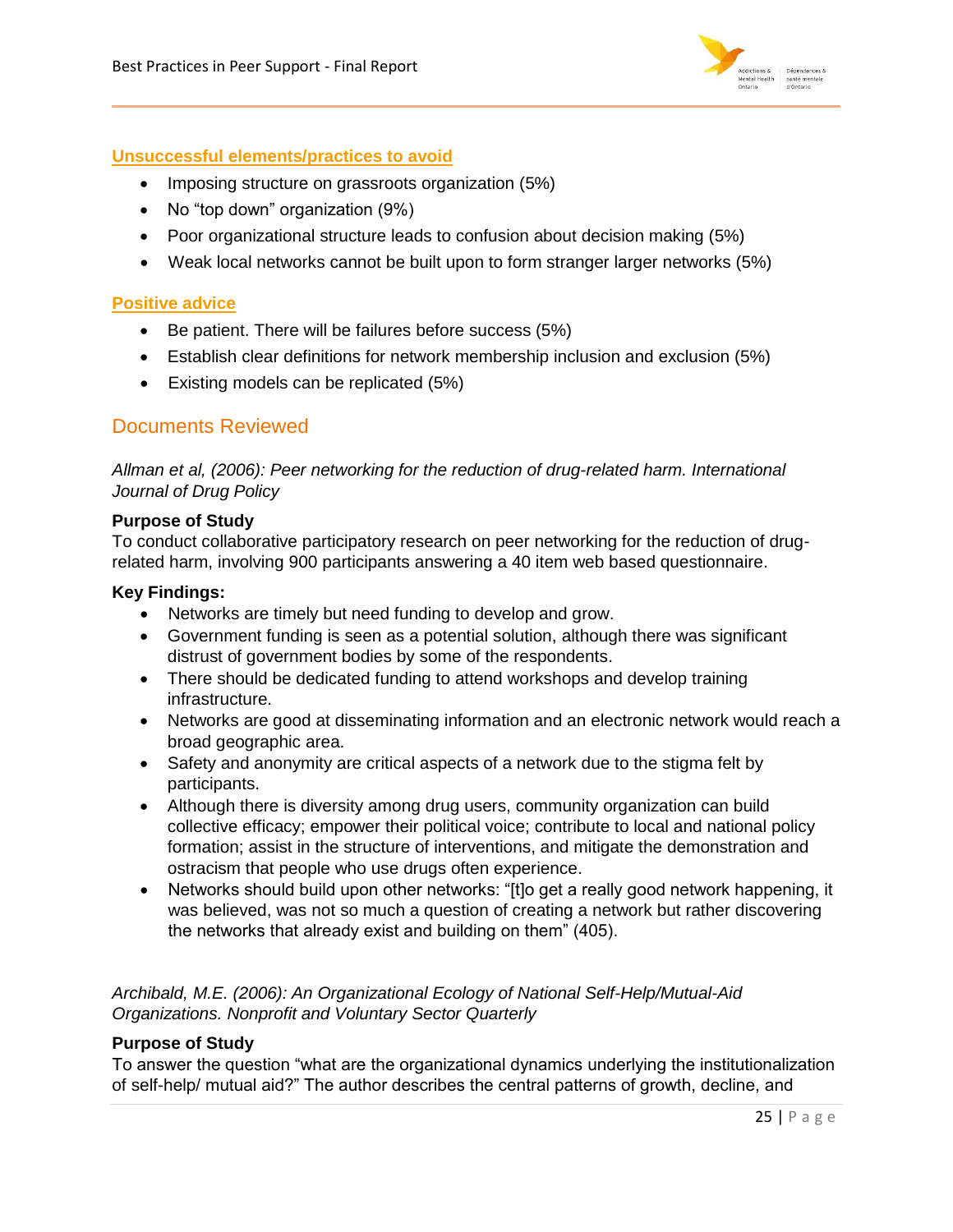

persistence of national self-help/mutual-aid organizations, their formal diversification, and the extent to which subpopulations gain market share. In addition to using an organizational– ecological focus to map the trajectory of voluntary organizations, this article builds on resource partitioning theory by applying its central insights to subtypes of organizations.

# **Key Findings:**

- Expansion of self-help/mutual aid is remarkably similar to the trajectories of commercial and bureaucratic populations.
- Few empirical studies address changes in the numbers and types of self-help/mutual-aid organizations except to broadly reflect on the general perception of the remarkable expansion of the field.
- The organizational ecology framework is versatile and can be used to help understand a broad range of very different types of groups, organizations, and social movements.
- Changes in the structure of the population occur because association members come and go, and create other organized groups to fill a variety of niches.
- Self-help/mutual-aid organizations are formal structures sustained by a differentiated, complex organizational structure.
- The group component addresses personal stigmatizing conditions or problems in a public but intimate, face-to-face setting.
- Formal organizations promote better developed support programs; provide stability and predictability; and have a more diverse membership and a stronger leadership structure (Borkman, 1999; Powell, 1987, 1990) than do unaffiliated groups.
- The more stable and predictable the structure, the longer such groups will survive.
- Self-help/mutual-aid organizations almost always attempt to establish a national presence to reach as many potential members as possible and spend time formalizing their programs and structures.
- More formal organizations, as opposed to small informal groups, may be more likely to have evolved a method for incorporating professionals into their structure.

*Armitage et al (2010): Recovery Association Project (RAP), Portland, Oregon. Alcoholism Treatment Quarterly* 

### **Purpose of Article**

To analyze the history and development of the RAP in order to extrapolate key principles.

- Core values and principles of RAP are derived from the following beliefs:
	- (1) Active citizenship is a stage of recovery, helping to end the social marginalization that is often involved with a history of addiction.
	- (2) Collectively in recovery means that people can do together what they could not do alone.
	- (3) Attainment of self-respect, integrity, and development of one's personal gifts is critical to one's recovery.
- Viewing the need for recovery services from a broader lens, the concept of recovery capital has emerged, defined as individual, relational, and community resources that prevent relapse and support sustained recovery.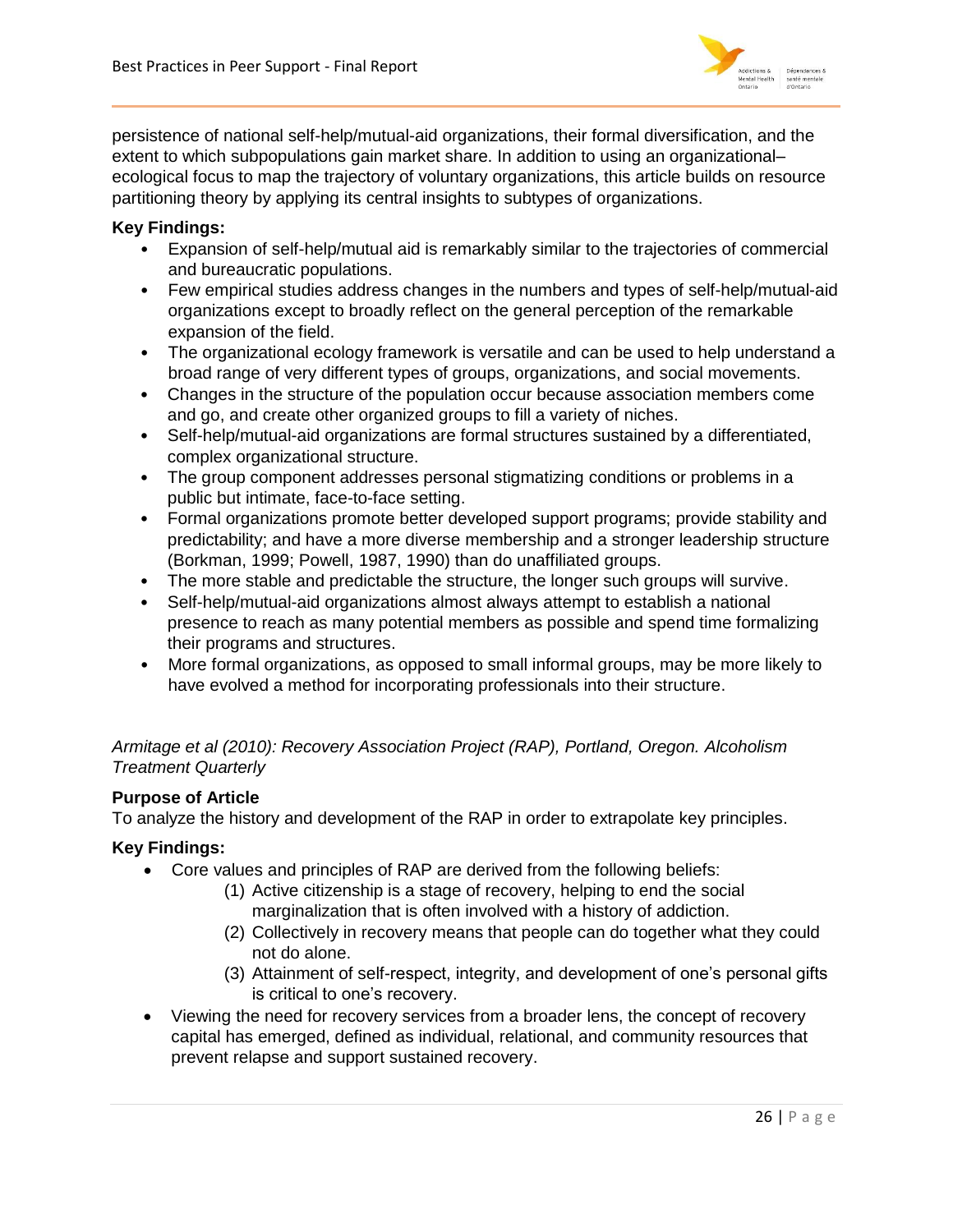

- RAP's peer services developed the strengths and unique contributions of people in recovery, with the overarching purpose of building recovery community capacity, through achieving the following goals:
	- (1) Supporting the development of effective citizenship skills through leadership training, thus enhancing the ability of recovering people to ''give back'' and create valuable social capital to the entire community.
	- (2) Putting a positive public face on recovery and reducing stigma.
	- (3) Providing a range of social support to sustain individual recovery, reduce relapse, and connect participants to a supportive, inclusive recovery community.
	- (4) Building RAP's own capacity to ensure a strong, stable organization with diverse funding and support for long-term sustainability.
- There were key points of tension along the path of applying structure to an organization that was largely grassroots in nature. Sometimes this caused feelings of mistrust between some of the professional staff and some of the peer leaders. Many times, members of the board and other, more ''elder'' leaders of the organization were involved in mediated discussion to allay fears that the organization was turning into a ''top-down'' organization. In fact, RAP was attaining structure while maintaining a peer-led organization.
- RAP found that successful strategies for addressing these issues included focusing on RAP's core value of strength-based leadership development and peer recovery values.

*Baldacchino et al (2006), The Self-Help Movement in the Addiction Field--Revisited. Journal of Addictions Nursing* 

# **Purpose of Article**

To examine the nature, ideologies, beliefs, benefits, and limitations of self-help groups and their role in advocacy and in complementing professional help in the addiction field.

- Section IV of the World Health Organization Declaration of Alma Ata (1978) states that "just as governments must provide adequate health and social measures" the people of any country have "the right and duty to participate individually or collectively in the planning and implementation of their health care".
- The lack of natural support systems (church, family, and community) in most developed countries, and the socio-cultural isolation in the developing world, means that self-help groups an attractive natural response to these conditions; they serve as extended compassionate families and act as communities that provide mutual support for those who share a particular problem or interest.
- Self-help groups involved in the treatment of addiction use a non-judgmental, caring, and supportive approach with easy access to anyone who desires to be part of the membership.
- The formal treatment system should be ready to fill the community needs that self-help organizations cannot offer, due to lack of finances, management structure, and expertise; the development of working partnerships between the two is ideal, in order to enhance the available community resources.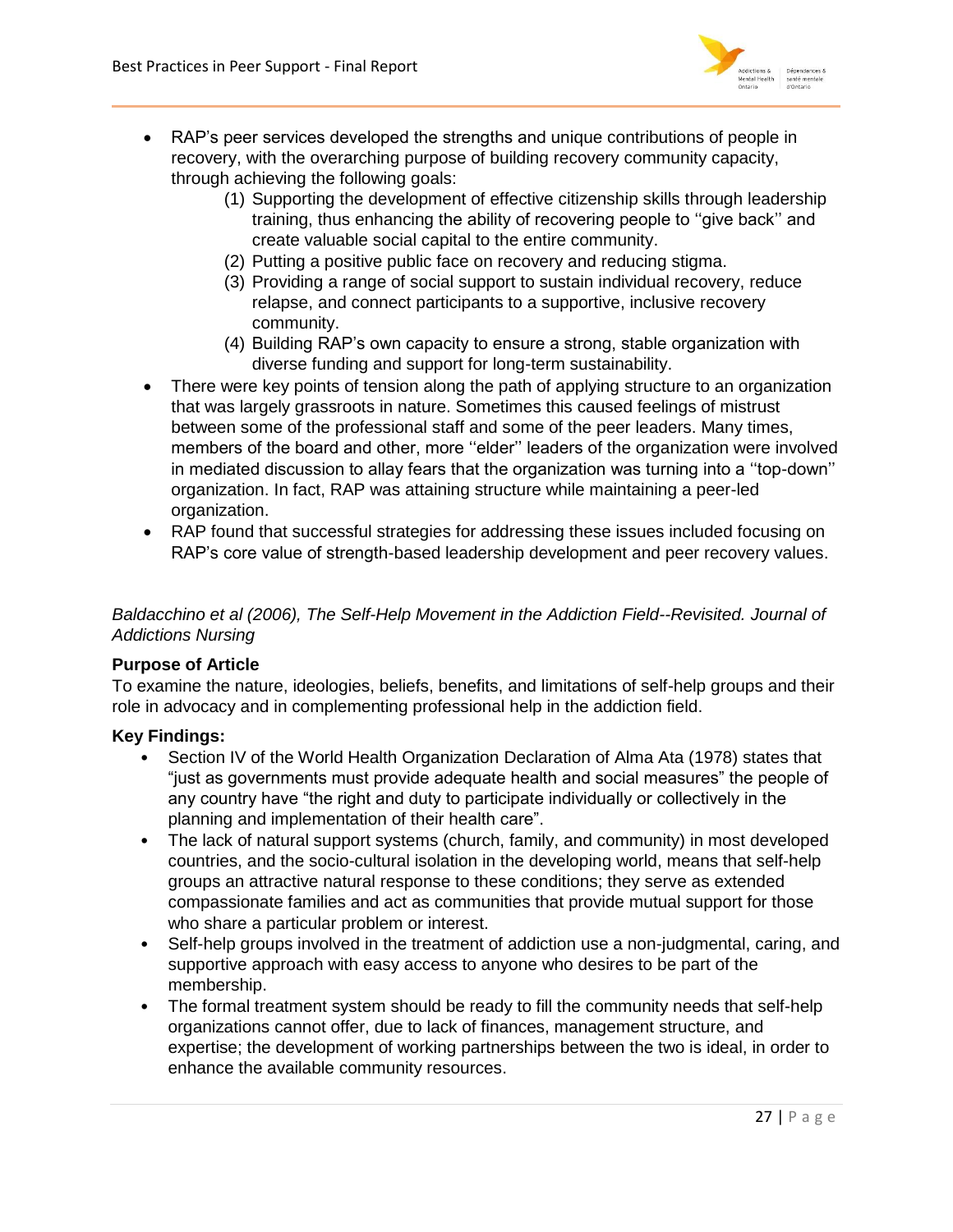

*Brown et al (2010), Determinants of community coalition ability to support evidence-based programs. Journal of Preventative Science*

# **Purpose of Study**

Several aspects of coalition functioning significantly predicted support for implementation of high-quality evidence based programs**.** The discussion examines how coalitions and technical assistance providers can help coalition support such implementation.

# **Key Findings:**

- Coalitions may be most effective when they maintain an efficient focus and task orientation which has been related to member satisfaction and coalition effectiveness.
- Coalition leadership characteristics have been repeatedly shown to influence coalition effectiveness.
- Skilled and capable leadership has been related to membership satisfaction, outcome efficacy, and organizational commitment.
- The quality of relationships and communication both inside the coalition and with the broader community also has important consequences.
- There is evidence that board cohesion influences satisfaction with the coalition, outcome efficacy, and member organizational commitments. Strong inter-organizational collaboration and community relations enhance member satisfaction and participation and may influence coalition support for evidence based practice implementation.
- Coalition leadership that is organized and skilled at facilitating meetings will be better able to create a diligent and efficient coalition culture.

*Brown et al (2007), Goal achievement and the accountability of consumer-run organizations. Journal of Behavioural Health Services Resources*

### **Purpose of Study**

This study explores how consumer-run organizations can maintain independence while meeting the accountability needs of funding agencies.

- While consumer-run organizations differ from self-help groups in their organizational structure, their overarching goals remain similar in terms of their focus on mutual support and education.
- Goal setting and tracking play a critical role in strategic planning because the goals guide the focus of the organization and goal tracking informs future strategic planning efforts.
- Although some organizations struggle with goal-tracking, many find it rewarding because it allows them to focus organizational pursuits and use the feedback to make necessary corrections.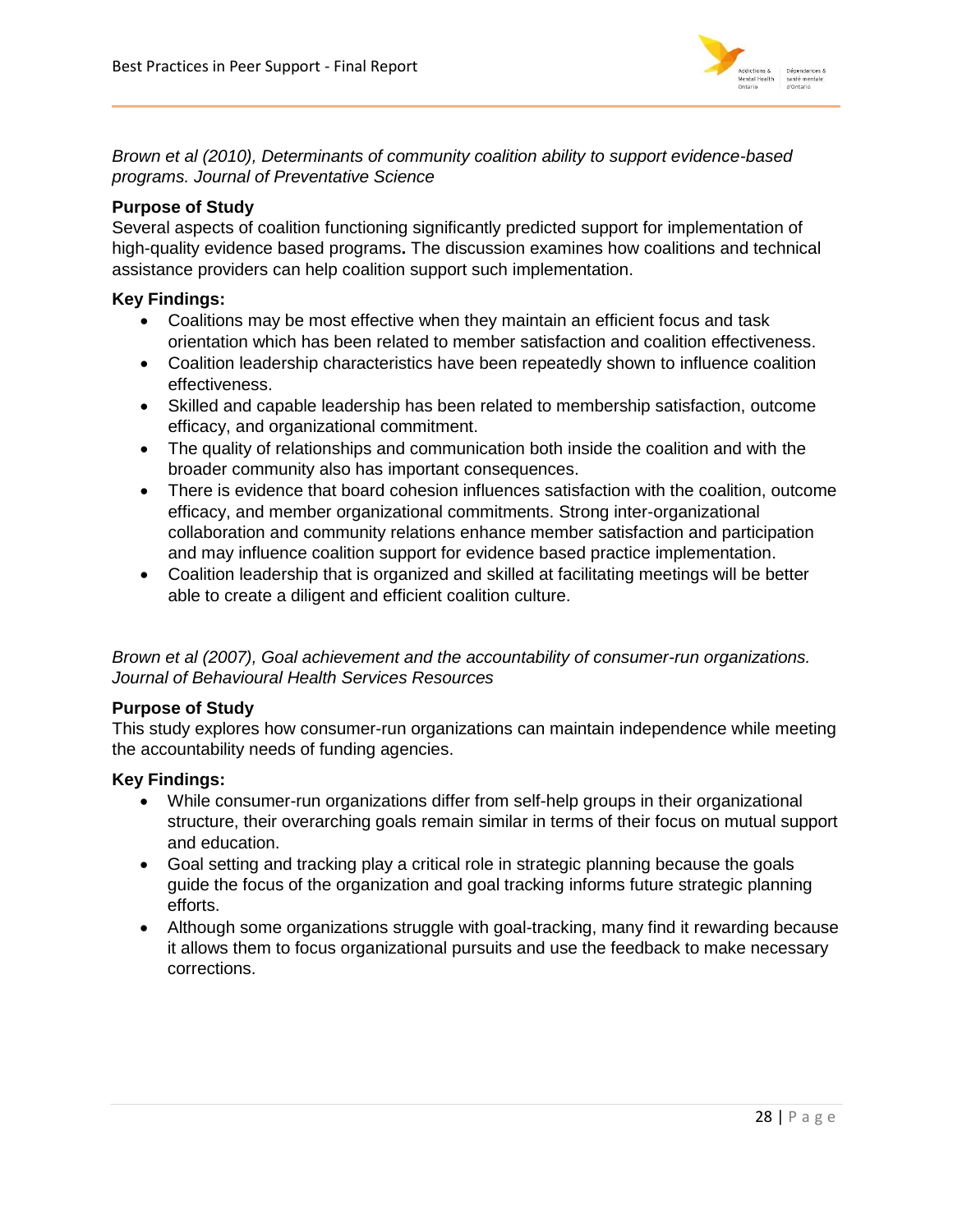

*Byrne et al (2010), Coexisting or conjoined: The growth of the international drug users' movement through participation with International Harm Reduction Association (IHRA) Conferences. International Journal of Drug Policy*

# **Purpose of Article**

To discuss the history and current success of the international drug users movement.

### **Key Findings:**

- According to one Thai drug user activist "Thai drug users have introduced communitydriven harm reduction interventions since the 1990s, in spite of the ongoing repressive legal and policy environment" (Suwannawong, 2009). Likewise, in the USA, where federal funding for needle exchange is prohibited, drug users have been central to the development of underground and mobile needle exchanges (see for example the work of the Springfield Users' Council in Massachusetts). In the still more hostile environment of Russia, where substitution therapy is illegal, drug users have been organizing themselves; in 2001 a group of drug users, who were concerned about problems of drug users in society, formed an organization known as "Kolodez". During the seven years of its operation, Kolodez fought for improved drug policy in Russia.
- The 6th International Conference in Florence in 1995 marked the low point for the drug users' movement with the recognition that both the International Drug Users Network (IDUN) and the European Interest Group of Drug Users (EIGDU) had failed. In both cases, this highlighted the difficulty of developing regional and global networks of people who used drugs without strong national networks.
- Although this was the product of many activists' efforts, the initial process of transforming the International Network of People who Use Drugs (INPUD) into a legal entity was undertaken by a working group which included representatives from Asia, Europe, Latin America, North America and Oceania. The UK's Department for International Development provided funding for INPUD.
- One major factor that has changed the relationship between IHRA Conferences and the drug users' movement is the collective growth in experience, which has led to leadership maturation and the ability to sustain a more assertive and measured engagement with the harm reduction movement.
- In addition, the balance between power and participation has shifted to a more mutually acceptable level.

# *Campbell et al (2003), Emerging New Practices in Organized Peer Support. National Association of State Mental Health Program Directors*

# **Purpose of Report**

To examine history and current practices in mental health peer support in the US.

### **Key Findings:**

There have been improvements in self-determination, developing empowering relationships, taking on meaningful roles in society and a decrease in stigma and discrimination.

 The Consumer Organization and Networking Technical Assistance Center (CONTAC) was developed utilizing research on ideal consumer self-help programs, successful consumer-run programs, community support philosophy about service delivery,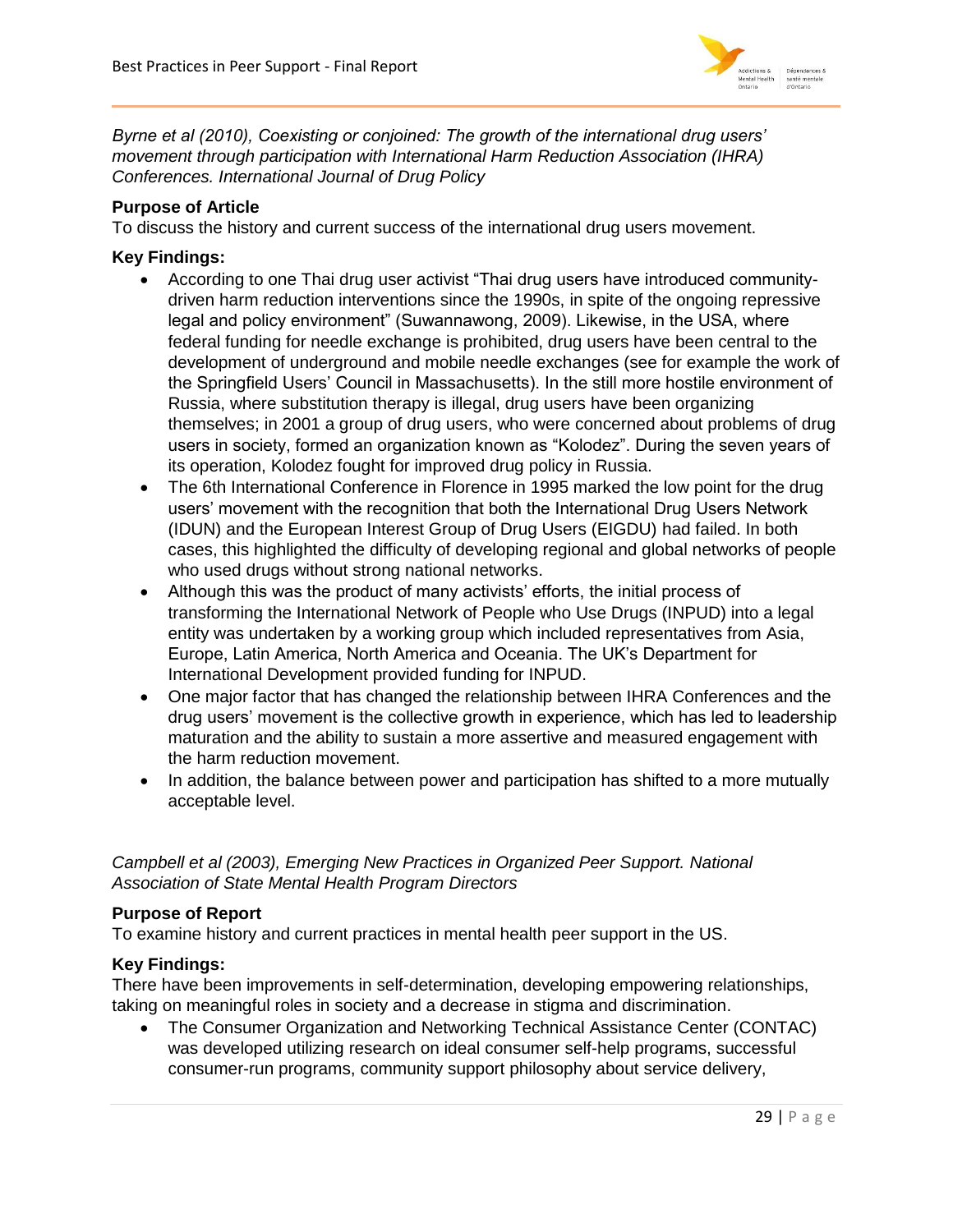

descriptions of mature mental health systems, and management and leadership skills. CONTAC has been structured to provide four levels of technical assistance to:

- (1) Peer support groups;
- (2) Peer outcome orientation;
- (3) Training for statewide networks;
- (4) Information sharing.
- Common ingredients of consumer-operated programs were derived from consumer literature on peer support and the work of the Consumer Advisory Panel. These are organized into five domains:
	- (1) Structure;
	- (2) Peer support;
	- (3) Belief systems;
	- (4) Environment;
	- (5) Education/advocacy.

*Davidson et al (2010), Enabling or engaging? The role of recovery support services in addiction recovery. Alcoholism Treatment Quarterly* 

#### **Purpose of Article:**

To provide an introduction to the topic, approach, and role of recovery support services in recovery and within a comprehensive network of addiction services and supports.

### **Key Findings:**

- The treatment and recovery communities have become disconnected over the previous decades, and it would be in everyone's best interest for the two communities to be linked back together. Recovery support services may be an especially effective way to accomplish this, by moving the focus and locus of treatment from the institution to the person's natural environment and facilitating a shift from toxic drug dependence to ''prodependence on peers''.
- The recent advances in this area are emerging from a new generation of grassroots recovery advocacy and support organizations who perceive many treatment programs as more concerned about their own institutional interests than the long-term recovery outcomes of those they serve.

*Friedman et al (2007), Harm reduction theory: Users' culture, micro-social indigenous harm reduction, and the self-organization and outside-organizing of users' groups. International Journal of Drug Policy* 

### **Purpose of Article**

To discuss the user side of harm reduction, focusing to some extent on the early responses to the HIV/AIDS epidemic in each of four sets of localities: New York City, Rotterdam, Buenos Aires, and sites in Central Asia.

- Those discussing harm reduction programming and strategy must take into account preexisting forms of activity and organization in which users are involved, in order to consider:
	- (1) Whether their plans will weaken these indigenous responses;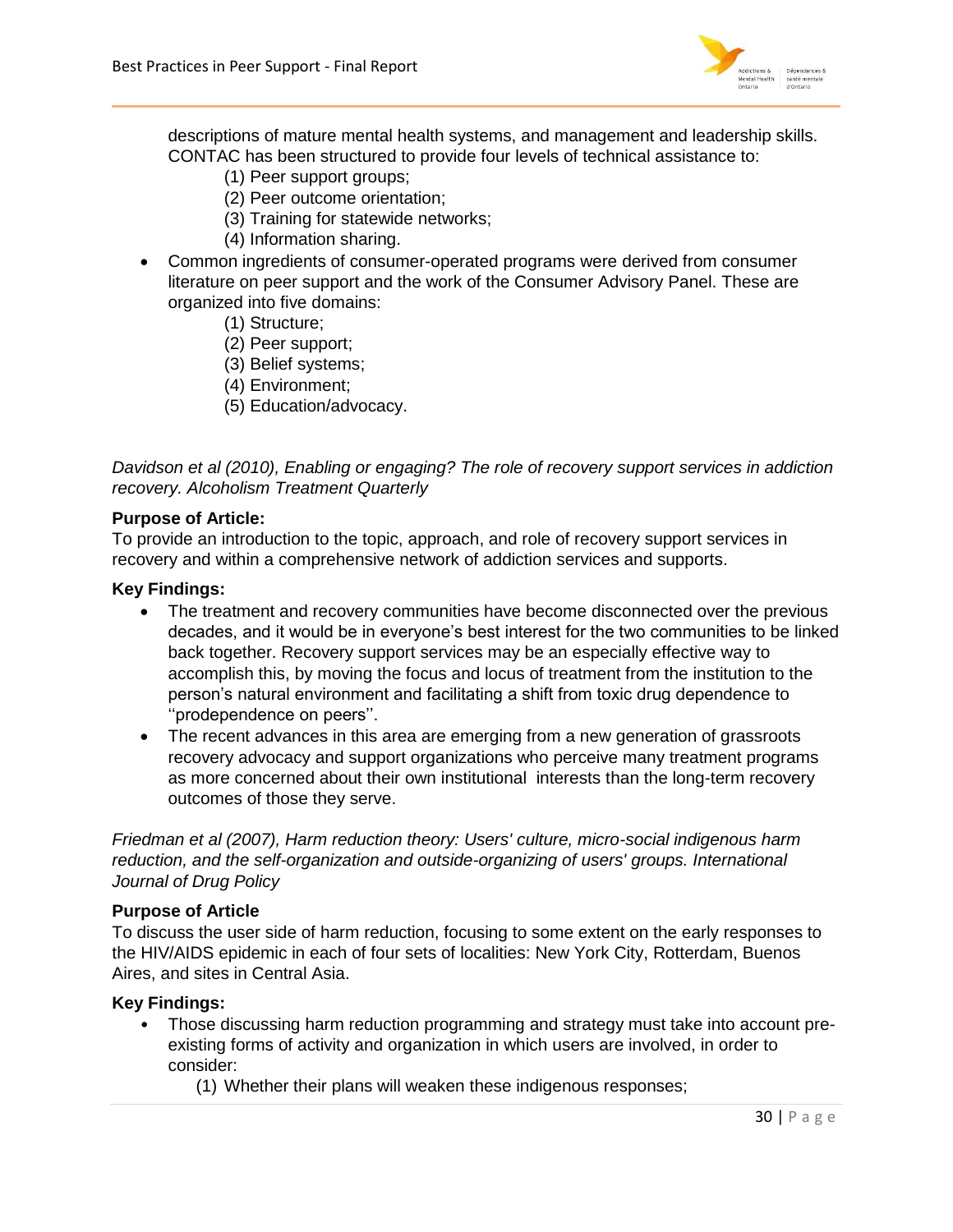

- (2) Ways in which they and already-existing user activities can assist each other.
- Users' responses are a critical part of harm reduction history and theory.
- Historians and social analysts have critiqued "top-down" analyses of labour and other social movements have been critiqued by historians and social analysts, and research and strategies on harm reduction should similarly be critiqued if they do not deal adequately with users' own collective activities.

*Goldstrom et al (2006), National Estimates for Mental Health Mutual Support Groups, Self-Help Organizations, and Consumer-Operated Services. Administration and Policy in Mental Health and Mental Health Services Research* 

### **Purpose of Article**

To report on a 2002 national survey of mental health mutual support groups and self-help organizations run by and for mental health consumers and/or family members, and consumeroperated services.

### **Key Findings:**

- Inclusion/exclusion criteria for membership need to be established.
- A national campaign to reduce the stigma of seeking care should be developed and implemented.

*Humphreys et al (2004), Self-help organizations for alcohol and drug problems: Toward evidence-based practice and policy. Journal of Substance Abuse Treatment*

### **Purpose of Paper**

To summarize key research findings on addiction-related self-help groups and assess their implications for direct service providers, treatment programs, state agencies and policymakers.

- Australia, Canada, Germany, Poland, and Japan have provided funding for the infrastructure of self-help organizations and have successfully promoted their growth.
- Given the variety of pathways to recovery, clinicians should have a menu of treatment and self-help group options available when planning next steps, in consultation with the client and other stakeholders, and be trained in how to link clients to such groups.
- Self-help supportive infrastructure varies in strength and organization in different communities.
- Resources should be invested in self-help clearinghouses.
- Information on self-help groups should be broadly disseminated.
- Innovative services that promote self-help group involvement should be funded.
- The use of self-help groups as a replacement for treatment should be discouraged; research shows that many clients require the support of both.
- Evaluation research on both 12-step and non 12-step self-help groups should be expanded.
- Opportunities for family members of addicted people to be involved in mutual help organizations should be encouraged.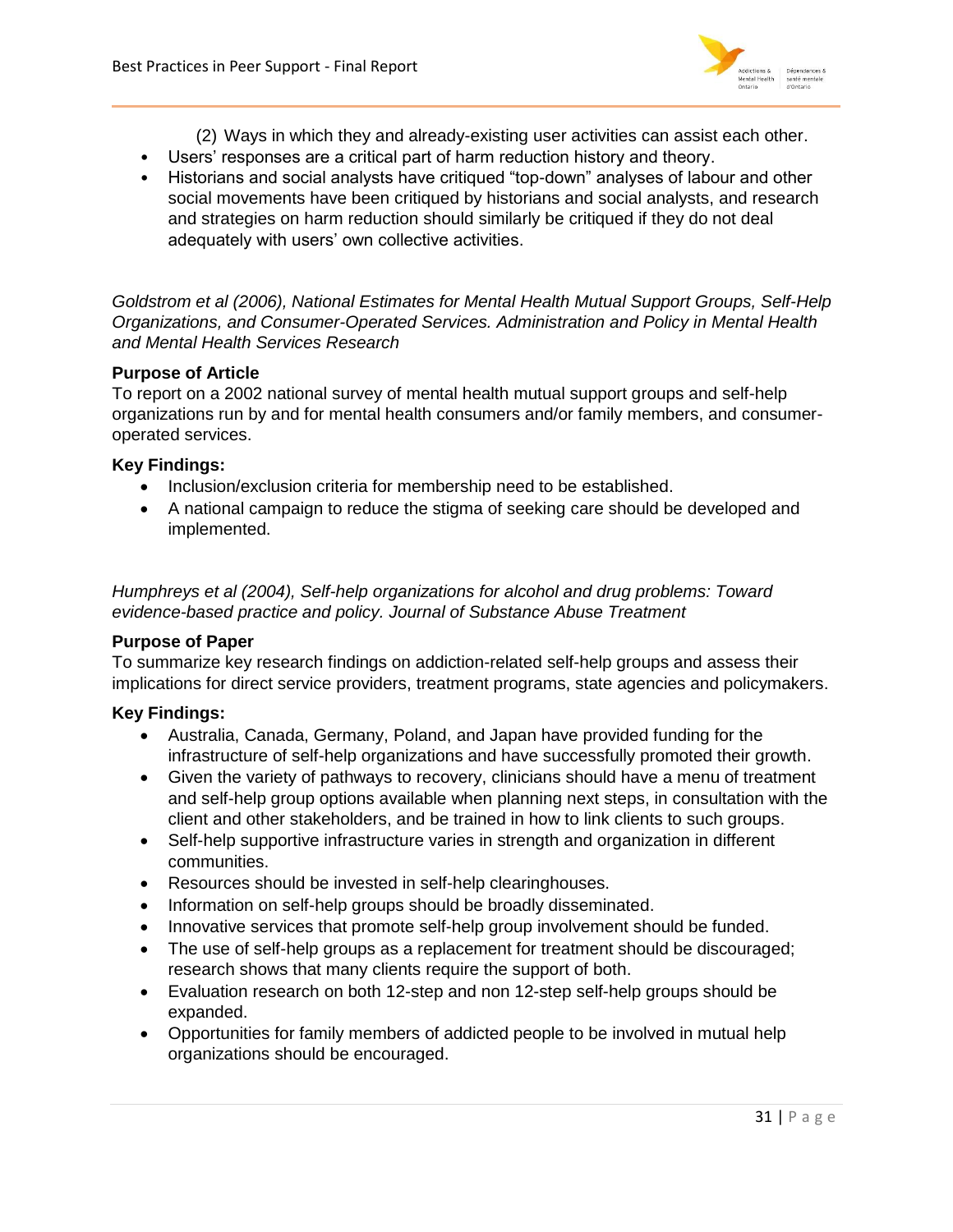

*Kelly JF (2003), Self-help for substance-use disorders: History, effectiveness, knowledge gaps and research opportunities. Clinical Psychology Review*

# **Purpose of Study**

Scientific evidence suggests substance-use disorder (SUD)-focused self-help group involvement is a helpful adjunct to SUD treatment, yet significant knowledge gaps remain. The principal aim of this review is to highlight areas of knowledge deficit and their implications for research and practice. To accomplish this, evidence regarding whether self-help group involvement is effective, for whom, and why, is reviewed.

# **Key Findings:**

- Patient motivation fluctuates dynamically in relation to perceived consequences and most patients are unable to maintain high levels of motivation without ongoing support.
- More motivated patients are more likely to seek professional treatment and also follow treatment recommendations to attend self-help groups.
- The likely benefits of self-help involvement include increased coping skills, enhanced self-efficacy, and the maintenance or enhancement of motivation.

*Kerr et al (2006), Harm reduction by a "user-run" organization: A case study of the Vancouver Area Network of Drug Users (VANDU). International Journal of Drug Policy*

# **Purpose of Study**

To evaluate VANDU.

# **Key Findings:**

- VANDU's constitution articulates two forms of group membership or affiliation, involving both full membership, "reserved for people who report using or formerly using illicit drugs intravenously" and supporting membership, "given to any person who has not formerly used illicit drugs"; while full members can both express views and vote at all meetings, supporting members can express their views but not vote.
- VANDU has repeatedly voiced the concerns of drug users in public and political arenas, garnered political support, and performed a critical educational function by bringing outsiders face to face with the realities of its users.
- VANDU has engaged in activism that has focused public attention on the drug using community and ensured that drug users are more involved in decisions that affect them.

Laverack G., (2006), Improving health outcomes through community empowerment: a review of *the literature. Journal of Health, Population and Nutrition*

# **Purpose of Review**

To identify material, particularly case studies, that can be included within identified empowerment domains. The paper discusses the results of the literature review and provides examples, from both developed and developing countries, of how each of the empowerment domains has led to an improvement in health outcomes.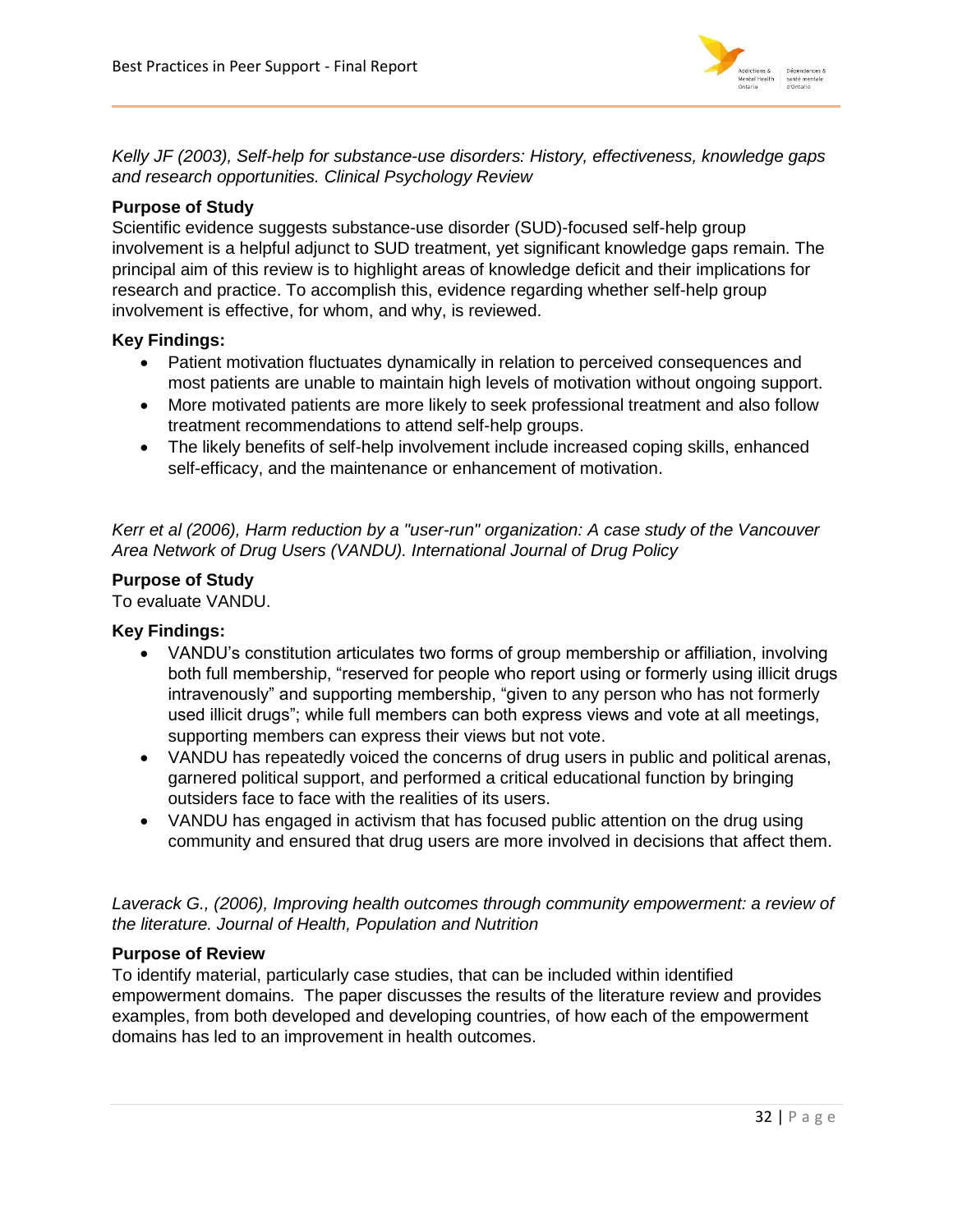

# **Key Findings:**

- The literature on community health recognizes that many inequalities in health are a result of power relations that have an effect on the distribution of resources and the development of policy. People attaining the power they need to redress inequalities can bring about social and structural changes, and community empowerment is often the process they use to do this.
- The evidence shows that community action has been able to lead to sustained changes in the social and organizational environment that is linked to improvements in health.
- The study identified nine robust empowerment domains:
	- (1) Participation;
	- (2) Community-based organizations;
	- (3) Local leadership;
	- (4) Resource mobilization;
	- (5) Asking 'why';
	- (6) Assessment of problems;
	- (7) Links with other people and organizations;
	- (8) Role of outside agents;
	- (9) Program management.

### *Moos, R.H., (2008), Active ingredients of substance use-focused self-help groups*

### **Purpose of Article**

To examine the active ingredients of substance use-focused self-help groups by describing four theories defining elements that may contribute to effective psychosocial treatment of substance use disorders.

*Cheng et al, (2009), Engaging People with Lived Experience for Better Health Outcomes: Collaboration with Mental Health and Addiction Service Users in Research, Policy, and Treatment A Review of Literature Pertaining to Peer / Consumer Involvement in Mental Health and Addiction Policy. Prepared for the Ontario Minister's Advisory Group* 

#### **Purpose of Review**

To analyze the literature regarding peer / consumer involvement in mental health and addiction policy.

- "To date, there has been little research that addresses peer/consumer involvement in both the mental health and addiction sectors."
- Central to the conclusions contained in this paper are the notions of indigenous inclusivity and collaborative autonomy. '
- Indigenous inclusivity implies the mandated involvement of people who are indigenous to the specific communities that are being targeted for a given policy, research or treatment intervention."
- Collaborative autonomy speaks directly to the question of equitable engagement and/or collaboration between service providers and people with lived experience of substance use / mental health issues".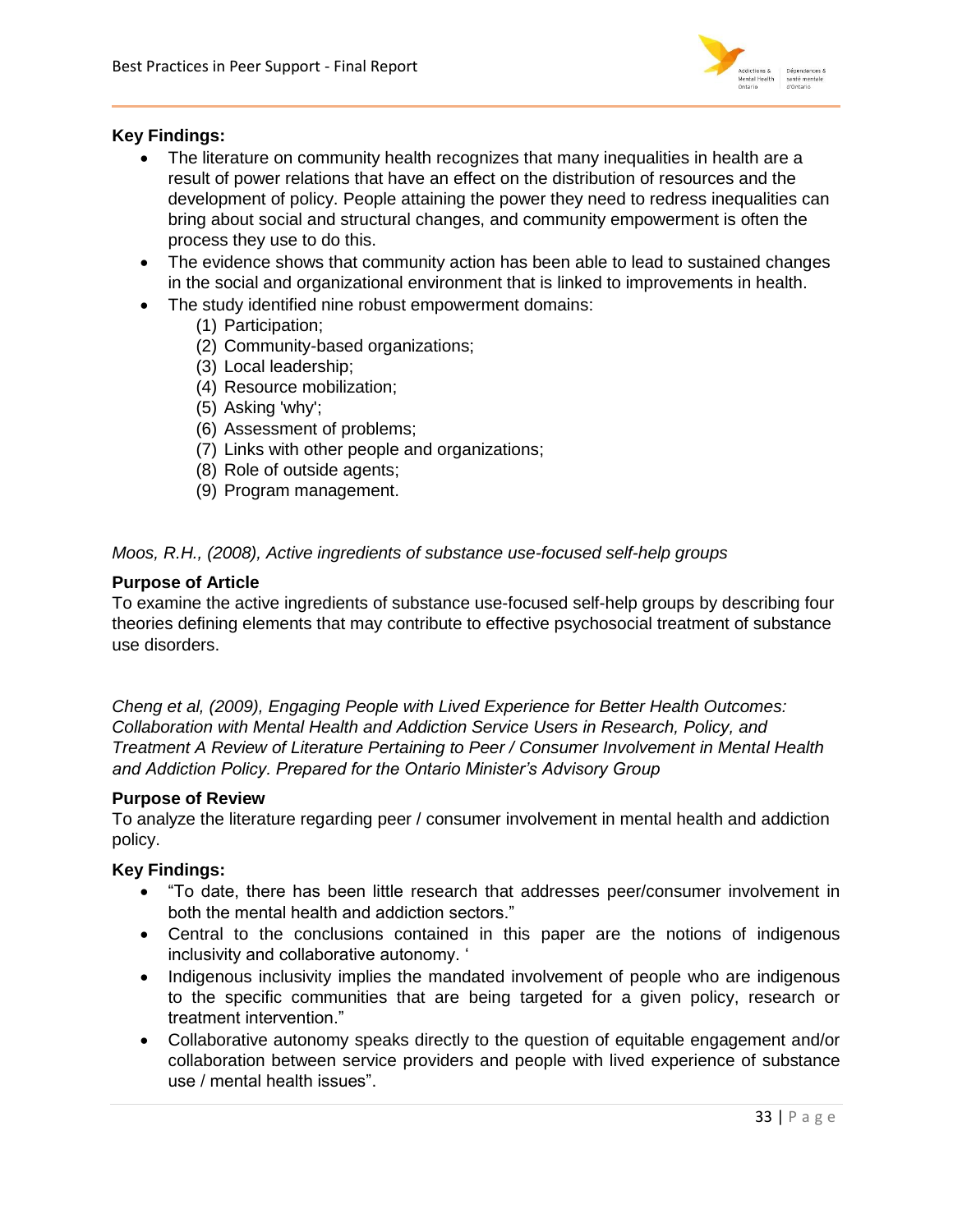

- Published literature from a variety of sources, including academic, policy and 'grey' literature (namely reports published by grassroots agencies employing peer/consumer involvement initiatives) clearly demonstrates the benefits, advantages, and overall importance of engaging PWLE of substance use issues in all aspects of the services and policies that directly affect their everyday lives."
- peer/consumer-based networking initiatives for the reduction of drug-related harm were seen as "effective, efficient health promoters" thus allowing for the "consolidation and sharing of information, skills and understandings"
- Networks are: autonomous providers of informal, grassroots harm reduction education and services ; service delivery partners with agencies and institutions, albeit in most cases in an underpaid and undervalued capacity; as sources of experiential knowledge and harm reduction education, networking, support and information-sharing; as active and engaged contributors not only in the areas of research, policy making, service delivery and social support, but also importantly in the realm of program development, and; as prominent voices in the ongoing ideologically-charged policy debates surrounding substance use and treatment, the politics of prohibitionism, and the acute lack of humane, 'patient-centered' forms of treatment and support.
- In mental health, peer support initiatives can do the following; recovery practice, advocacy, social-recreational activities, public education, Wellness Recovery Action Planning (WRAP) training and other self-care activities, youth awareness, warm line, training for peer workers.
- Internationally, the International Network of People Who Use Drugs (INPUD) is perhaps the first truly global user-run harm reduction advocacy group, based on several core principles, namely: pro drug user rights, pro self-determination, pro harm reduction and safer drug use remaining neutral on an adult's choice to take drugs or not, antiprohibitionist, pro equality.
- The Canadian HIV/AIDS Legal Network (2005) argues that greater involvement of people who use illicit drugs is imperative from the perspectives of (1) ethics, (2) human rights, and (3) public health. In accordance with the UN General Assembly's Declaration of Commitment on HIV/AIDS, "all people should have the right to be involved in decisions affecting their lives" as an ethical principle".
- Solomon (2004) summarizes the system-wide benefits of peer supports and peerprovided services[in mental health as]: the peer-provided services have the potential to save the mental health system money; reducing hospital use as a result of peer supports and programs saves the system money; the minimal costs of self-help groups is offset by far in savings to the system that is no excuse, however, for not keeping wage parity when a peer is hired into a traditional staff position; peer providers fight stigma by being there; peer providers know how to outreach and link hard-to-reach consumers to the professional services they needs; peer support meet the mental health needs of those in the community '.
- The Crack Users' Project (CUP) is an ongoing peer-driven capacity building … the objectives of the CUP project were to "increase communication with and among marginalized crack users; build capacity among crack users to develop and implement peer-led, crack-specific harm reduction strategies; and to improve access to physical and mental health services for this group.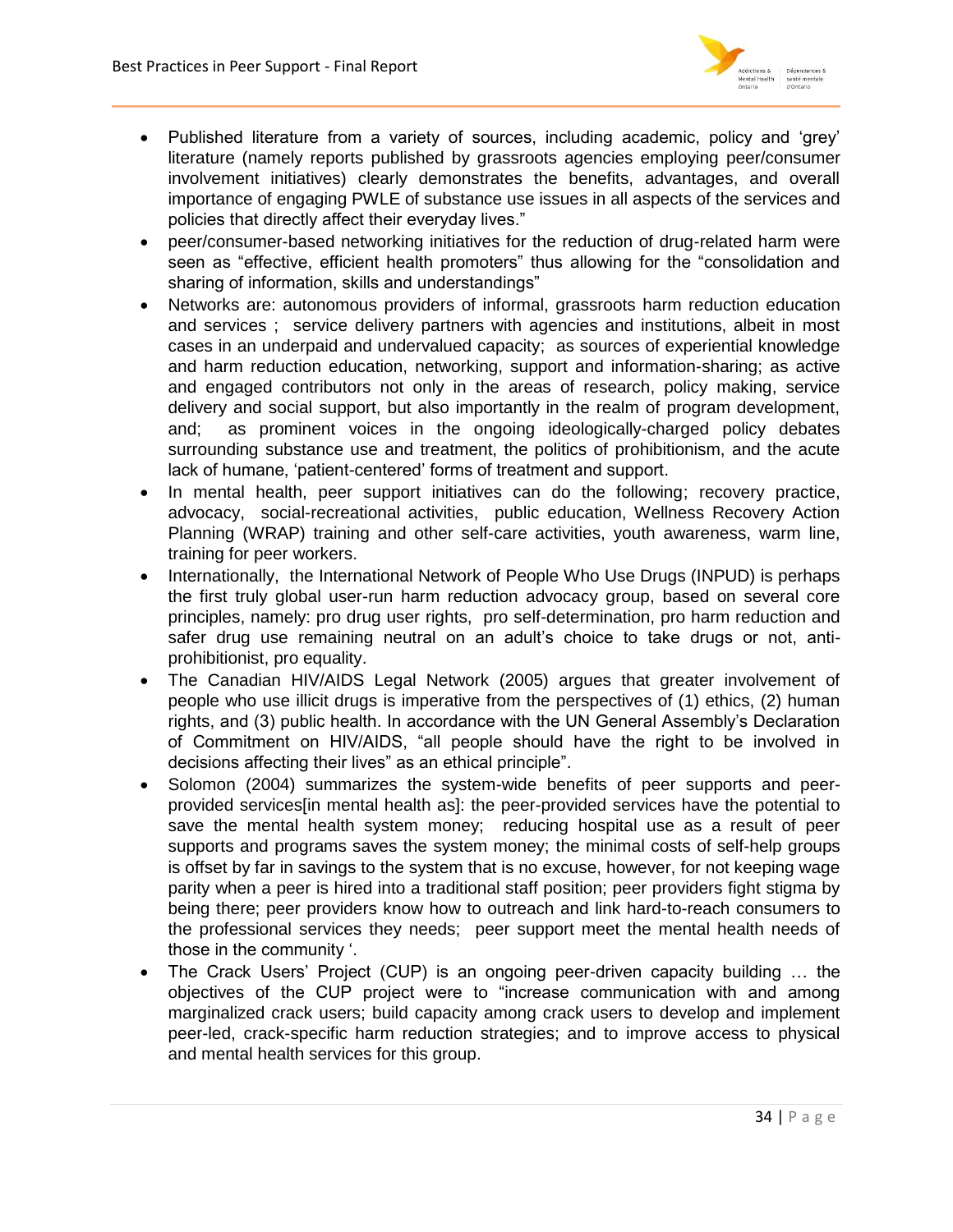

- Participants have clearly and repeatedly shared "how much they value having a stable peer attached to the project who can provide advice and information from a perspective of shared and similar experience".
- The 12-step movement's central philosophy of anonymity among its members, as well as its overall reluctance and refusal to engage in broader political or social issues are two factors that have effectively served to frustrate research effort… One of the primary strengths of 12-step organizations such as AA and NA is the flexibility of the basic structure of individual groups to adapt to both the 'local ecology', and the 'needs and interests of participating community members'…elements of the 12-step organizational structure serve to facilitate important social benefits exceeding the limited scope of meeting attendance, including post-meeting fellowship, connections with individual sponsors, and involvement in organizing program activities. In general, the wisdom, experiential knowledge and empathy of fellow 12-step program members has been identified as the most important element of social involvement in programs such as AA and NA".
- The Amistad Peer Center in Portland, Maine has innovatively conducted inreach through its peer supporters directly into the emergency department of the state's largest psychiatric hospital".
- Australia employed a Peer Service model that was "identified, planned, operated, administered and evaluated by people with mental health conditions, with fully negotiated input from mainstream mental health sectors and the primary health care sector
- Another way of reframing the overuse of emergency rooms is to divert use through the creative programming of crisis services as discussed by Ashcraft which created a peer run crisis alternative.
- The Auckland Peer Support Network, a support network for peer support workers that meets bimonthly at different locations, providing a forum for peer support workers to engage in information sharing, problem-solving, support and networking.

*Power of Peer Support Services in mental health and addictions: Mental Health Commission, New Zealand. (2011).*

# **Purpose of Review**

To analyze the literature regarding peer / consumer involvement in mental health and addiction policy.

- Components of organizational peer support programs
- Clear statement of the values and mission/philosophy and a joint view of recovery
- Fully developed organizational structure with overseeing board or advisory group
- Clear feedback process so people inform direction and practices
- Clear and responsive complaints mechanism
- Partnerships with key stakeholders
- **Effective, sustainable relationships with funders and planners**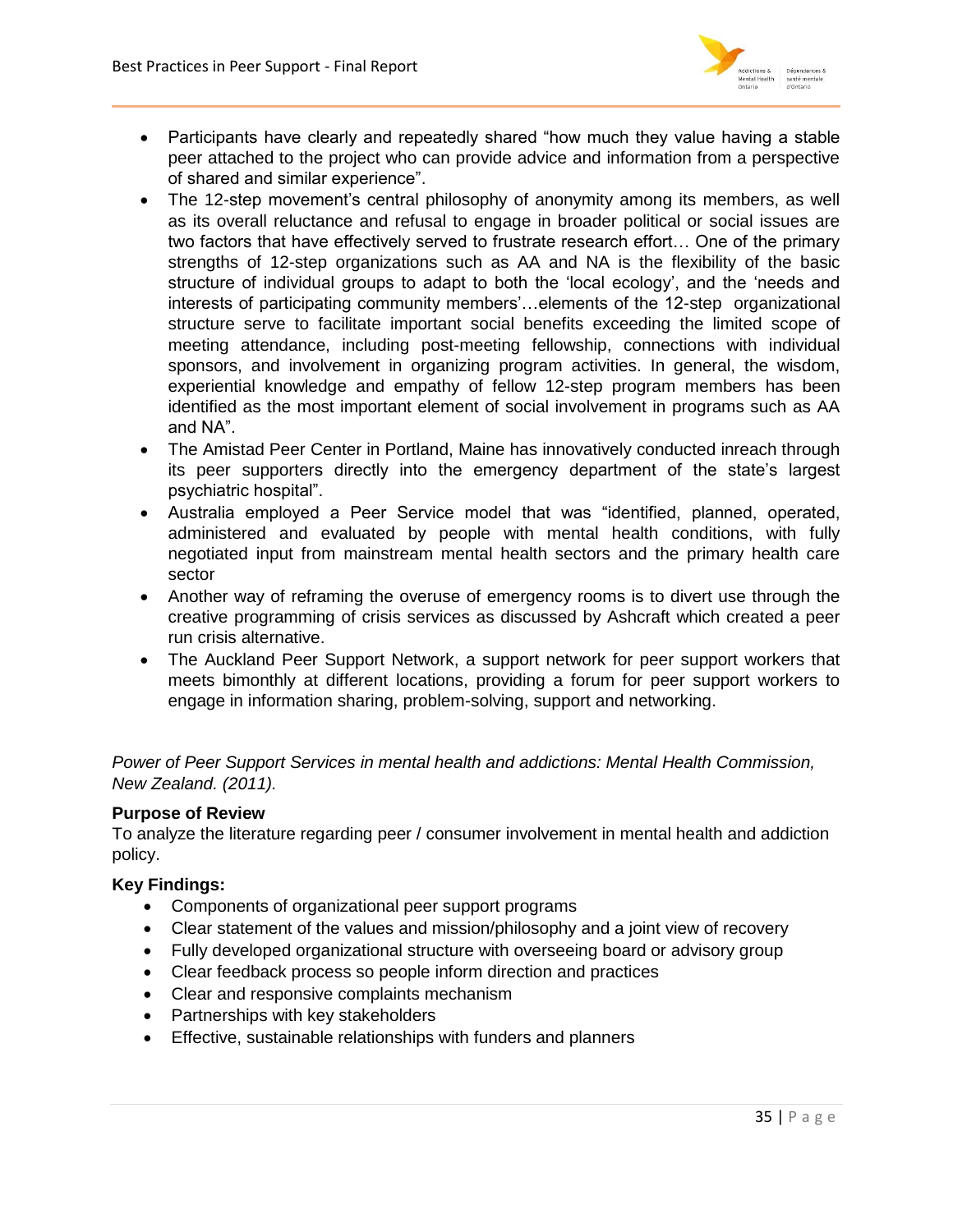

*Weeks MR, Convey M, Dickson-Gomez J, Li J, Radda K, Martinez M, et a, Changing drug users' risk environments: Peer health advocates as multi-level community change agents. Am. J Community Psychol 2009; 43(3-4):330-344.* 

# **Purpose of Article**

To examine the elements of social-level, community empowerment, and participatory models as they pertain to the relevance and sustainability of beneficial intervention effects and efforts by taking advantage of the strength and influence of indigenous social and cultural frameworks and patterns of social interaction as part of the change process **.** Networks are examined as an approach which represents a significant shift from a focus on individuals and the dynamics of individual-level change to one that situates the individual within the context of an interactive process engaging the whole network group or community.

- Attention to the community level was built into the PHA training curriculum as a focus on the need for public health advocacy and discussions about issues in the broader community, city, state and nation that affect drug addicts' health, well-being, and quality of life. This was further supported through the ongoing monthly Community Advocacy Group (CAG) meetings. These emphases were primarily chosen to enhance sustainability of the program and its effects by linking the PHAs to the broader community and facilitating their access to and use of community resources
- The monthly CAG meetings were designed to provide an infrastructure and motivation for PHAs to sustain their efforts in community health advocacy, as well as to stay abreast of and engaged in other prevention efforts and actions in the city or region. Emphasis in these meetings was placed on "public health advocacy," the other role of the PHA.
- Likewise, the program utilized the natural network structure and connections among drug users as channels and support for dissemination of relevant prevention materials. Thus, key community resources and intrinsic characteristics of drug user networks were folded into the design and process of health advocacy and prevention intervention in the RAP program.
- The principle of succession is particularly important in the conceptualization and implementation of the RAP program. Key to sustained effect of any change effort is ongoing presence of the resource that supports that change. In this case, the use of members of the risk community to become change agents within it built on the assumption that as long as they continue to be present in these contexts, they will continue to engage in health advocacy work. In an effort to support this presumption, we included in the training program the slogan, "Once a PHA, always a PHA" to emphasize the transformation of the role of trainees in the context of their network relations and in their communities. We emphasized that even when PHAs stopped all drug use, they could continue to advocate for and take action to promote health in their communities, on behalf of other drug users, or as neighborhood residents. Many embraced this idea and applied it in all aspects of their lives, while others had more limited capacity or cycled in and out of advocacy work, often modulating in relation to the state of their addiction. However, we came to recognize the limitations to long term sustainability of both the PHAs' ability to engage actively in outreach for health promotion and risk or harm reduction, and the resources needed to keep them supplied, informed, and engaged as such. While the interactive feedback supporting PHAs that came from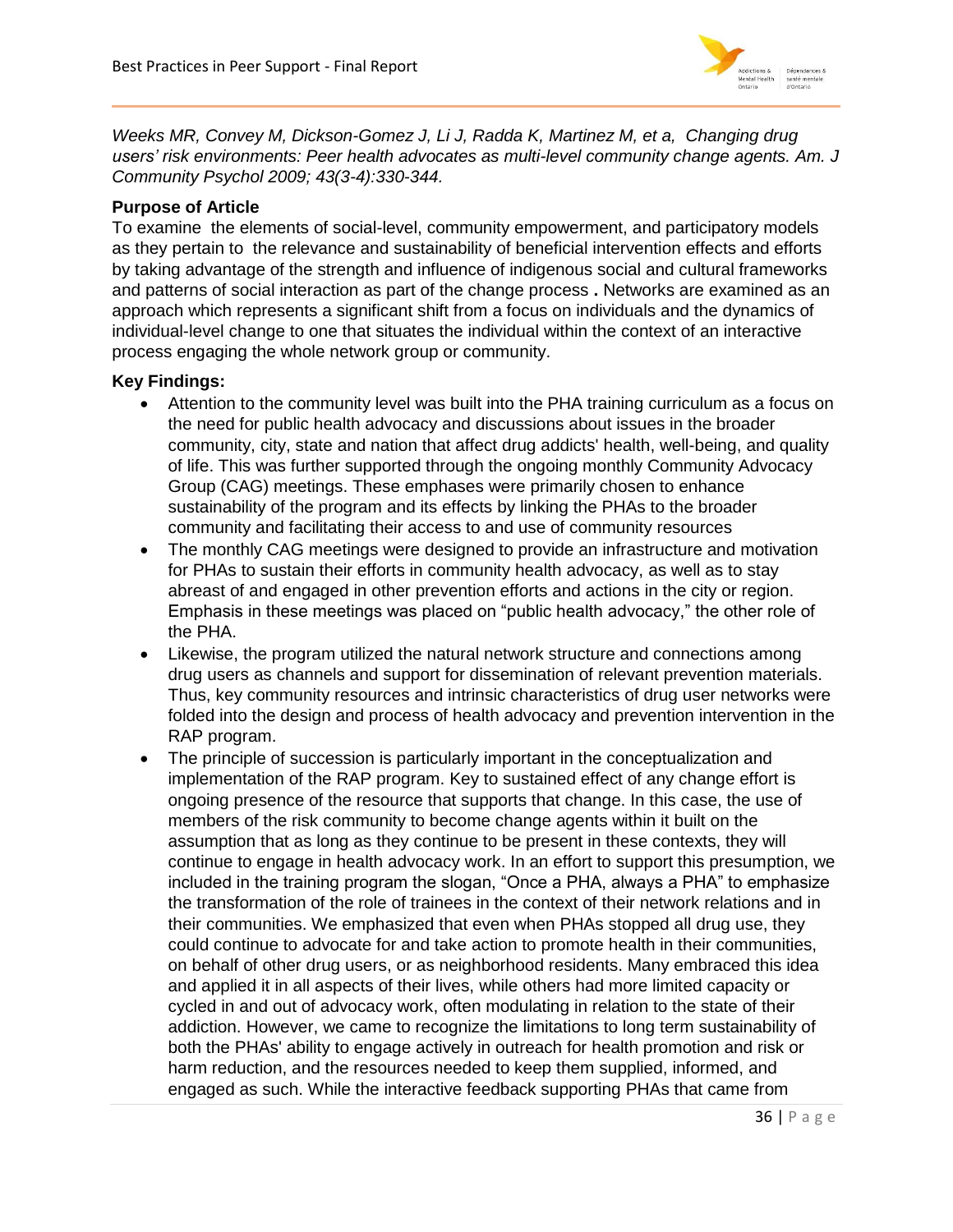

positive recognition by their peers as a source of information and prevention materials reinforced their motivation to continue this role, neither the feedback nor the motivation appears to continue indefinitely.

 Sustainability also requires long-term institutional commitment and resources to support the continued training and program activities. Without an anchor to a supplier of prevention materials and institutional support for the PHAs, their capacity to sustain their outreach efforts rapidly diminishes. Institutional support includes at minimum the opportunity to resupply, retrain, and reconnect with others like them (especially both role modeling staff and other peer health advocates), and opportunities to engage in broader efforts that allow them to engage as health advocates with non-drug users in broader community contexts. Thus, sustainability incorporates not just the fundamental training and intervention components, but also the dynamic interconnectedness and interrelationships of the PHAs with their community environment on all levels.

*White WL. Peer-based Recovery Support Services: The Connecticut Experience. Perspectives on Systems Transformation Connecticut: Great Lakes Addiction Technology Transfer Center; 2006.* 

# **Purpose of Article**

Interview with the founder of a peer based recovery support service in Connecticut.

### **Key Findings:**

- Funding received from CSAT's Recovery Community Support Program laid a financial foundation that was matched by funding from the Connecticut Department of Mental Health and Addiction Services (DMHAS).
- Close relationship with government addiction agency.
- CCAR was first organized as a pure advocacy organization.
- We started slowly, and as we grew into the delivery of support services, they've become more defined.
- Inclusive "all recovery" meetings.
- Relationship with professional service providers.
- To have a realistic shot at providing support services, they'd need an actual physical location. We put together a loose plan and worked it in Willimantic. The plan follows a theme from the movie Field of Dreams, "build it and they will come.
- A lesson learned is that the Center will take on the personality of the lead organizer, and that is a good thing. We call the lead organizer a Senior Peer Services Coordinator, and running a Center is more about community organizing than anything else. I think a lot of Recovery Community Organizations lose the organizing piece; they follow a traditional treatment provider model.

*Wituk S, Vu CC, Brown LD, Meissen G. Organizational capacity needs of consumer-run organizations. Adm. Policy Ment. Health 2008 May; 35(3):212-219.* 

### **Purpose of Article**

The current study utilizes an organizational capacity framework to explore the needs of operating CROs. This framework includes four core capacity areas: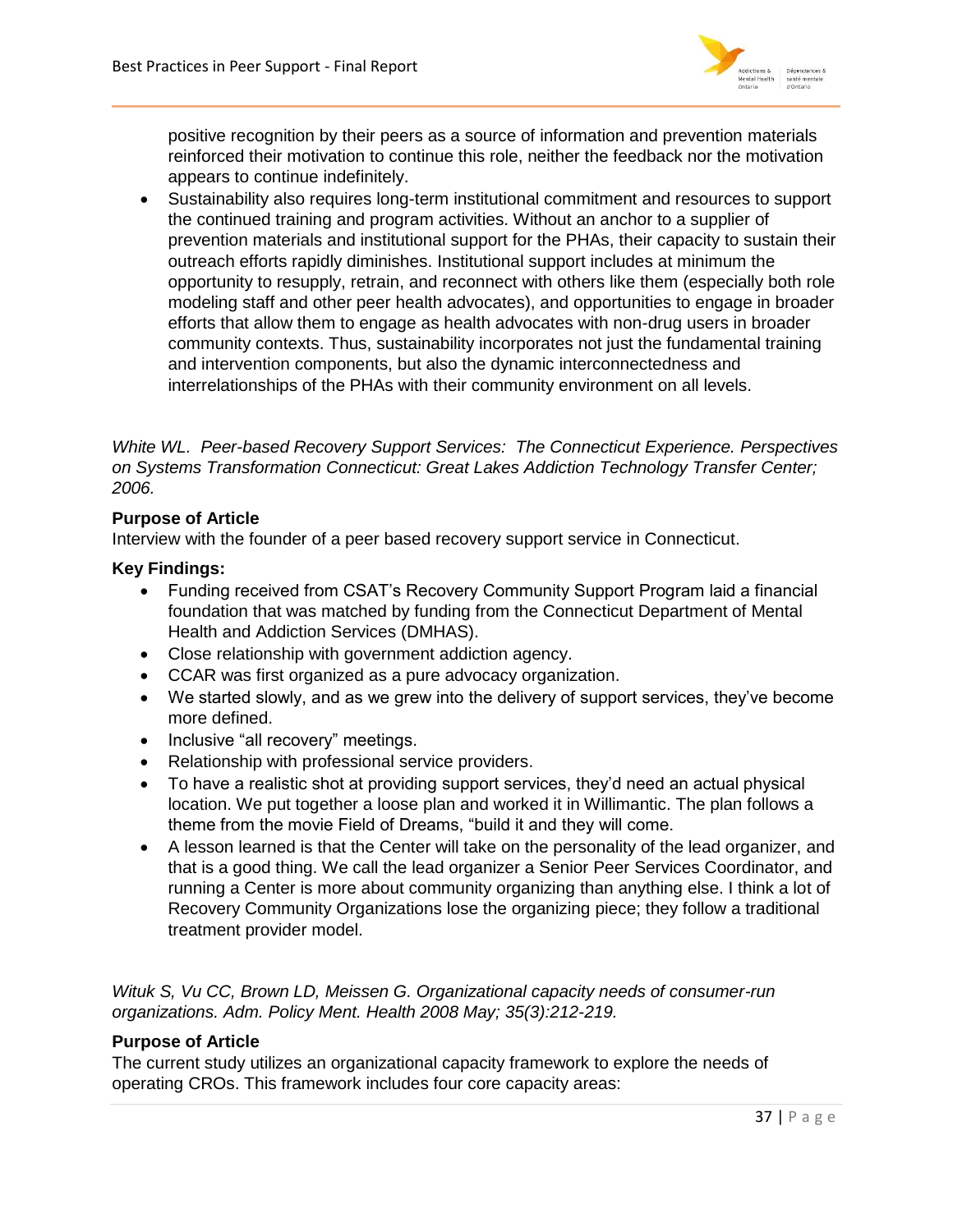

- (1) Technical;
- (2) Management;
- (3) Leadership;
- (4) Adaptive capacity.

An analysis reveals that the greatest organizational needs are related to technical and management capacities.

# **Key Findings:**

- Based on an organization's capacity building needs, technical assistance can be provided to help strengthen nonprofits, including CROs.
- Health professionals and administrators are in an ideal position to support the development of CROs in many ways, ranging from simply providing referrals to becoming an advisor. Greater attention is needed toward fostering these relationships and how best to support them. Such attention will help continue to build and strengthen the mental health movement for years to come.

*Wituk SA, Shepherd MD, Warren M, Meissen G. Factors contributing to the survival of self-help groups. Am J Community Psychol 2002 Jun; 30(3):349-366.* 

# **Purpose of Study**

The purpose of this study was to explore the factors that contribute to self-help group survival by examining their relationship with external sources (i.e., national and local self-help organizations, professionals) and group organizational characteristics (i.e., leadership diversification, recruitment, attendance at group meetings). Representatives from 245 active and 94 recently disbanded self-help groups were included in the analysis. The purpose of this study was to investigate the factors that contribute to self-help group survival by examining their relationships with external sources (i.e., national organizations, local agencies, and professionals) and group organizational characteristics (i.e., leadership diversification, recruitment, and attendance at group meetings).

- New Jersey Self-Help Clearinghouse, three factors that contribute to groups' survival (i.e., national affiliation, professional involvement, group concern), other factors may also contribute to the survival of self-help groups.
- as more health and human service professionals begin to refer and interact with selfhelp groups it is increasingly necessary that they understand how they can increase a group's chances of survival, while allowing it to maintain its own identity, integrity, and independence.
- Powell (1990) suggested that local self-help groups affiliated with national self-help organizations offer members greater benefits because of their highly developed programs, accumulated experience, and the input of a supportive organizational network. In addition, Powell suggested national organizations can promote seasoned members into leadership, insuring local groups that their organization will be maintained for future members. If this is the case, then it seems plausible that groups affiliated and supported by a national self-help organization would be more likely to survive compared with groups without such support.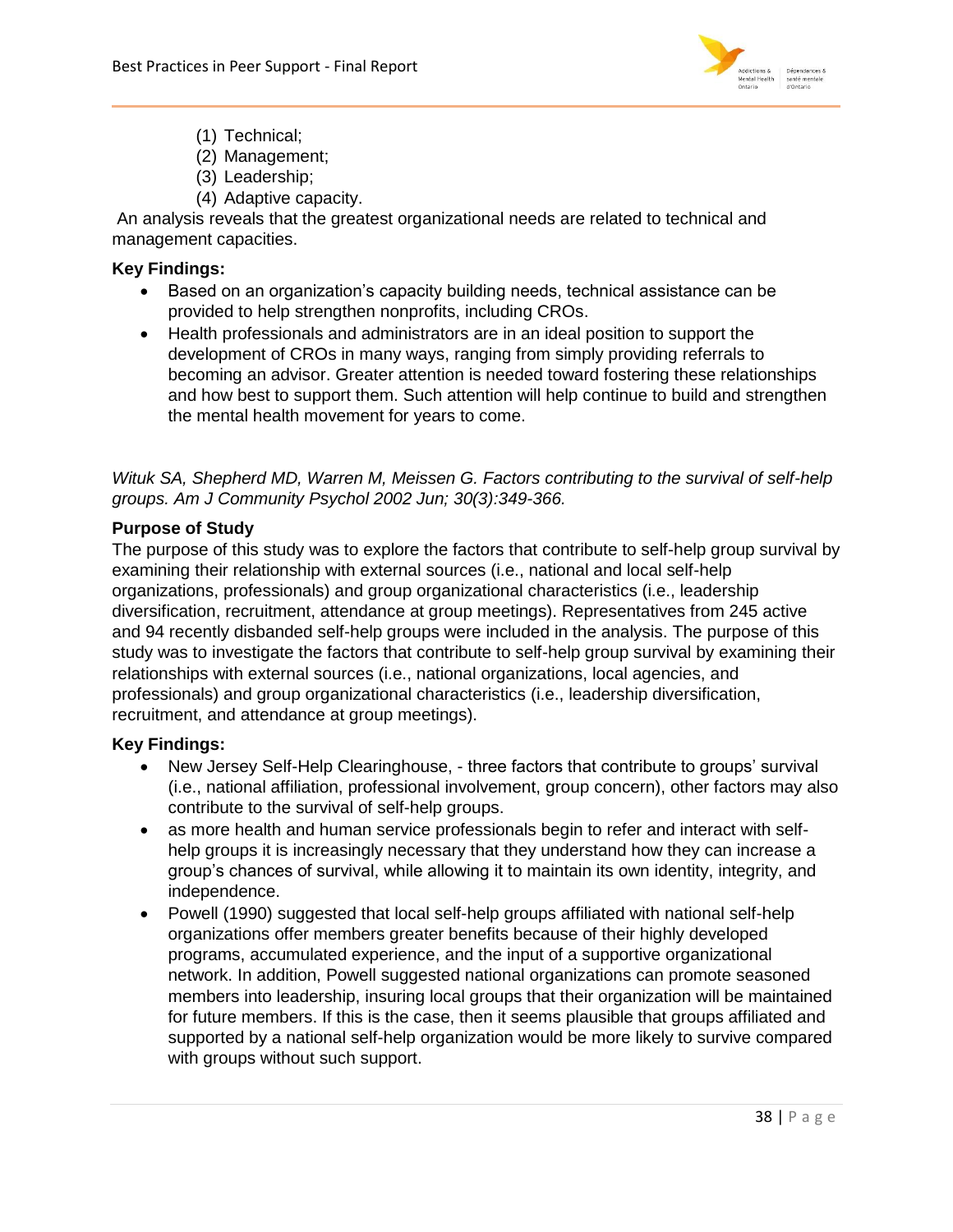

- Some groups have strong relationships with agencies and organizations in their local communities.
- It is not surprising that self-help groups differ in how they are organized, including their diversification of group leadership, recruitment, and maintenance of group members, attendance at group meetings, and length of group existence. Although it has become routine to report at least some of these characteristics in studies of self-help groups, there have been no extensive studies that have explored how these factors contribute to group survival.
- Leadership burnout can place the group at risk of disbanding if only one leader is primarily responsible for all or a majority of group responsibilities.
- Such information would be valuable to self-help clearinghouses and advocates, national self-help organizations, and others who interact with self-help groups. This study suggests these organizations and individuals should focus their attention on helping groups attract new members, diversify their leadership, gain resources from other national and local organizations, and support newly developing groups.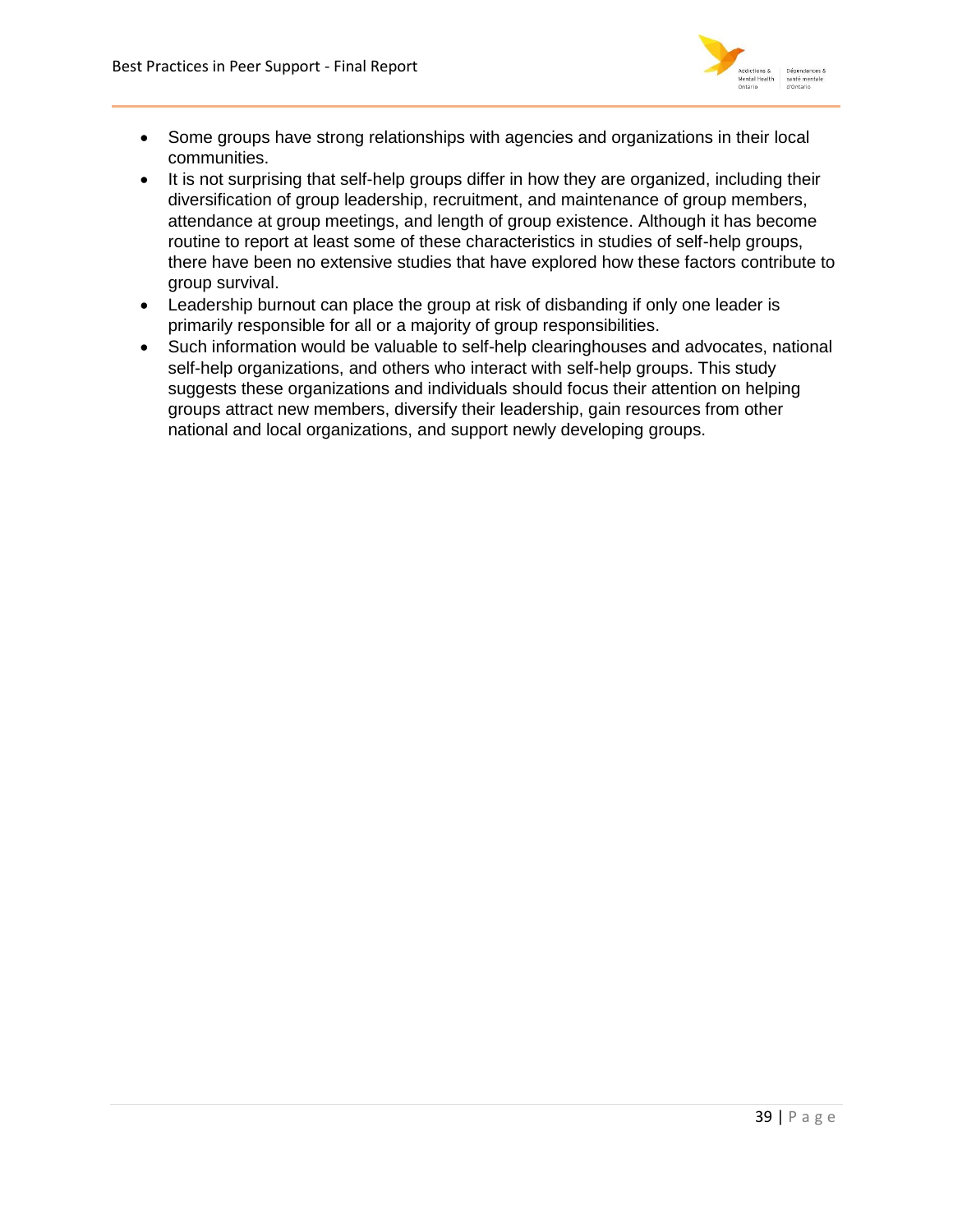

# <span id="page-40-0"></span>Appendix 2: Analysis of Specific Network Websites

# <span id="page-40-1"></span>**Introduction**

31 network websites found through the previously conducted review were analyzed. Their structure almost always included the following in the way they were set up:

- Home Page (with pictures)
- Who we are; our purpose
- Guiding principles, aims, structure, position statements
- Staffing
- Internal communication: blog; posts; forum; comments; knowledge exchange
- News: sometimes including a newsletter; local, national and/or international
- How to get involved
- Job postings
- Projects
- Publications
- What's on: sometimes including a calendar of upcoming events
- FAQs
- Links: to literature; articles; media
- Contact us: sometimes containing a brochure
- Privacy statement and disclaimer

Based on this analysis, one can conclude that successful network websites need to be:

- Accessible
- User friendly and easy to navigate
- Addressing gaps
- Disseminating Information
- Transparent
- Meeting needs of membership
- Current
- Sustainable
- Facilitating member communication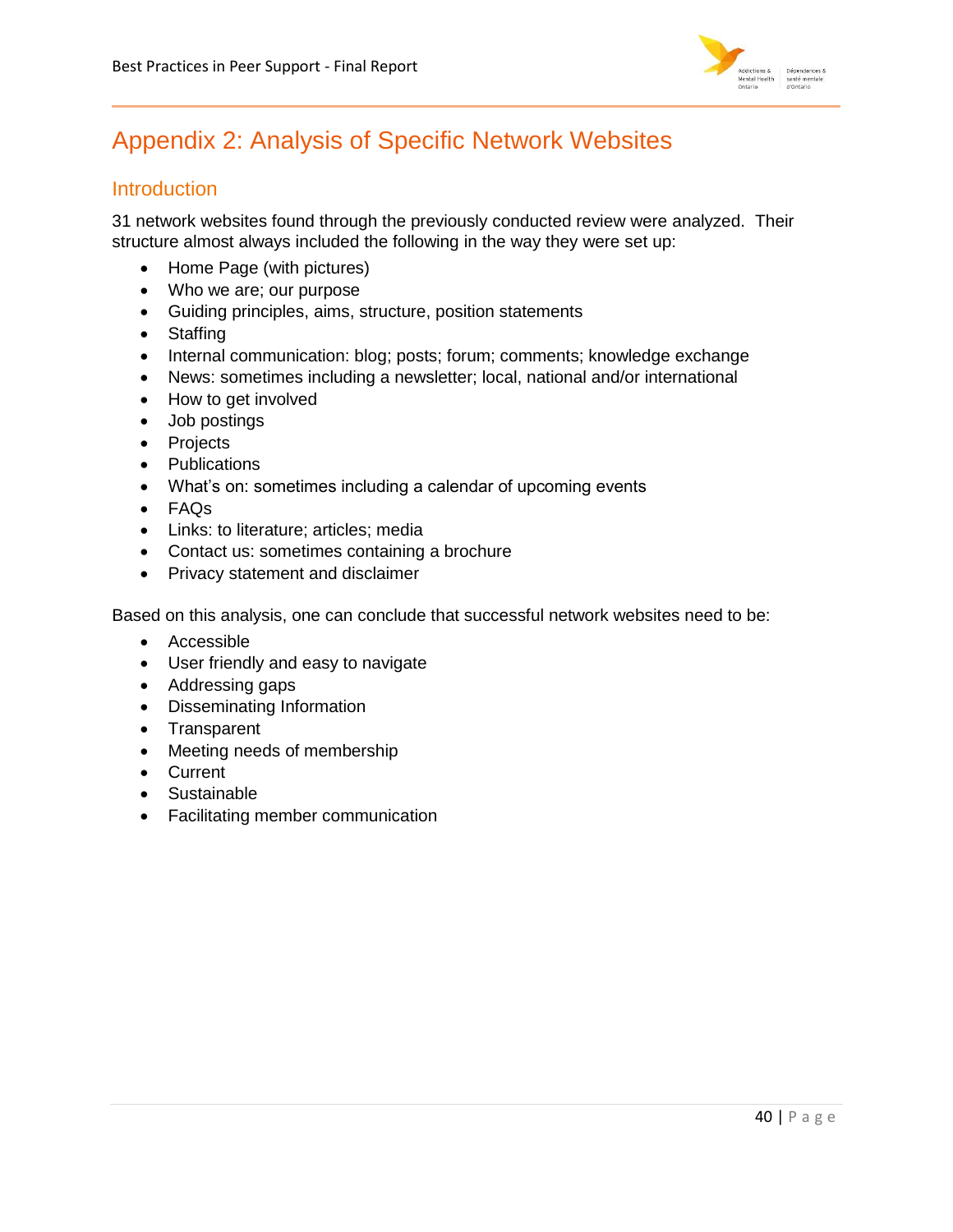

# Analysis of Content of Network Websites

<span id="page-41-0"></span>

|                                          | Purpose/<br>Who we<br>are/<br>Backgr. | <b>Guiding</b><br><b>Principles/</b><br>Structure/<br>Values/<br><b>Staffing</b> | $News -$<br>Local/Nat/<br>Internat. | <b>Internal</b><br>Comm'cn/<br><b>Blog/Posts/</b><br>Comments/<br>Forum/KE | Projects/<br>Job<br>postings/<br>Public'ns/<br><b>Resources</b> | What's<br>Going<br>On/<br><b>Calendar</b> | How to get<br>involved/<br>Membership/<br><b>FAQ</b> | Links/<br>Literature/<br>Videos/<br>Library | <b>Contact Us</b><br>(Brochure) |
|------------------------------------------|---------------------------------------|----------------------------------------------------------------------------------|-------------------------------------|----------------------------------------------------------------------------|-----------------------------------------------------------------|-------------------------------------------|------------------------------------------------------|---------------------------------------------|---------------------------------|
| <b>INPUD</b>                             | $\mathsf{x}$                          | $\mathsf{x}$                                                                     | $\mathsf{x}$                        |                                                                            |                                                                 |                                           |                                                      | $\mathsf{x}$                                |                                 |
| Danish DU Union                          |                                       |                                                                                  | $\mathsf{x}$                        |                                                                            |                                                                 | X                                         |                                                      | $\mathsf{x}$                                | $\mathsf{x}$                    |
| <b>Addiction Recovery</b><br><b>Blog</b> | X                                     |                                                                                  |                                     | $\mathsf{x}$                                                               |                                                                 |                                           |                                                      | $\mathsf{x}$                                |                                 |
| San Fran. DU Union                       |                                       | $\mathsf{x}$                                                                     |                                     |                                                                            |                                                                 | X                                         | $\mathsf{x}$                                         | $\mathsf{x}$                                |                                 |
| <b>UNDUN (DU)</b>                        | X                                     |                                                                                  | x                                   | $\mathsf{x}$                                                               | x                                                               |                                           |                                                      | $\mathsf{x}$                                | $\mathsf{x}$                    |
| SOLID (DU)                               | X                                     | x                                                                                |                                     |                                                                            |                                                                 | X                                         |                                                      |                                             | $\mathsf{x}$                    |
| <b>VANDU</b>                             | X                                     |                                                                                  | x                                   |                                                                            |                                                                 | X                                         |                                                      | $\mathsf{x}$                                | X                               |
| <b>BC/Yukon Ass'cn</b><br><b>DWS</b>     | X                                     | x                                                                                | X                                   |                                                                            |                                                                 |                                           |                                                      | $\mathsf{x}$                                |                                 |
| <b>Toronto DU Union</b>                  | $\mathsf{x}$                          |                                                                                  |                                     | $\mathsf{x}$                                                               |                                                                 |                                           |                                                      | $\mathsf{x}$                                | $\mathsf{x}$                    |
| <b>Asian HR Network</b>                  | X                                     | $\mathsf{x}$                                                                     |                                     |                                                                            |                                                                 |                                           |                                                      | $\mathsf{x}$                                | $\mathsf{x}$                    |
| <b>European HR</b><br><b>Network</b>     |                                       | $\mathsf{x}$                                                                     | $\mathsf{x}$                        |                                                                            |                                                                 |                                           |                                                      |                                             | $\mathsf{x}$                    |
| <b>Canadian HR</b><br><b>Network</b>     | $\mathsf{x}$                          |                                                                                  |                                     | $\mathsf{x}$                                                               | $\mathsf{x}$                                                    | $\mathsf{x}$                              |                                                      | $\mathsf{x}$                                | $\mathsf{x}$                    |
| <b>Arun Exact</b>                        | X                                     | $\mathsf{x}$                                                                     |                                     |                                                                            |                                                                 | $\boldsymbol{\mathsf{x}}$                 |                                                      | $\mathsf{x}$                                |                                 |
| Self-Help<br><b>Connection</b>           | X                                     | x                                                                                |                                     |                                                                            | x                                                               |                                           |                                                      |                                             | $\mathsf{x}$                    |
| Schiz. Soc. NS                           |                                       | $\mathsf{x}$                                                                     |                                     | $\mathsf{x}$                                                               |                                                                 |                                           |                                                      | $\mathsf{x}$                                | $\mathsf{x}$                    |
| <b>London D&amp;A</b><br><b>Network</b>  |                                       | $\mathsf{x}$                                                                     | X                                   |                                                                            | $\mathsf{x}$                                                    | $\boldsymbol{\mathsf{x}}$                 | X                                                    |                                             | $\mathsf{x}$                    |
| <b>DPN Canada</b>                        | X                                     |                                                                                  | X                                   |                                                                            |                                                                 |                                           | $\pmb{\mathsf{X}}$                                   | $\boldsymbol{\mathsf{x}}$                   | $\mathsf{x}$                    |
| <b>NNAPF</b>                             | X                                     | X                                                                                | X                                   |                                                                            |                                                                 |                                           | $\pmb{\mathsf{X}}$                                   | X                                           | X                               |

| <b>Purpose</b> | .<br>Guiding       | News-       | Internal | Job       | What's | How to get | Links         | <b>Contact Us/</b> |
|----------------|--------------------|-------------|----------|-----------|--------|------------|---------------|--------------------|
| (Who we        | <b>Principles/</b> | ∟ocal/ Nat/ | Comm'cn/ | postings/ | Goina  | involved/  | ∟iterature/Vi | <b>Brochure/N</b>  |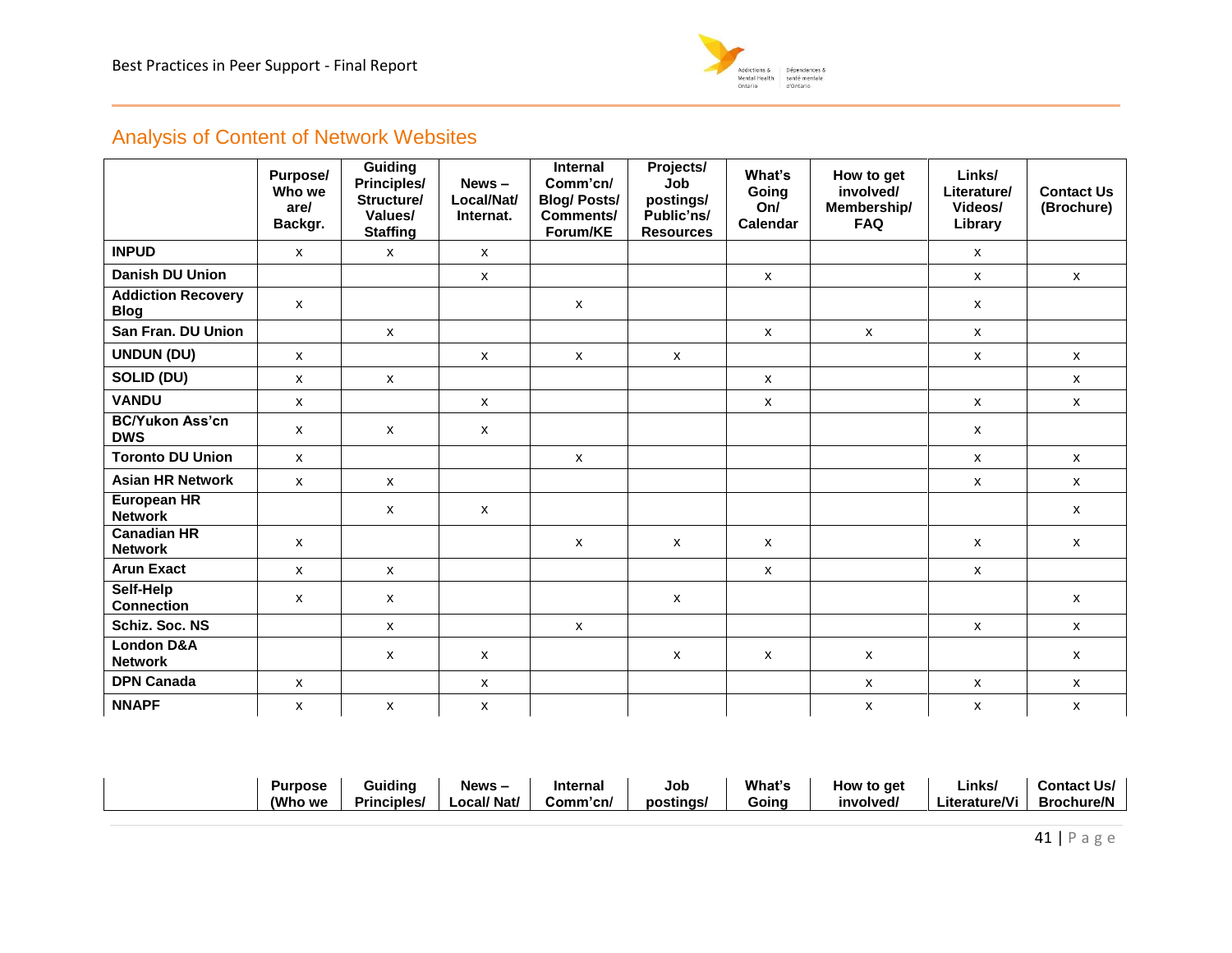

|                                           | are)/<br>Backgr. | Structure/<br>Values/<br><b>Staffing</b> | Internat.    | <b>Blog/Posts/</b><br>Comments/<br>Forum/KE | Public'ns/R<br>esources | On/<br>Projects/<br>Calendar | Membership/<br><b>FAQ</b> | deos/<br>Library | ewsletter |
|-------------------------------------------|------------------|------------------------------------------|--------------|---------------------------------------------|-------------------------|------------------------------|---------------------------|------------------|-----------|
| <b>LERN</b>                               | x                | x                                        | $\mathsf{x}$ | $\mathsf{x}$                                | $\mathsf{x}$            | X                            | X                         | $\mathsf{x}$     | X         |
| <b>CCMHAR</b>                             | x                | X                                        | x            | X                                           | x                       | X                            | X                         | x                | X         |
| <b>NNMH</b>                               | $\mathsf{x}$     | X                                        | $\mathsf{x}$ | x                                           |                         |                              |                           | $\mathsf{x}$     | x         |
| <b>Recovery Network</b><br><b>Toronto</b> | X                | X                                        |              | $\boldsymbol{\mathsf{x}}$                   |                         | X                            |                           | X                | x         |
| <b>OPDI</b>                               | X                | x                                        | x            |                                             |                         | X                            |                           | x                | X         |
| <b>MHCC</b>                               | x                | x                                        | $\mathsf{x}$ |                                             | x                       |                              |                           | $\mathsf{x}$     | x         |
| <b>Matthew 25 Aids</b><br>Svcs.           | X                |                                          |              |                                             | x                       | $\boldsymbol{\mathsf{x}}$    | x                         | x                | x         |
| <b>Aids Network</b>                       | x                | X                                        | $\mathsf{x}$ |                                             |                         | X                            | x                         |                  | x         |
| <b>Ontario HIV Network</b>                | $\mathsf{x}$     | X                                        |              | $\mathsf{x}$                                | $\mathsf{x}$            | $\boldsymbol{\mathsf{x}}$    | X                         | x                | x         |
| <b>Active Living</b><br><b>Alliance</b>   | X                |                                          | $\mathsf{x}$ |                                             | X                       | X                            | X                         | X                | X         |
| <b>Against Women</b><br>Abuse             | X                | X                                        | $\mathsf{x}$ |                                             | x                       | X                            |                           | X                | X         |
| <b>Toronto ABI</b><br><b>Network</b>      | X                | X                                        | $\mathsf{x}$ |                                             | x                       | $\boldsymbol{\mathsf{x}}$    | X                         | X                | x         |
| <b>Woman ACT</b>                          | x                | X                                        | $\mathsf{x}$ | X                                           | x                       | $\boldsymbol{\mathsf{x}}$    | x                         | x                |           |